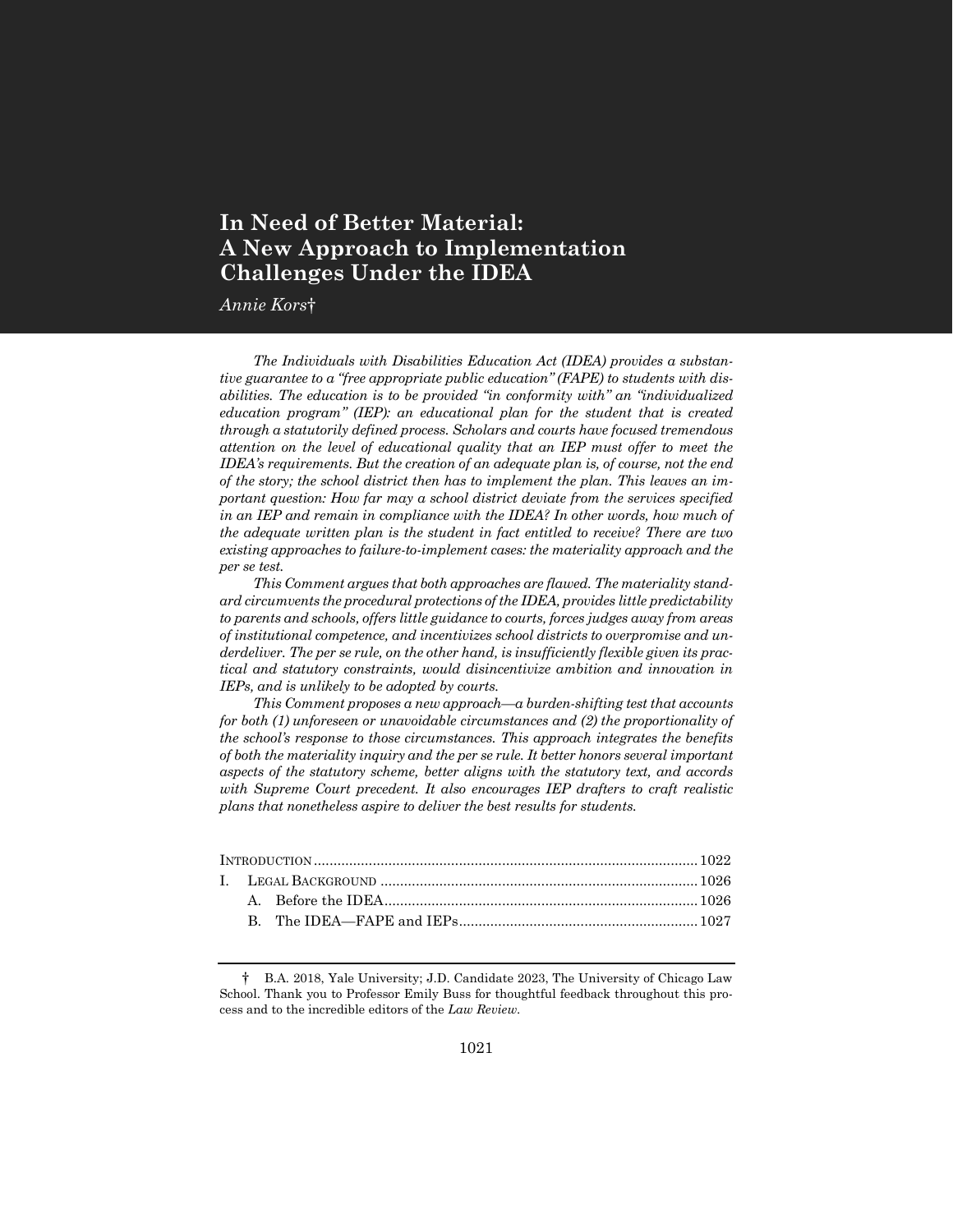| 1022 |              |                                                        | The University of Chicago Law Review                | [89:4 |  |  |
|------|--------------|--------------------------------------------------------|-----------------------------------------------------|-------|--|--|
|      | C.           |                                                        |                                                     |       |  |  |
|      | D.           |                                                        |                                                     |       |  |  |
| H.   |              | EXISTING APPROACHES TO IMPLEMENTATION CHALLENGES  1034 |                                                     |       |  |  |
|      | А.           |                                                        |                                                     |       |  |  |
|      |              | $\mathbf{1}$ .                                         |                                                     |       |  |  |
|      |              | 2.                                                     |                                                     |       |  |  |
|      |              | $\mathbf{3}$ .                                         |                                                     |       |  |  |
|      | B.           |                                                        |                                                     |       |  |  |
|      |              |                                                        |                                                     |       |  |  |
|      | А.           |                                                        |                                                     |       |  |  |
|      |              | $1_{-}$                                                |                                                     |       |  |  |
|      |              | $2_{-}$                                                |                                                     |       |  |  |
|      | $\mathbf{B}$ |                                                        |                                                     |       |  |  |
|      |              | 1.                                                     |                                                     |       |  |  |
|      |              | 2.                                                     |                                                     |       |  |  |
|      |              | 3.                                                     |                                                     |       |  |  |
|      |              | $\mathbf{4}$ .                                         |                                                     |       |  |  |
|      |              | 5.                                                     | Addressing information and expertise asymmetry 1064 |       |  |  |
|      |              |                                                        |                                                     |       |  |  |

#### INTRODUCTION

For much of U.S. history, children with disabilities were excluded from the public education system entirely.<sup>1</sup> When they were admitted to schools, the education and services that they received were often deeply inadequate and unresponsive to their circumstances.<sup>2</sup> In response to parents' and advocates' legal victories in the early 1970s, these practices began to change, but the change was slow and incomplete.<sup>3</sup> In 1990, Congress passed the Individuals with Disabilities Education Act<sup>4</sup> (IDEA) to provide a national response to the deficiency.

The IDEA is the primary federal statute governing the provision of education to children with disabilities. The IDEA requires school districts to provide eligible children with a "free appropriate public education"<sup>5</sup> (FAPE). The services that make up the FAPE must be provided "in conformity with [an] individualized education program"<sup>6</sup> (IEP), as embodied in a written statement of

<sup>1</sup> *See infra* Part I.A.

<sup>2</sup> *See infra* Part I.A.

<sup>3</sup> *See infra* Part I.A.

<sup>4</sup> Pub. L. No. 101-476, 104 Stat. 1142 (1990) (codified at 20 U.S.C. §§ 1400–1482).

 $5 \quad 20 \text{ U.S.C. } \S 1412(a)(1).$ 

<sup>6</sup> 20 U.S.C. § 1401(9)(D).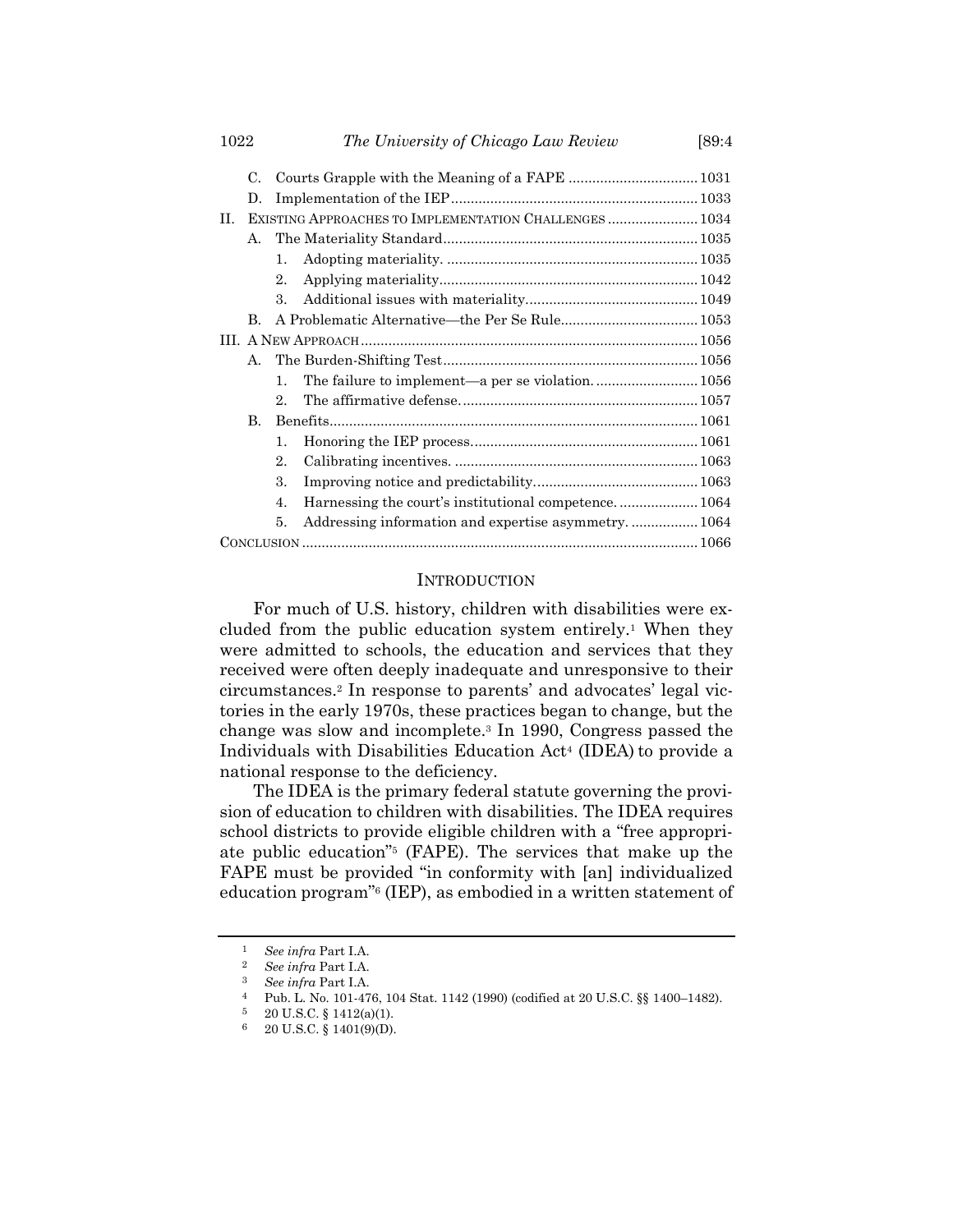the school district's educational plan for each eligible student.<sup>7</sup> In other words, an IEP is the plan for the education of a student with disabilities. The Supreme Court has held that the FAPE requirement establishes a substantive, statutory right to an education of a certain caliber.<sup>8</sup> More specifically, the school must "offer an IEP reasonably calculated to enable a child to make progress appropriate in light of the child's circumstances."<sup>9</sup> As of the 2019–20 school year, 7.3 million students—14% of all public school students—were receiving special education services through IEPs under the IDEA.<sup>10</sup>

Most legal challenges under the IDEA focus on alleged inadequacies in IEPs as written. The proper standard for evaluating the content of IEPs has been the subject of extensive scholarship and decades of focus from federal courts.<sup>11</sup> But the creation of an adequate plan is, of course, not the end of the story. The school district must then carry out the plan that it has formulated.

This leaves a key question that has been relatively underdiscussed by both courts and scholars: How far may a school district deviate from the services specified in the IEP document while remaining in compliance with IDEA? In other words, how much of the written plan is a student entitled to receive to ensure a FAPE? Parents may bring suit for a school district's failure to implement an individualized education plan.<sup>12</sup>

There are two existing approaches to failure-to-implement cases in the courts and the literature. The first approach, adopted by every federal appellate court to address the issue, is a materiality standard.<sup>13</sup> As this Comment explores in Part II, however, the materiality inquiry is vague and unpredictable—both in theory and in practice—leading to inconsistencies and inadequate protection for students. One notable dissent in the Ninth Circuit vehemently argued against the materiality approach for similar

 $7 \quad 20 \text{ U.S.C. } \S 1414(d)(1)(A)(i).$ 

<sup>8</sup> Bd. of Educ. v. Rowley, 458 U.S. 176, 200–02 (1982); *see also* Endrew F. *ex rel.* Joseph F. v. Douglas Cnty. Sch. Dist. RE–1, 137 S. Ct. 988, 998–99 (2017).

<sup>9</sup> *Endrew F.*, 137 S. Ct. at 999.

<sup>10</sup> *Students with Disabilities*, NAT'L CTR. FOR EDUC. STAT. (last updated May 2021), https://perma.cc/EFN9-RAXF.

<sup>11</sup> *See infra* Part I.C. *See generally* Terrye Conroy & Mitchell L. Yell, *Free Appropriate Public Education After* Endrew F. v. Douglas County School District *(2017)*, 35 TOURO L. REV. 101 (2019).

<sup>12</sup> *See, e.g.*, L.J. *ex rel.* N.N.J. v. Sch. Bd., 927 F.3d 1203, 1207 (11th Cir. 2019).

<sup>13</sup> *See, e.g.*, *id.* at 1213 & n.6.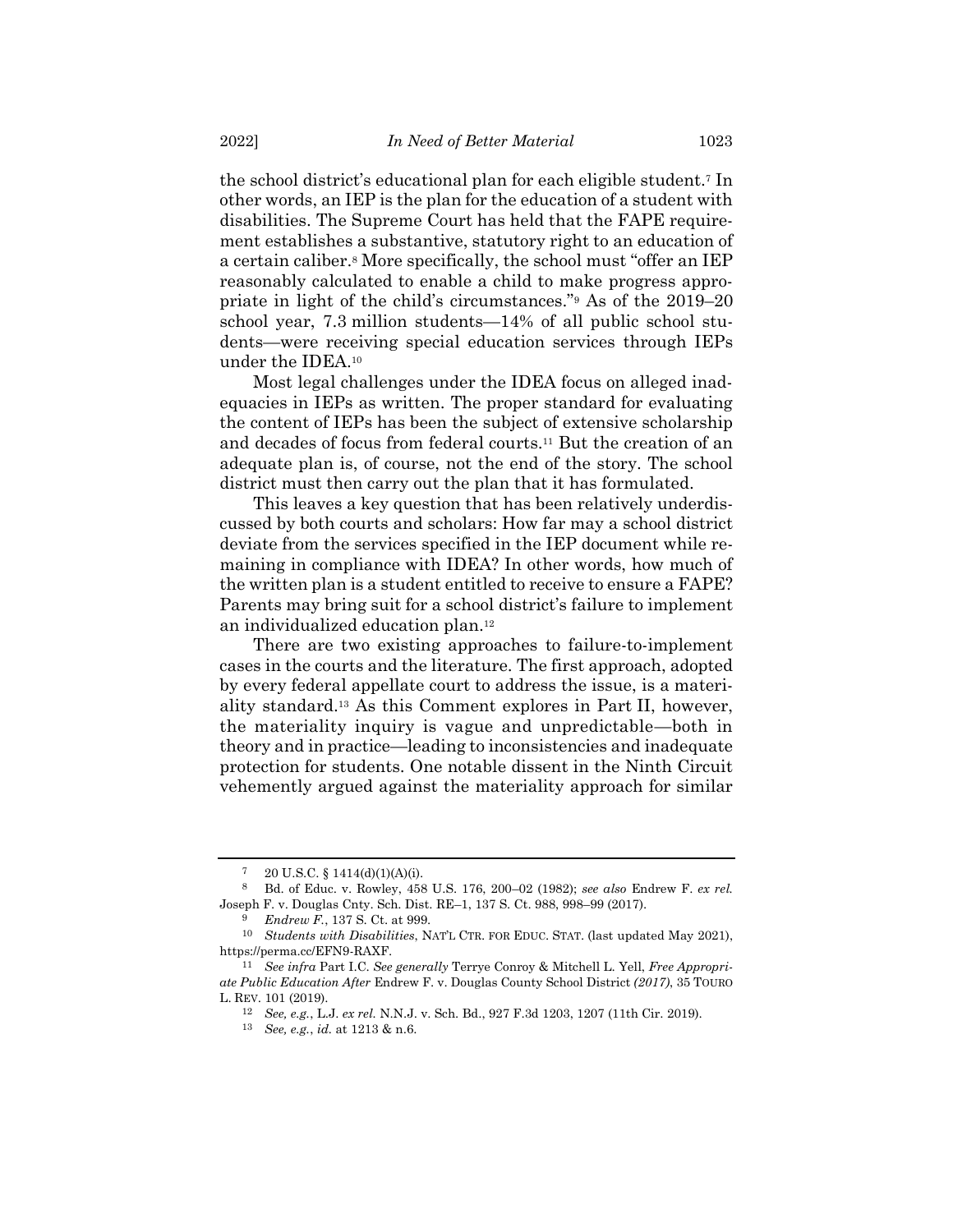reasons.<sup>14</sup> It advocated instead for the second approach—a per se test—under which any deviation from an IEP, no matter how small or unavoidable, would be an IDEA violation.<sup>15</sup> Robust alternative approaches have not been seriously considered by scholars or courts.

This Comment argues for a new approach to failure-to-implement cases: a burden-shifting test requiring the school district to demonstrate that (1) any implementation failures were the result of unforeseen or unavoidable circumstances and (2) the school responded proportionally in light of those circumstances by amending the IEP as soon as possible and providing compensatory services in the meantime. Part I provides the necessary legal background. It describes the purpose and structure of the IDEA at a high level, outlines major doctrinal developments around the meaning of a FAPE, and establishes the legal bases for failure-toimplement cases. Part II explores the two existing approaches. It examines the varying and sometimes inconsistent ways that courts have understood and applied the materiality standard. It then highlights the many problems with both the materiality and per se approaches. Part III proposes a new approach to implementation cases. It argues that the new standard is more in line with the statutory scheme, more consistent with precedent, and more desirable on policy grounds.

The stakes for the resolution of this issue are high. The current quagmire of implementation case law fails to provide clear notice to parents or school officials and makes negotiating solutions and settlements challenging. The educational outcome in each individual dispute can acutely impact the student and their family. There's also a lot of money in play: school districts that fail to provide a FAPE can be required to reimburse parents for private educational services obtained in the meantime,

<sup>14</sup> Van Duyn *ex. rel.* Van Duyn v. Baker Sch. Dist. 5J, 502 F.3d 811, 826 (9th Cir. 2007) (Ferguson, J., dissenting).

<sup>15</sup> *Id.* at 826–27; *see also id.* at 822 n.4 (majority opinion) (describing the dissent's proposed test as a per se test).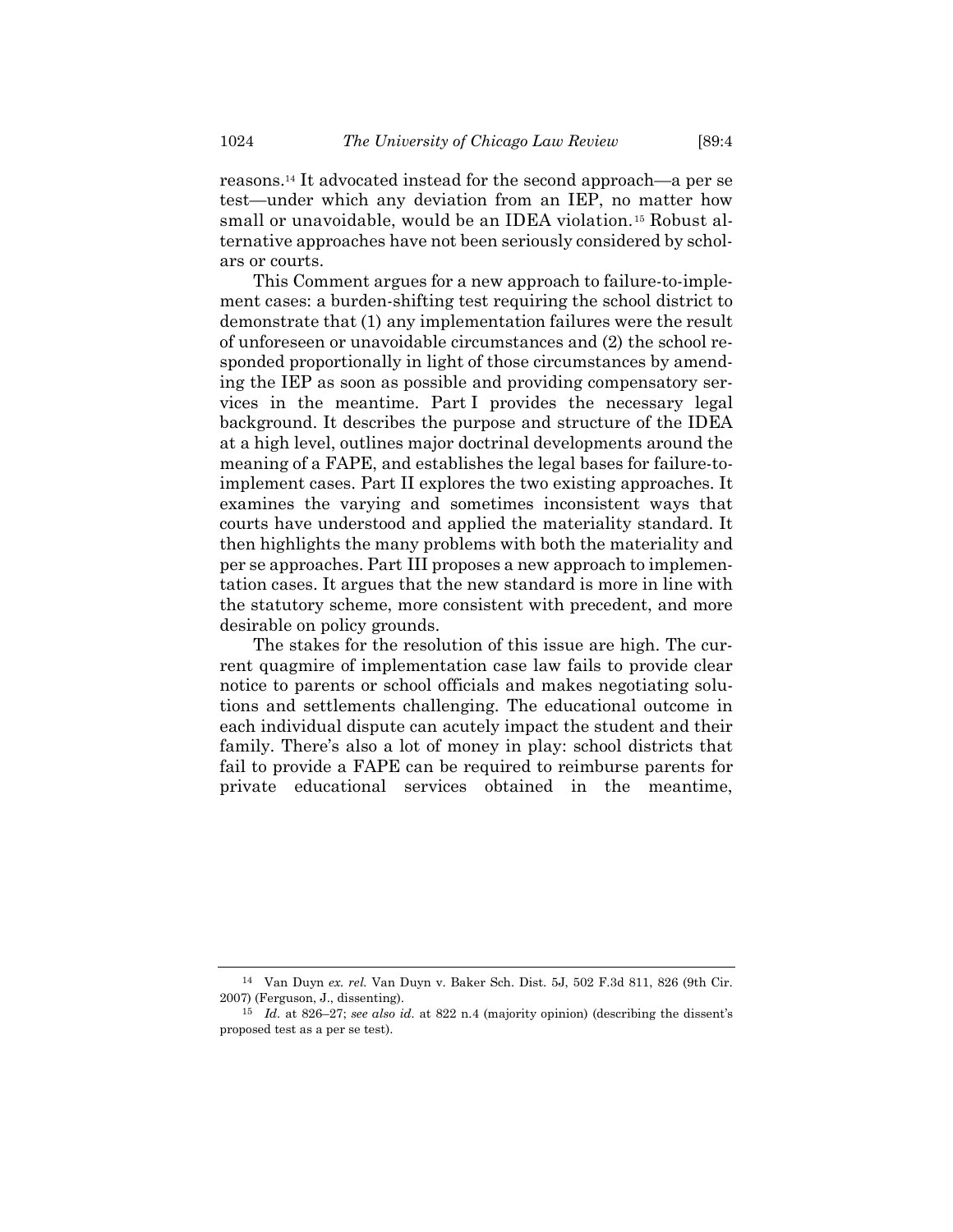potentially including compensatory services,<sup>16</sup> private school tuition,<sup>17</sup> and attorneys' fees and costs.<sup>18</sup>

Further, the materiality standard currently permits schools to deny students their rights under the IDEA. Specifically, if a school has promised the minimum amount required by Supreme Court precedent in the content of the plan, then even a small deviation during implementation might result in a child receiving less support than the IDEA's FAPE guarantee entitles them to. In such a circumstance, neither a content nor an implementation challenge would succeed. Thus, the current materiality approach creates a doctrinal gap—students can be denied a FAPE but have no legal recourse. This doctrinal gap incentivizes schools to overpromise instead of encouraging schools to focus on creating realistic IEPs that optimize the use of the school's resources. The tradeoffs and judgment calls that school officials make should be part of the IEP process, not subsequent to it. If school districts ultimately lack the resources necessary to provide the services in IEPs that meet the statutory minimum, then that issue needs to come to the fore.<sup>19</sup>

Finally, schools have remained responsible for providing a FAPE throughout the disruptions of the COVID-19 pandemic.<sup>20</sup> Parents across the country are beginning to bring claims for compensatory services in state agencies and federal courts.<sup>21</sup> The need for a coherent and legally sound standard for failure-toimplement cases is more urgent than ever.

<sup>16</sup> *See, e.g.*, G. v. Fort Bragg Dependent Schs., 343 F.3d 295, 309 (4th Cir. 2003).

<sup>17</sup> *See, e.g.*, Forest Grove Sch. Dist. v. T.A., 557 U.S. 230, 247 (2009) ("[The] IDEA authorizes reimbursement for the cost of private special-education services when a school district fails to provide a FAPE and the private-school placement is appropriate."); Spring Branch Indep. Sch. Dist. v. O.W. *ex rel.* Hannah W., 961 F.3d 781, 799–800 (5th Cir. 2020) (extending the reimbursement and compensation analysis to an implementation case).

<sup>18</sup> 20 U.S.C. § 1415(i)(3)(B).

<sup>19</sup> Congress originally promised to provide 40% "of the average cost to educate a child with disabilities," and it later amended the law to cap federal funding at a maximum of 40% of costs per student. As of 2018, Congress covered only 18% of the costs per student. NAT'L COUNCIL ON DISABILITY, BROKEN PROMISES: THE UNDERFUNDING OF IDEA 13 (2018).

<sup>20</sup> *See, e.g.*, KATHERINE NEAS & DAVID CANTRELL, U.S. DEP'T OF EDUC. OFF. OF SPECIAL EDUC. & REHAB. SERVS., OSEP DCL 21-01, RETURN TO SCHOOL ROADMAP: CHILDREN WITH DISABILITIES UNDER IDEA 2–3 (2021), https://perma.cc/Z3B9-P8GV.

<sup>21</sup> *See, e.g.*, Cory Turner & Rebecca Klein, *After Months of Special Education Turmoil, Families Say Schools Owe Them*, NPR (June 16, 2021), https://perma.cc/6542-YGGN.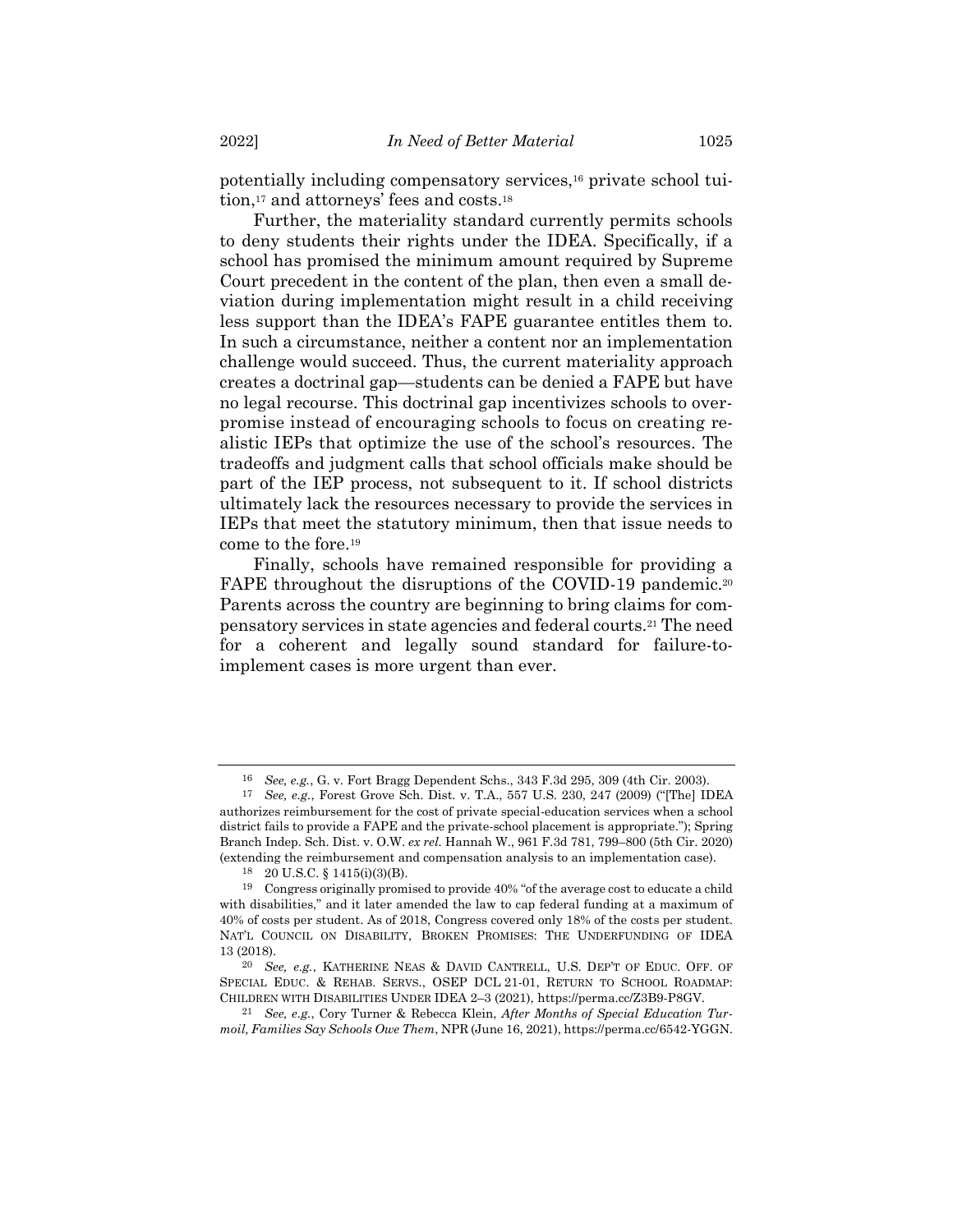#### I. LEGAL BACKGROUND

This Part provides the legal background necessary for understanding implementation challenges. Part I.A describes the lack of education that was available to children with disabilities before the IDEA and advocates' legal victories that helped shape the application of the statute. Part I.B lays out the relevant statutory framework, emphasizing the importance of parental involvement and parents' procedural protections to the statutory scheme. Part I.C explores Supreme Court precedent identifying and explaining the content of the IDEA's substantive right to a FAPE. Finally, Part I.D turns to implementation challenges and ground them in the statutory language and case law.

### A. Before the IDEA

<span id="page-5-0"></span>Prior to the passage of the IDEA, students with disabilities had very limited opportunities to receive a public education. "Through most of the history of public schools in America," only "minimal" services were provided to children with disabilities, and such services were entirely discretionary.<sup>22</sup> Schools frequently "exclud[ed] some children because of their supposed 'depressing and nauseating' impact on their peers."<sup>23</sup> In fact, "[u]ntil the mid-1970s, laws in most states allowed school districts to refuse to enroll any student they considered 'uneducable,' a term generally defined by local school administrators."<sup>24</sup>

<span id="page-5-2"></span>Inspired by the civil rights movement and the Supreme Court's decision in *Brown v. Board of Education*, <sup>25</sup> "parents and advocacy groups [ ] beg[a]n using the courts in an attempt to force states to provide a public education that was appropriate for their children's unique needs."<sup>26</sup> This effort won two early, substantial

<span id="page-5-1"></span><sup>22</sup> Edwin W. Martin, Reed Martin & Donna L. Terman, *The Legislative and Litigation History of Special Education*, 6 FUTURE CHILD., Spring 1996, at 25, 26.

<sup>23</sup> Jeffrey A. Knight, Comment, *When Close Enough Doesn't Cut It: Why Courts Should Want to Steer Clear of Determining What Is—and What Is Not—Material in a Child's Individual Education Program*, 41 U. TOL. L. REV. 375, 377 (2010) (quoting State *ex rel.* Beattie v. Bd. of Educ., 172 N.W. 153, 154 (Wis. 1919)); *see also id.* at 384 ("While the shortcomings were many, several that stood out: the hiring of special-education providers who failed to meet school standards; overcrowded classrooms, resulting in teachers failing to provide an appropriate education; and schools overlooking disabled children by not providing direct services to them.").

<sup>24</sup> Martin et al., *supra* note [22,](#page-5-0) at 26.

<sup>25</sup> 347 U.S. 483 (1954).

<sup>26</sup> Antonis Katsiyannis, Mitchell L. Yell & Renee Bradley, *Reflections on the 25th Anniversary of the Individuals with Disabilities Education Act*, 22 REMEDIAL & SPECIAL EDUC. 324, 325 (2001).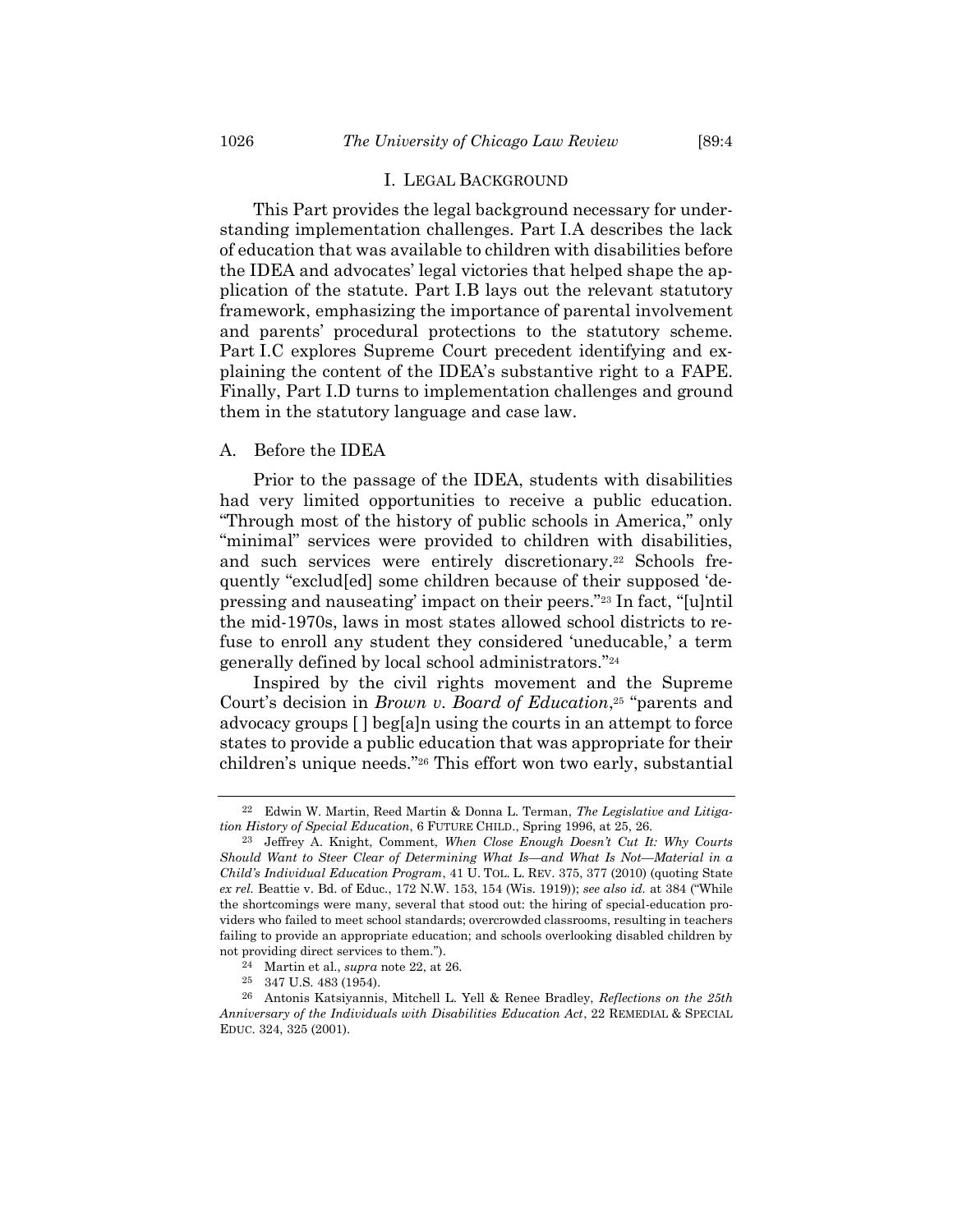victories. In the early 1970s, both *Pennsylvania Ass'n for Retarded Children v. Pennsylvania* (*PARC*) <sup>27</sup> and *Mills v. Board of Education*<sup>28</sup> "resulted in schools being required to provide educational services to students with disabilities."<sup>29</sup> These cases introduced a few principles that would become foundational to defining the educational rights of children with disabilities. *PARC* introduced the notion of "appropriateness—that is, that each child be offered an education appropriate to his or her learning capacities."<sup>30</sup> Additionally, *Mills* required that when a school considered changing the enrollment status of students with disabilities (e.g., placement in or removal from special education), "the children were entitled to full procedural protections, including notice of proposed changes, access to school records, a right to be heard and to be represented by legal counsel at hearings to determine changes in individual programs, and regularly scheduled status reviews."<sup>31</sup>

In the immediate aftermath, despite similar litigation successes in many states and the passage of several state laws to the same effect, students with disabilities were still frequently denied educational services.<sup>32</sup> The national landscape was inconsistent, and even states with better laws provided services inconsistently.<sup>33</sup> According to congressional findings from 1974, "more than 1.75 million students with disabilities did not receive educational services," and more than 3 million of those who were enrolled were not receiving an appropriate education.<sup>34</sup> Still, "the education of children with disabilities was seen as a privilege, rather than a right."<sup>35</sup> The insufficiency and inconsistency prompted Congress to act.

#### B. The IDEA—FAPE and IEPs

In 1975, Congress passed the IDEA<sup>36</sup> in order "to ensure that all children with disabilities have available to them a free

<span id="page-6-0"></span><sup>27</sup> 334 F. Supp. 1257 (E.D. Pa. 1971).

<sup>28</sup> 348 F. Supp. 866 (D.D.C. 1972).

<sup>29</sup> Katsiyannis et al., *supra* not[e 26,](#page-5-1) at 325.

<sup>30</sup> Martin et al., *supra* note [22,](#page-5-0) at 28; *see also PARC*, 334 F. Supp. at 1258–60.

<sup>31</sup> Martin et al., *supra* note [22,](#page-5-0) at 28; *see also Mills*, 348 F. Supp. at 880–81.

<sup>32</sup> Katsiyannis et al., *supra* not[e 26,](#page-5-1) at 325.

<sup>33</sup> *Id.*

<sup>34</sup> *Id.* at 324–25.

<sup>35</sup> *Id.* at 325.

<sup>36</sup> The IDEA was originally titled the Education for All Handicapped Children Act of 1975, Pub L. No. 94-142, 89 Stat. 773. It took on its current name after the 1990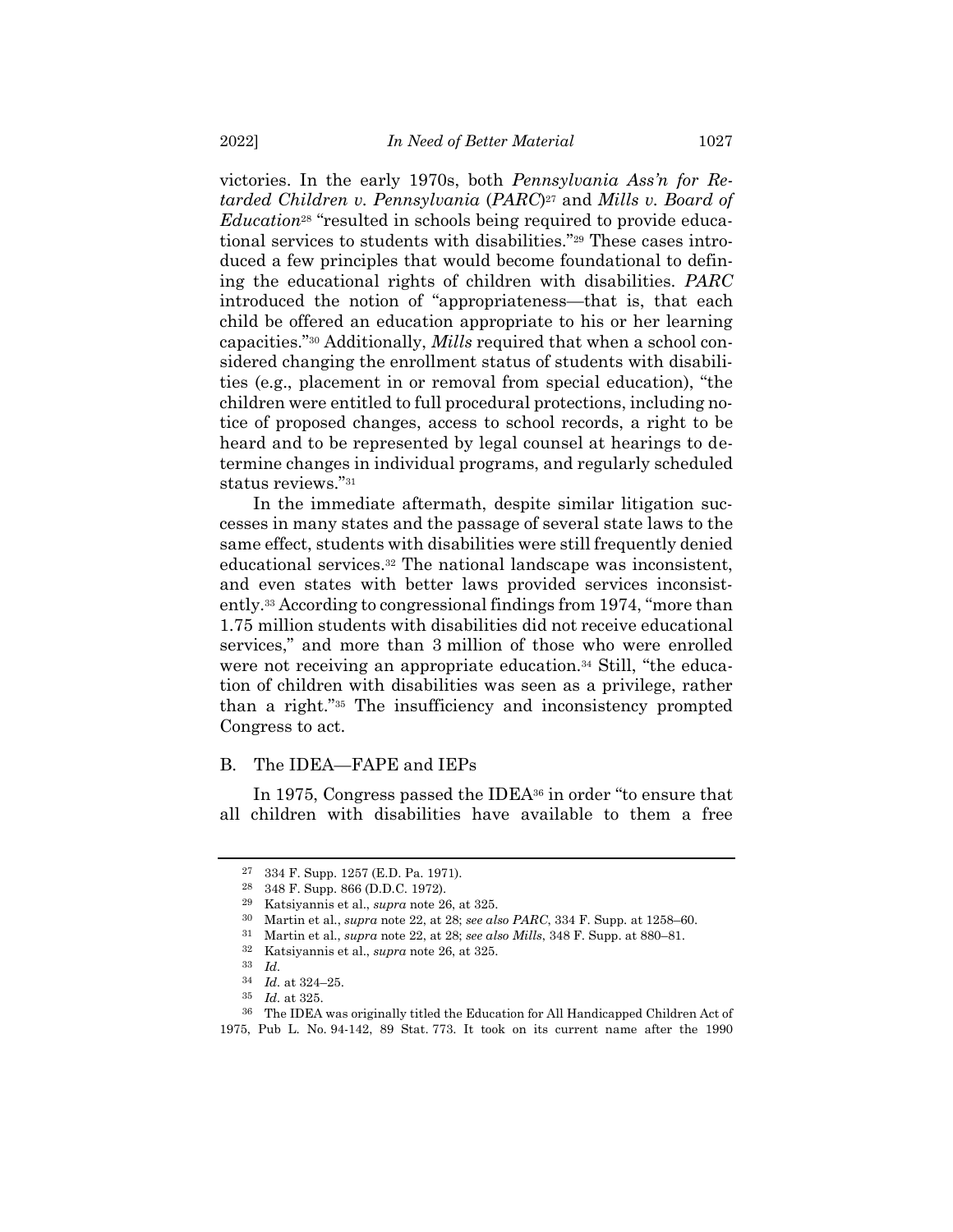appropriate public education that emphasizes special education and related services designed to meet their unique needs and prepare them for further education, employment, and independent living."<sup>37</sup> According to the House Report, this "ambitious" piece of federal legislation "was passed in response to Congress' perception that a majority of handicapped children in the United States 'were either totally excluded from schools or [were] sitting idly in regular classrooms awaiting the time when they were old enough to 'drop out.'" 38

The law incorporated key aspects of the *PARC* and *Mills* decisions. In particular, the statute adopted these decisions' emphasis on procedural safeguards and educational appropriateness. The IDEA is heavily process focused. The core notion is that the best substantive outcomes will be reached for children with disabilities by involving parents in their children's education and by giving them formal procedural rights to object to and appeal school decisions. The Supreme Court has attributed this in part to Congress's "aware[ness] that schools had all too often denied such children appropriate educations without in any way consulting their parents."<sup>39</sup> In addition to the procedural protections, Congress added a substantive guarantee: every child is entitled to a "free appropriate public education."<sup>40</sup>

Specifically, the IDEA provides state and local agencies federal funding to support the education of children with disabilities and "conditions such funding upon a State's compliance with extensive goals and procedures."<sup>41</sup> Each state that receives money under IDEA must make a FAPE available to all eligible children.<sup>42</sup> As defined in the statute, a FAPE includes both "special education and related services."<sup>43</sup> "Special education" means "specially designed instruction, at no cost to parents, to meet the unique needs of a child with a disability."<sup>44</sup> "Related services" refers to "developmental, corrective, and other supportive services

amendments. *See* Katsiyannis et al., *supra* note [26,](#page-5-1) at 324, 327. This Comment refers to the law as the IDEA throughout. For a useful description of the IDEA's many amended forms, see generally Knight, *supra* not[e 23.](#page-5-2)

<sup>37</sup> 20 U.S.C. § 1400(d)(1)(A).

<sup>38</sup> Bd. of Educ. v. Rowley, 458 U.S. 176, 179 (1982) (alteration in original) (quoting H.R. REP. NO. 94-332, at 2 (1975)).

<sup>39</sup> Honig v. Doe, 484 U.S. 305, 311 (1988).

<sup>40</sup> 20 U.S.C. §§ 1400(d)(1)(A), 1412(a)(1).

<sup>41</sup> *Rowley*, 458 U.S. at 179.

<sup>42</sup> 20 U.S.C. § 1412(a)(1).

<sup>43</sup> 20 U.S.C. § 1401(9).

<sup>44</sup> 20 U.S.C. § 1401(29).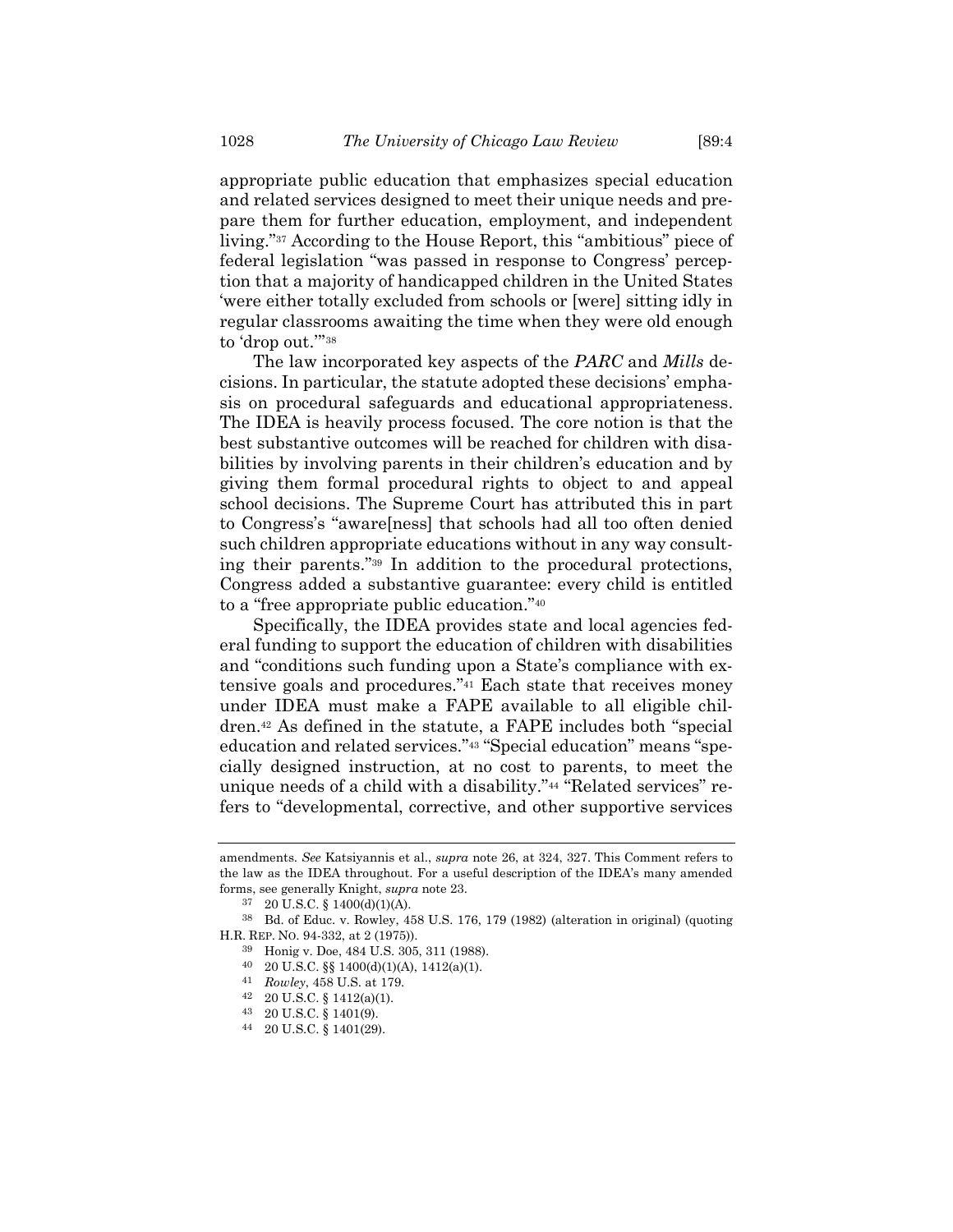. . . as may be required to assist a child with a disability to benefit from special education."<sup>45</sup>

The statutory definition of a FAPE imposes four explicit requirements. The special education and related services must "have been provided at public expense, under public supervision and direction, and without charge;"<sup>46</sup> "meet the standards of the State educational agency;"<sup>47</sup> and "include an appropriate preschool, elementary school, or secondary school education in the State involved."<sup>48</sup> Finally, most relevant to this Comment, the statute defines a FAPE as special education and related services "provided in conformity with the individualized education program."<sup>49</sup>

An IEP is a written statement that forms "the centerpiece of the statute's education delivery system" of that FAPE "for disabled children."<sup>50</sup> At a high level, an IEP must contain "a statement of the child's present levels of academic achievement and functional performance," "a statement of measurable annual goals," "a description of how the child's progress . . . will be measured," and "a statement of the special education and related services . . . that will be provided."<sup>51</sup> An IEP is prepared by an IEP team, which includes teachers, school officials, and the parents of the child.<sup>52</sup> The statute also lists factors that the IEP team "shall consider" in formulating the plan.<sup>53</sup> In general, the IEP team must consider "the strengths of the child"; "the concerns of the parents for enhancing the education of their child"; "the results of the initial evaluation or most recent evaluation of the child"; and "the academic, developmental, and functional needs of the child."<sup>54</sup>

The procedures governing the creation of the IEP heavily "emphasize collaboration among parents and educators and require careful consideration of the child's individual circumstances."<sup>55</sup> In fact, "Congress 'took a number of the procedural safeguards from *PARC* and *Mills* and wrote them directly into the

<sup>45</sup> 20 U.S.C. § 1401(26)(A).

<sup>46</sup> 20 U.S.C. § 1401(9)(A).

<sup>47</sup> 20 U.S.C. § 1401(9)(B).

<sup>48</sup> 20 U.S.C. § 1401(9)(C).

<sup>49</sup> 20 U.S.C. § 1401(9)(D).

<sup>50</sup> *Honig*, 484 U.S. at 311.

<sup>51</sup> 20 U.S.C. § 1414(d)(1)(A)(i).

<sup>52</sup> 20 U.S.C. § 1414(d)(1)(B).

<sup>53</sup> 20 U.S.C. § 1414(d)(3)(A)–(B).

<sup>54</sup> 20 U.S.C. § 1414(d)(3)(A).

<sup>55</sup> Endrew F. *ex rel.* Joseph F. v. Douglas Cnty. Sch. Dist. RE–1, 137 S. Ct. 988, 994 (2017).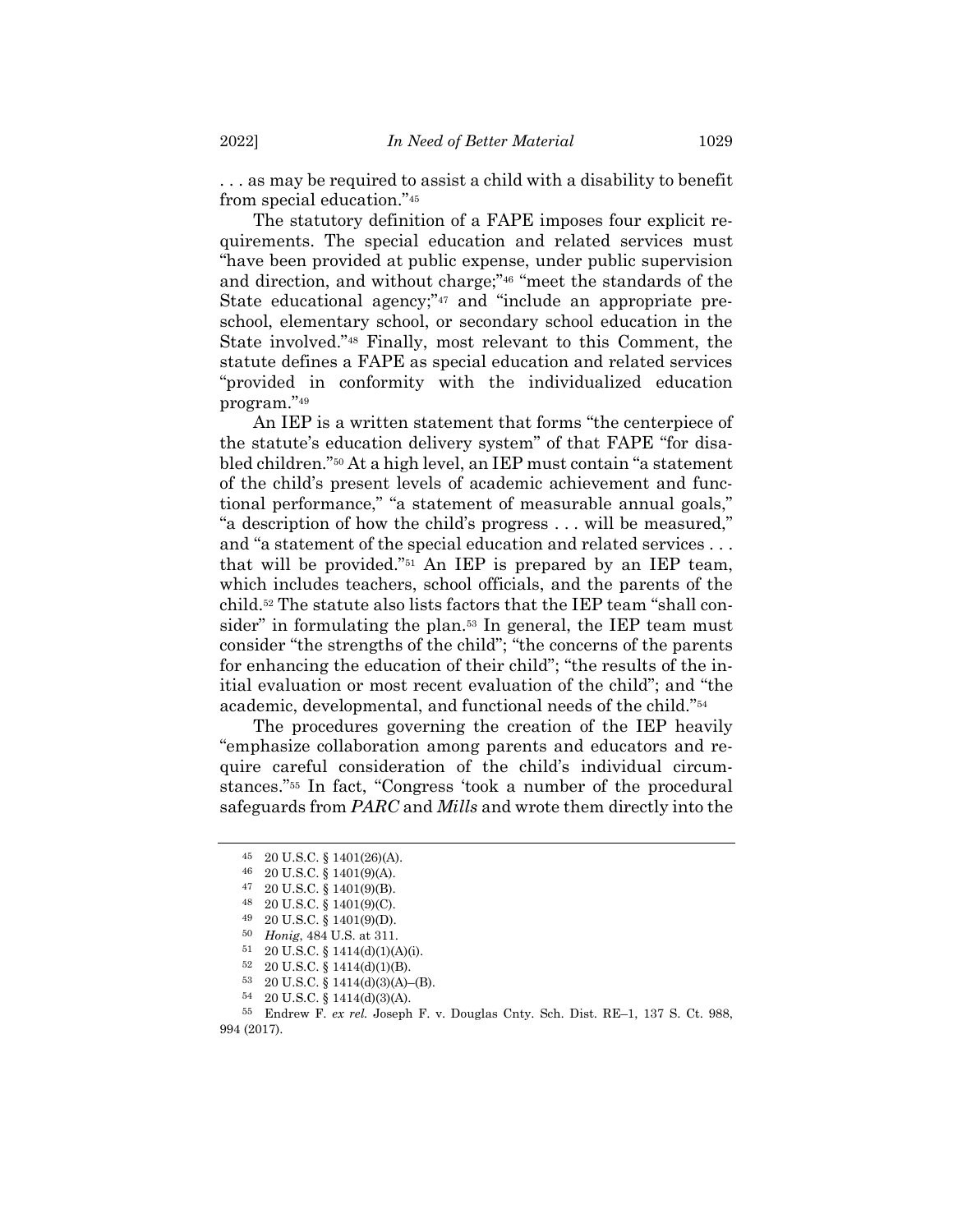[IDEA].'" <sup>56</sup> Further, one of the primary functions of the 1997 amendments to the IDEA was to increase the parents' role in the IEP process.<sup>57</sup> The Supreme Court observed in *Schaffer v. Weast*<sup>58</sup> that "[t]he core of the statute [ ] is the cooperative process that it establishes between parents and schools."<sup>59</sup> Although "[p]arents and educators often agree about what a child's IEP should contain,"<sup>60</sup> the IDEA provides "'procedural safeguards' to protect disabled children and their parents"<sup>61</sup> in the event of disagreements. Among them is a "graduated set of dispute resolution mechanisms: informal meetings, formal mediation, a 'due process hearing' before a state or local administrative agency, and, if necessary, judicial review."<sup>62</sup>

The IDEA also provides procedures for modifications of an IEP. The IDEA requires at least annual review of an IEP "to determine whether the annual goals for the child are being achieved" and revisions "as appropriate to address" issues such as "any lack of expected progress," "information about the child provided to, or by, the parents," and "other matters."<sup>63</sup> If a school district wishes to change a student's IEP outside of the annual review, then it is required to provide advanced written notice to the parents, who then have an opportunity to make known any concerns and objections or file a complaint about the changes.<sup>64</sup> Altering an IEP need not be an especially onerous process. If a school has held the required yearly IEP meeting but further changes are desired, "the parent of a child with a disability and the local educational agency may agree not to convene an IEP meeting for the purposes of making such changes, and instead may develop a written document to amend or modify the child's current IEP."<sup>65</sup>

<sup>56</sup> Schaffer v. Weast, 546 U.S. 49, 58 (2005) (quoting Weast v. Schaffer, 377 F.3d 449, 455 (2004)).

<sup>57</sup> *See, e.g.*, Stacey Gordon, *Making Sense of the Inclusion Debate Under IDEA*, 2006 BYU EDUC. & L.J. 189, 214–15.

<sup>58</sup> 546 U.S. 49 (2005).

<sup>59</sup> *Id.* at 53 (citing *Rowley*, 458 U.S. at 205–06).

<sup>60</sup> *Endrew F.*, 137 S. Ct. at 994.

<sup>61</sup> L.J. *ex rel.* N.N.J. v. Sch. Bd., 927 F.3d 1203, 1207 (11th Cir. 2019) (quoting 20 U.S.C. § 1415).

<sup>62</sup> *Id.*

<sup>63</sup> 20 U.S.C. § 1414(d)(4)(A).

<sup>64</sup> 34 C.F.R. § 300.324(a)(4)(i) (2021).

<sup>65</sup> 20 U.S.C. § 1414(d)(3)(D); *see also* 34 C.F.R. § 300.324(a)(4)(i).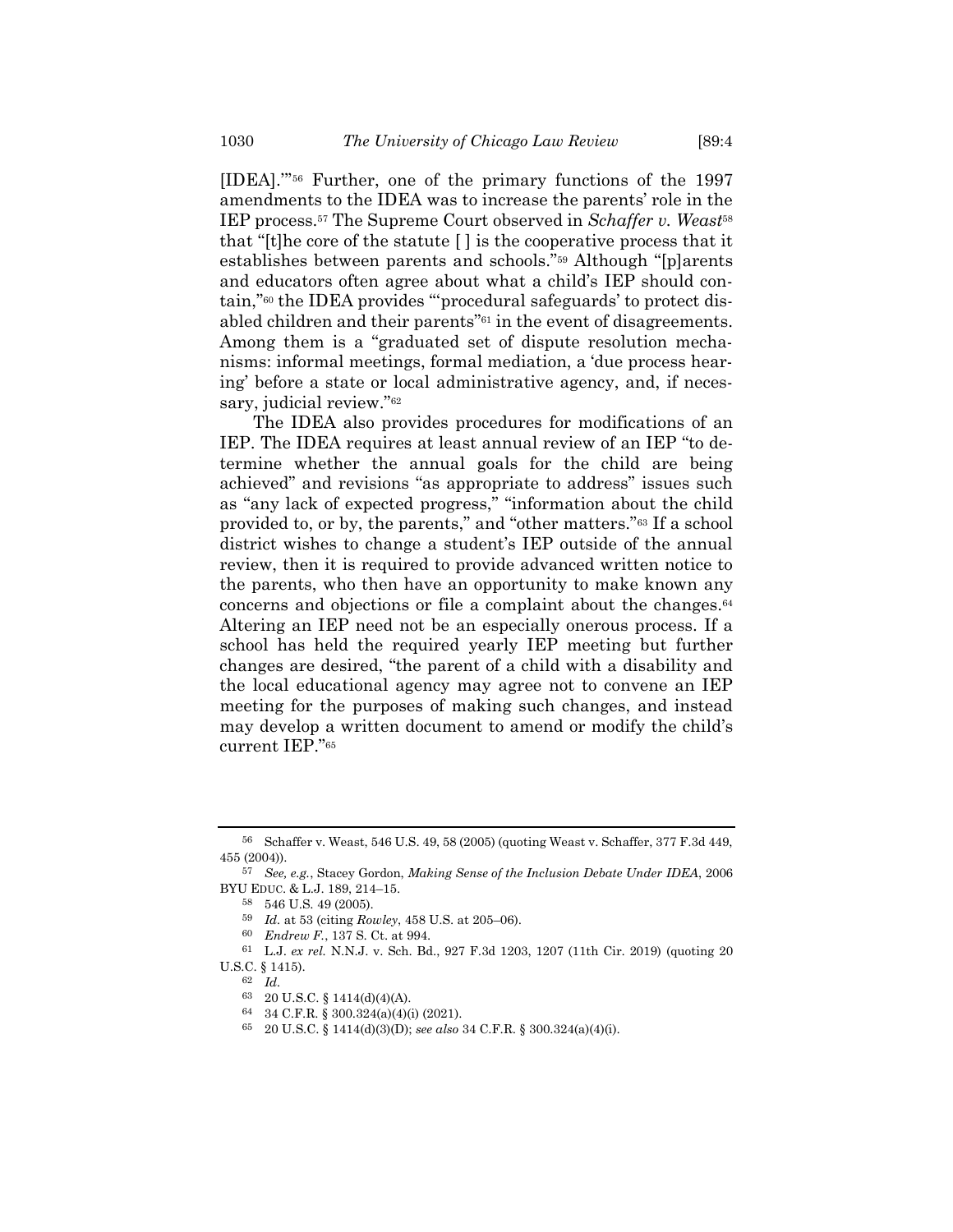#### C. Courts Grapple with the Meaning of a FAPE

Immediately after the passage of IDEA, confusion arose as to whether the law provided a substantive right to an education beyond mandating compliance with the detailed procedures. The Supreme Court soon answered that question in the affirmative. In *Board of Education v. Rowley*,<sup>66</sup> the Court held that, by requiring schools to provide a FAPE, the IDEA created a substantive entitlement to "specialized instruction and related services which are individually designed to provide educational benefit."<sup>67</sup> In other words, the school must provide enough support to "permit the child to benefit educationally from [the] instruction."<sup>68</sup>

The more challenging task, the *Rowley* Court noted, is defining the contours of this substantive right—in other words, determining when "handicapped children are receiving sufficient educational benefits to satisfy the requirements of the Act."<sup>69</sup> The Court explicitly declined to answer this question.<sup>70</sup> The Court held only that "the furnishing of every special service necessary to maximize each handicapped child's potential is . . . further than Congress intended to go."<sup>71</sup> Between any benefit and maximal benefit, however, there is obviously a broad range.

The Supreme Court recently revisited this question in *Endrew F. ex rel. Joseph F. v. Douglas County School District RE–1*. <sup>72</sup> Its

The term "handicap" . . . began to fall out of favor with the disability community in the mid-1980s because of its association with negative stereotypes. The word was replaced with "disability," and while the two words have been and continue to be used interchangeably, they have distinct definitions. A "disability" is a condition of an individual, while a "handicap" is a restriction or disadvantage, often the result of society, that hinders one's ability to function. "Handicapped" was no longer an acceptable label for people with disabilities, but it was still used sparingly in professional literature to describe barriers to access.

<sup>66</sup> 458 U.S. 176 (1982).

 $\begin{array}{cc} 67 & Id. \text{ at } 201. \\ 68 & Id. \text{ at } 203. \end{array}$ 

*Id.* at 203.

<sup>69</sup> *Id.* at 202. The *Rowley* Court used the phrase "handicapped children," reflecting the language of the statute before it was amended to use the phrase "individuals with disabilities." *See supra* note [36.](#page-6-0) For a discussion of how the language of disability has evolved in U.S. legal history, see Meg E. Ziegler, *Disabling Language: Why Legal Terminology Should Comport with a Social Model of Disability*, 61 B.C. L. REV. 1183, 1187– 1202 (2020).

*Id.* at 1199.

<sup>70</sup> *Rowley*, 458 U.S. at 202 ("Because in this case we are presented with a handicapped child who is receiving substantial specialized instruction and related services, and who is performing above average in the regular classrooms of a public school system, we confine our analysis to that situation.").

<sup>71</sup> *Id.* at 199.

<sup>72</sup> 137 S. Ct. 988 (2017).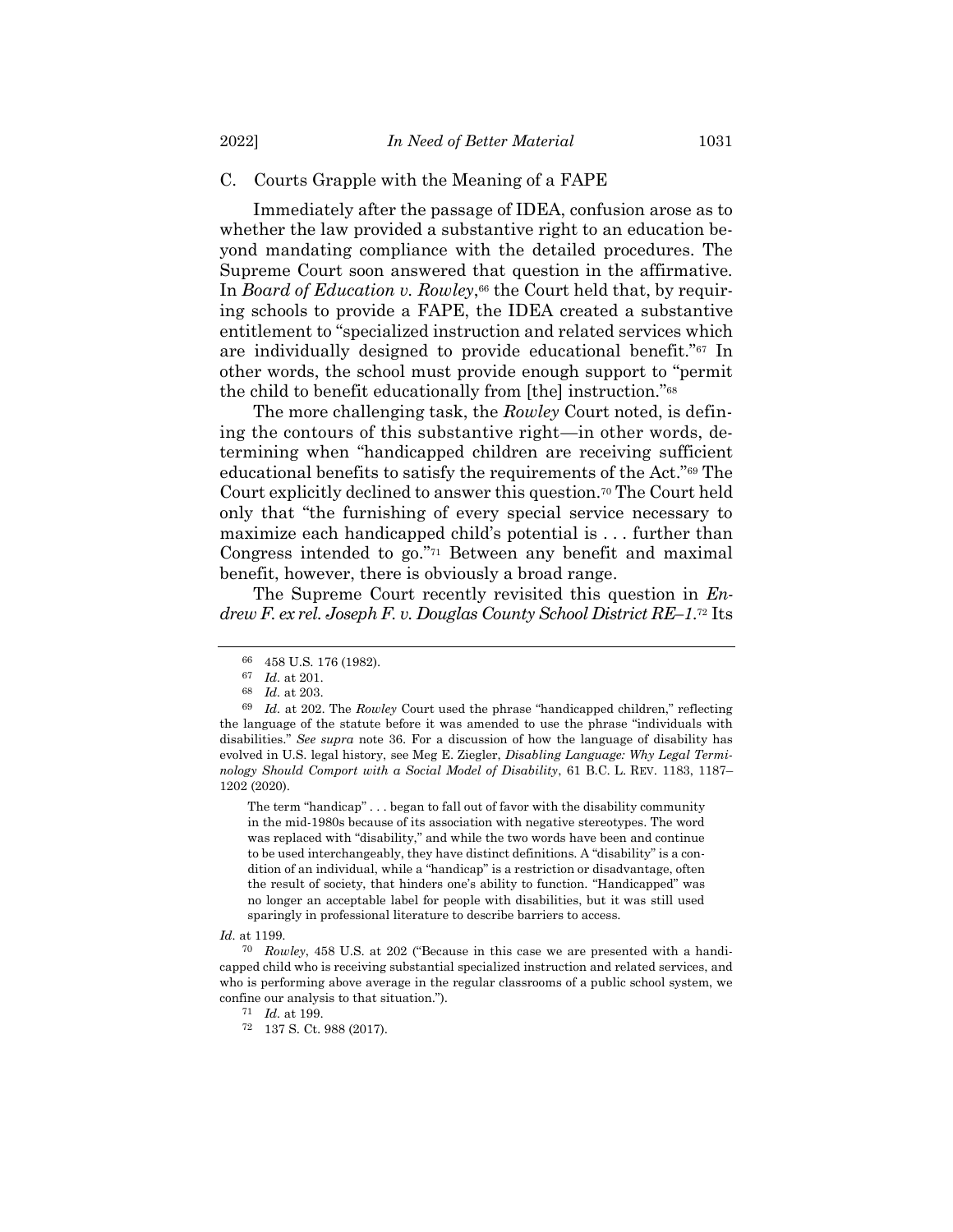decision created the "*Endrew F.* standard": in order "[t]o meet its substantive obligation under the IDEA, a school must offer an IEP reasonably calculated to enable a child to make progress appropriate in light of the child's circumstances."<sup>73</sup> This standard incorporates a few notable principles. First, the standard focuses on reasonable calculation rather than actual educational outcomes. The "reasonably calculated" qualification reflects a "recognition that crafting an appropriate program of education requires a prospective judgment by school officials."<sup>74</sup> The Court found additional comfort in this qualification given that the "fact-intensive exercise" of crafting an IEP "will be informed not only by the expertise of school officials, but also by the input of the child's parents or guardians."<sup>75</sup> In other words, the Court's respect for the forward-looking judgment calls made by school officials in forming IEPs is partially justified by the involvement of parents in the IEP-formation process. The *Endrew F.* standard also emphasizes the individualization of IEPs. *Endrew F.* replaced *Rowley*'s inquiry about whether the child received sufficient "benefit" with a focus on "appropriate progress."<sup>76</sup> The Court said that this focus on individualization "should come as no surprise," because "[a] focus on the particular child is at the core of the IDEA."<sup>77</sup>

The *Endrew F.* Court also provided important analysis about how and when courts should defer to school officials in the context of defining a FAPE. The Court noted that "deference is based on the application of expertise and the exercise of judgment by school authorities."<sup>78</sup> Given "[t]he nature of the IEP process, from the initial consultation through state administrative proceedings," school authorities will have had ample opportunity to consider the disagreements over the content of the IEP (including the "degree of progress a child's IEP should pursue").<sup>79</sup> By the time of judicial review, then, "[a] reviewing court may fairly expect those authorities to be able to offer a cogent and responsive explanation for their decisions that shows the IEP" meets *Endrew F.*'s substantive standard.<sup>80</sup>

<sup>73</sup> *Id.* at 999.

<sup>74</sup> *Id.*

<sup>75</sup> *Id.*

<sup>76</sup> *Id.*

<sup>77</sup> *Endrew F.*, 137 S. Ct. at 999.

<sup>78</sup> *Id.* at 1001.

<sup>79</sup> *Id.*

<sup>80</sup> *Id.* at 1002.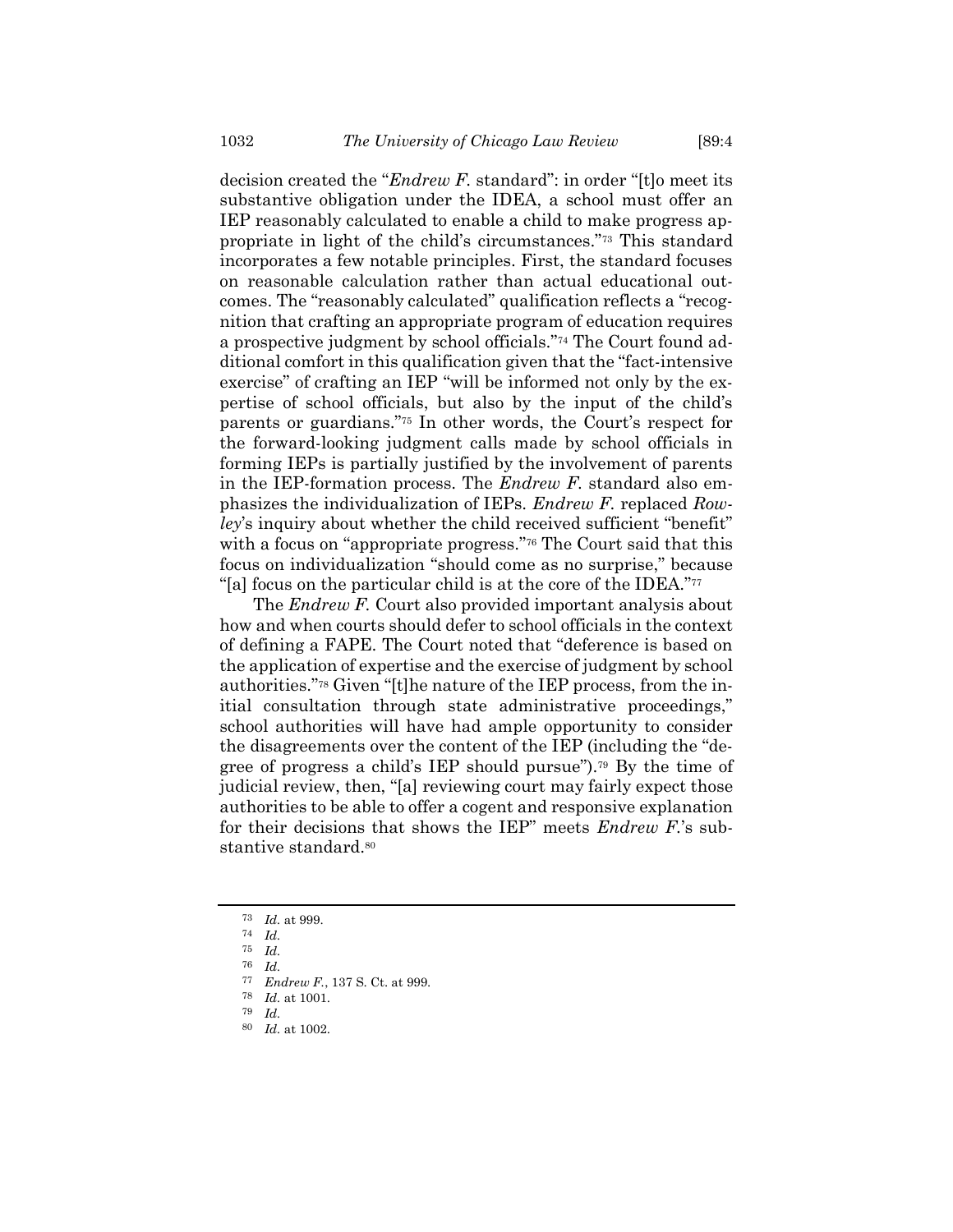### D. Implementation of the IEP

The IDEA establishes both procedural and substantive entitlements, and these entitlements center around the IEP. Students have a right to a plan created in compliance with the statutory process and subject to extensive procedural safeguards. Under *Endrew F.*, the plan must be reasonably calculated to enable them to make appropriate progress given their circumstances.

Those rights give rise to a closely related but distinct right: the right to the implementation of that plan. In failure-toimplement cases, "the parent [ ] argue[s] that while their child's IEP clears [the] IDEA's substantive threshold *as written*, the school has nonetheless failed to properly put the plan into practice."<sup>81</sup> For example, what if an IEP calls for fifteen hours of speech therapy a week, and the student is provided only five hours a week? What if the student is provided fifteen hours most weeks but none other weeks? Similarly, is some other communication-related therapy sufficient? Especially given the level of detail involved in IEPs, the key question becomes: How far can the school stray from an IEP's written terms before it has violated the IDEA? Neither Congress nor the Supreme Court has spoken directly to this question.

There are two legal bases for concluding that an implementation failure is a violation of the IDEA. First, a failure to implement an IEP could be a denial of a FAPE because it violates the *Rowley* and *Endrew F.* requirements that a certain quality of education be offered to children with disabilities. Parents making such a claim would argue that the IEP *as implemented* does not satisfy *Endrew F.*'s standard, even if the IEP *as written* does. For example, if the school offered an IEP that was close to the minimum amount required under law and it failed to implement some of what was included in the IEP, then it might not be providing an education reasonably calculated to enable the child to make appropriate progress.

The second legal basis is  $\S$  1401(9)(D) of the IDEA, the fourth prong of the statutory definition of a FAPE: "The term 'free appropriate public education' means special education and related services that . . . are provided *in conformity with* the individualized education program."<sup>82</sup> This provision gives effect to the IDEA's approach of protecting students through parental

<sup>81</sup> *L.J.*, 927 F.3d at 1207 (emphasis in original).

<sup>82</sup> 20 U.S.C. § 1401(9)(D) (emphasis added).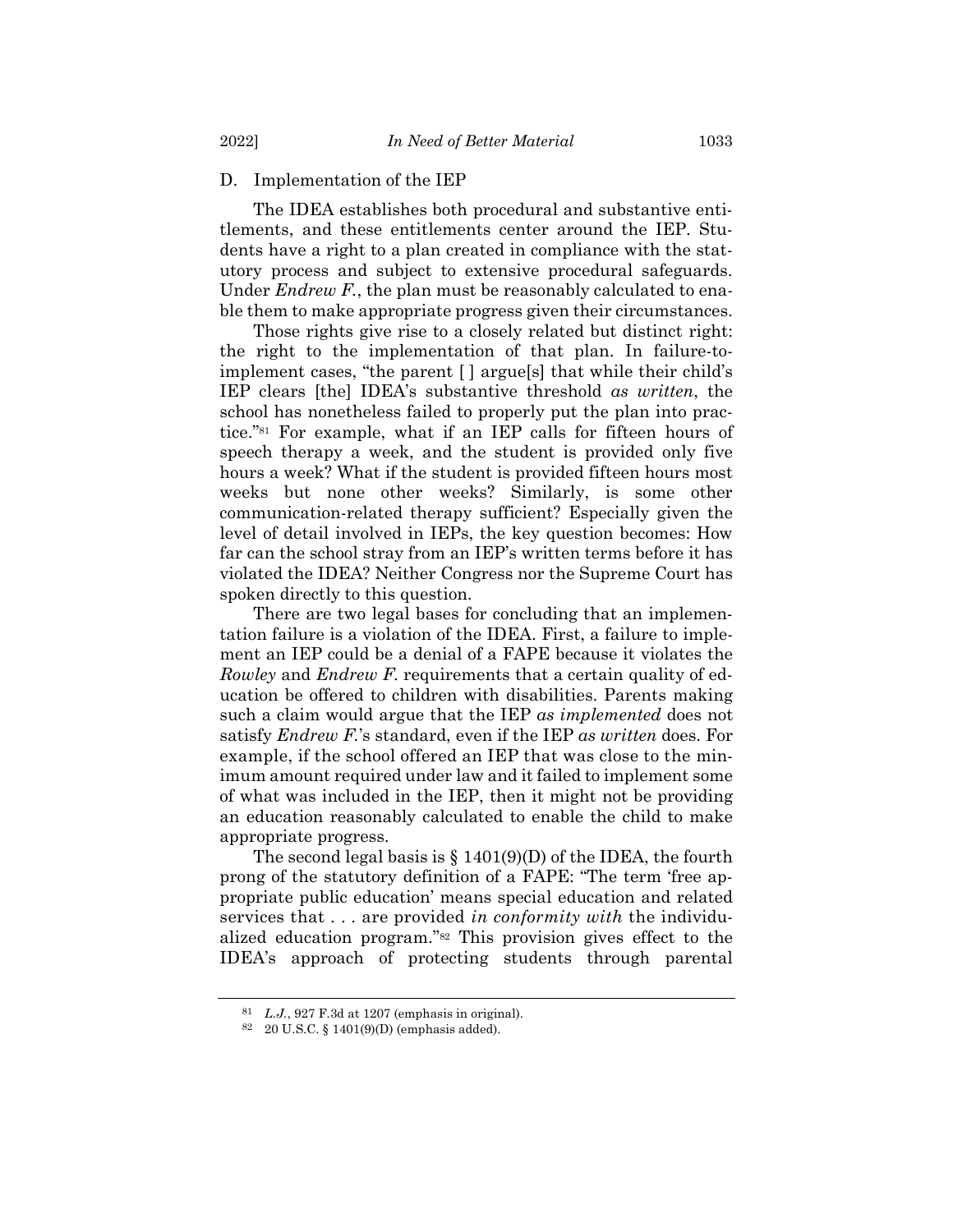involvement and procedural rights. In summary, a student is entitled to educational services of a certain quality under Supreme Court precedent, and a student is entitled to services that are "in conformity with" the IEP pursuant to  $\S$  1401(9)(D).

Finally, a word on remedies for failure-to-implement claims. When a school district fails to provide a FAPE, it can be obligated to reimburse the student's family for appropriate private educational services obtained in the interim.<sup>83</sup> Similarly, if the parents did not seek out replacement services, school districts can be responsible for providing compensatory services.<sup>84</sup> The prevailing party in an IDEA suit can also receive attorneys' fees and costs.<sup>85</sup> Failure-to-implement cases are no exception. Even when the school is merely ordered to rectify the failure, it "amounts to actual relief on the merits" and entitles parents to attorneys' fees.<sup>86</sup>

#### II. EXISTING APPROACHES TO IMPLEMENTATION CHALLENGES

This Part explores both of the recognized approaches to failure-to-implement cases: materiality and per se. Part II.A starts by identifying the meaning of materiality as it has been articulated by several federal appellate courts. It also explores the reasoning that those courts used in adopting the materiality standard. Afterward, it considers various theories of what a materiality inquiry might entail in the implementation context. Then it digs into the application of materiality to several actual cases. In doing so, this Section demonstrates the unpredictability and unworkability of this approach. Part II.A concludes with several additional arguments against materiality, including its circumvention of the IDEA's procedural protections, its incentivization of overpromising and underdelivering on IEPs, and its tension with Supreme Court precedent about the meaning of a FAPE. Part II.B then turns to the per se test and explain why it is a problematic alternative. The per se test is too inflexible, does not distinguish between better and worse responses to unavoidable or unforeseen circumstances, and incentivizes schools to create IEPs that promise as little as possible.

<sup>83</sup> Forest Grove Sch. Dist. v. T.A., 557 U.S. 230, 247 (2009).

<sup>84</sup> G. v. Fort Bragg Dependent Schs., 343 F.3d 295, 309 (4th Cir. 2003).

<sup>85</sup> 20 U.S.C. § 1415(i)(3)(B).

<sup>86</sup> Neosho R-V Sch. Dist. v. Clark, 315 F.3d 1022, 1030 (8th Cir. 2003).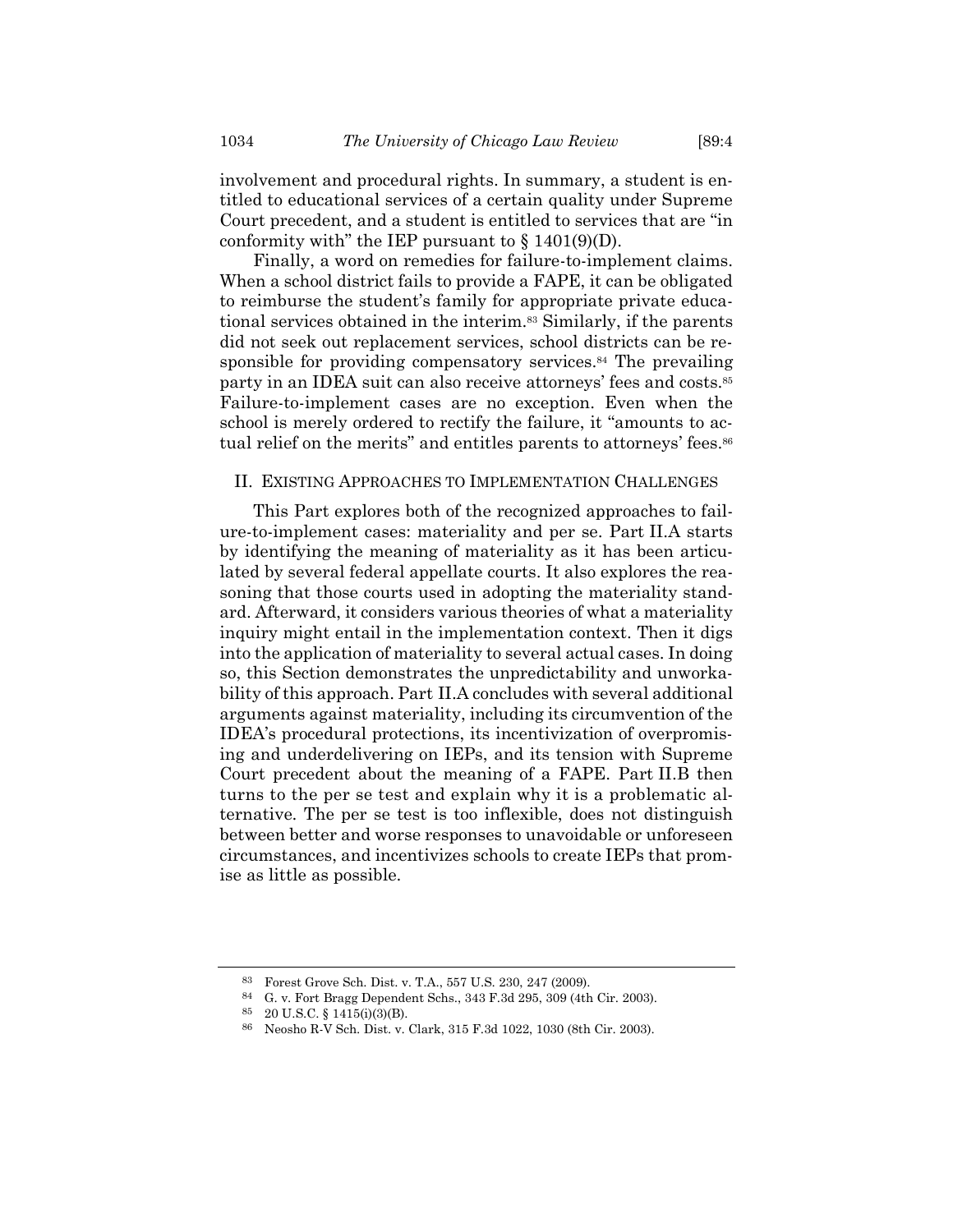# A. The Materiality Standard

All federal circuit courts that have ruled on the proper approach to failure-to-implement cases have articulated a materiality standard. But the content, contours, and application of the standard vary across circuits and cases. This Section digs into the different formulations and applications of the materiality standard, demonstrating its unworkability. This Section also explores the reasoning that courts employed in adopting the materiality standard.

### 1. Adopting materiality.

The materiality standard was first adopted, in 2000, by the Fifth Circuit in *Houston Independent School District v. Bobby R.*<sup>87</sup> The court drew on its established four-factor approach to substantive claims alleging that a FAPE has been denied under the IDEA—an operationalization of *Rowley* that weaves together elements related to content and implementation.<sup>88</sup> The first two factors are related to IEP content.<sup>89</sup> The third factor considers whether "the services are provided in a coordinated and collaborative manner by the key 'stakeholders.'" <sup>90</sup> The fourth factor examines the benefit that the child actually received from the education. 91

The court concluded that to successfully challenge an IEP's implementation, plaintiffs "must show more than a *de minimis* failure to implement all elements of that IEP."<sup>92</sup> The court explained that a FAPE has been provided if "substantial or significant provisions of the IEP" were followed.<sup>93</sup> In deriving this approach from the third and fourth factors, the Fifth Circuit asserted that materiality is a "reasonable" standard given "*Rowley*'s flexible approach."<sup>94</sup> The court elaborated that the approach strikes a proper balance: it "affords local agencies some flexibility in implementing IEP's, but it still holds those agencies

<sup>87</sup> 200 F.3d 341 (5th Cir. 2000).

<sup>88</sup> *Id.* at 346–48 (citing Cypress-Fairbanks Indep. Sch. Dist. v. Michael F. *ex rel.* Barry F., 118 F.3d 245, 253 (5th Cir. 1997)).

<sup>89</sup> *Id.* at 347 (focusing on the individualization of the IEP and the student's placement in the least restrictive environment).

<sup>90</sup> *Id.* at 347–48 (citing *Cypress-Fairbanks*, 118 F.3d at 253).

<sup>91</sup> *Bobby R.*, 200 F.3d at 347–49.

<sup>92</sup> *Id.* at 349.

<sup>93</sup> *Id.*

<sup>94</sup> *Id.*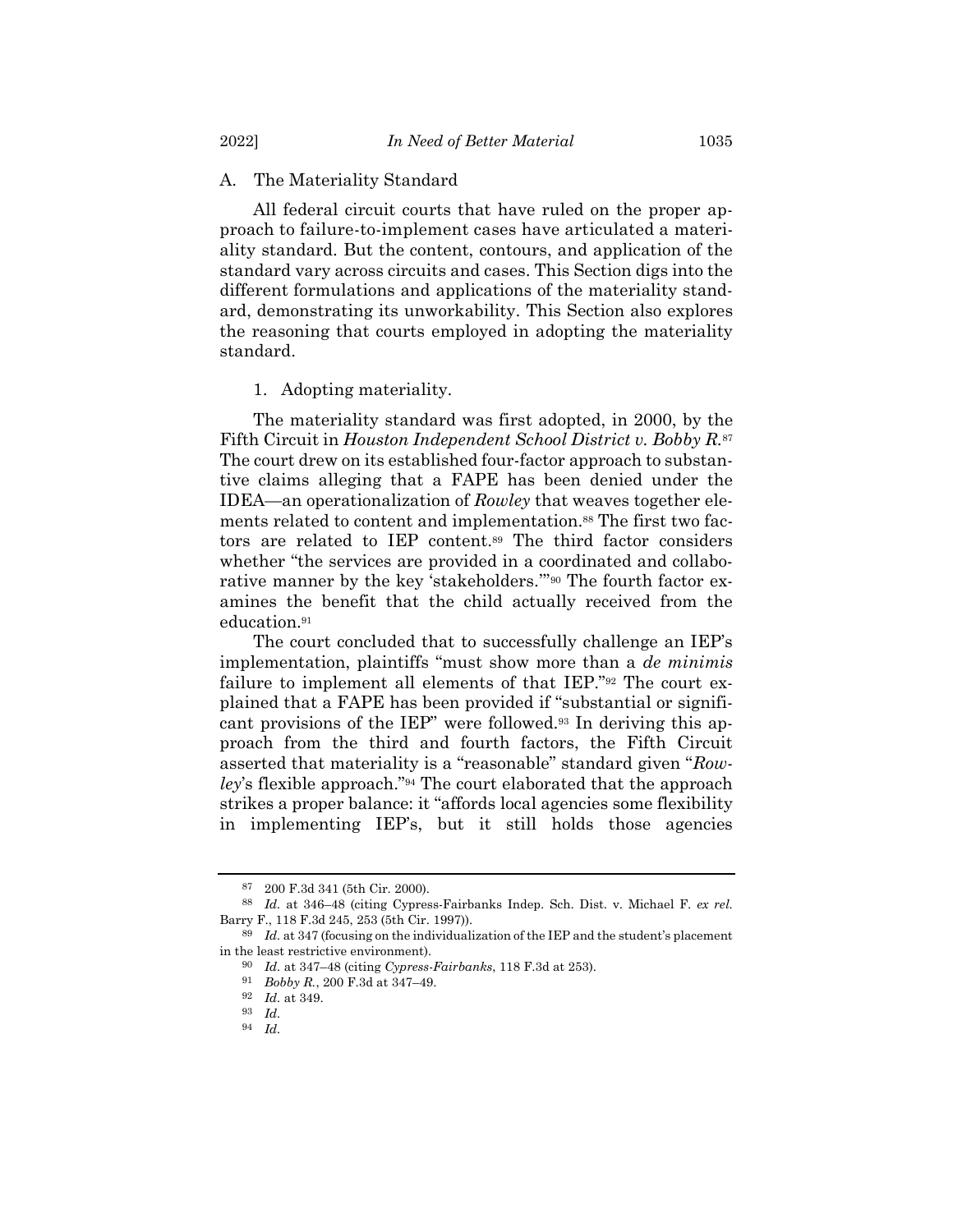accountable for material failures and for providing the disabled child a meaningful educational benefit."<sup>95</sup>

As other federal circuit courts confronted implementation cases, they drew heavily on the Fifth Circuit's approach in *Bobby R.* For example, in *Neosho R-V School District v. Clark*, <sup>96</sup> the Eighth Circuit derived from *Rowley* the conclusion "that an IEP is [not] reasonably calculated to provide a [FAPE] if there is evidence that the school actually failed to implement an essential element of the IEP that was necessary for the child to receive an educational benefit."<sup>97</sup> Years later, the Fourth Circuit held, in *Sumter County School District 17 v. Heffernan ex rel. T.H.*, <sup>98</sup> that "a failure to implement a material portion of an IEP[ ] violates the IDEA."<sup>99</sup> The court also asserted that this standard follows from *Rowley*. 100

In 2007, the Ninth Circuit entered the implementation fray in *Van Duyn ex rel. Van Duyn v. Baker School District 5J*<sup>101</sup> and used similar language.<sup>102</sup> The court in *Van Duyn* held that a failure to implement an IEP is a violation of the IDEA only if the school district "is shown to have materially failed to implement the child's IEP."<sup>103</sup> The court elaborated: "A material failure occurs when there is more than a minor discrepancy between the services provided to a disabled child and those required by the IEP."<sup>104</sup> The court also considered how the actual benefit to the child should fit into the analysis, "clarify[ing] that the materiality

 $\frac{95}{96}$  *Id.* 

<sup>96</sup> 315 F.3d 1022 (8th Cir. 2003).

<sup>97</sup> *Id.* at 1027 n.3. Interestingly, the Eighth Circuit stated in a footnote that it was not adopting the *Bobby R.* analysis, despite it "more accurately suit[ing] the posture of th[e] case," because the parties did not argue for it. *Id.* However, it's a bit difficult to tell if there's any daylight between the two approaches. The facts of the case were relatively straightforward: the student's IEP called for a behavior-management plan, behavior management was clearly a primary goal of the IEP, the school did not develop or implement a behavior-management plan, and behavioral issues resulted in the student losing any benefit from the rest of the IEP. Thus, the court held that the implementation failure violated the IDEA. *Id.* at 1030.

<sup>98</sup> 642 F.3d 478 (4th Cir. 2011).

<sup>99</sup> *Id.* at 484.

<sup>100</sup> *Id.* at 483. The facts of this case were straightforward as well, so its application tells us little more about the functioning of the materiality standard. The IEP "called for 15 hours per week of applied behavioral analysis therapy ('ABA') therapy," but the student was only provided 7.5–10 hours per week of that therapy, and testimony clearly established that the therapy was provided incorrectly. *Id.* at 481, 484–85.

<sup>101</sup> 502 F.3d 811 (9th Cir. 2007).

<sup>102</sup> *Id.* at 815, 822.

<sup>103</sup> *Id.* at 815.

<sup>104</sup> *Id.*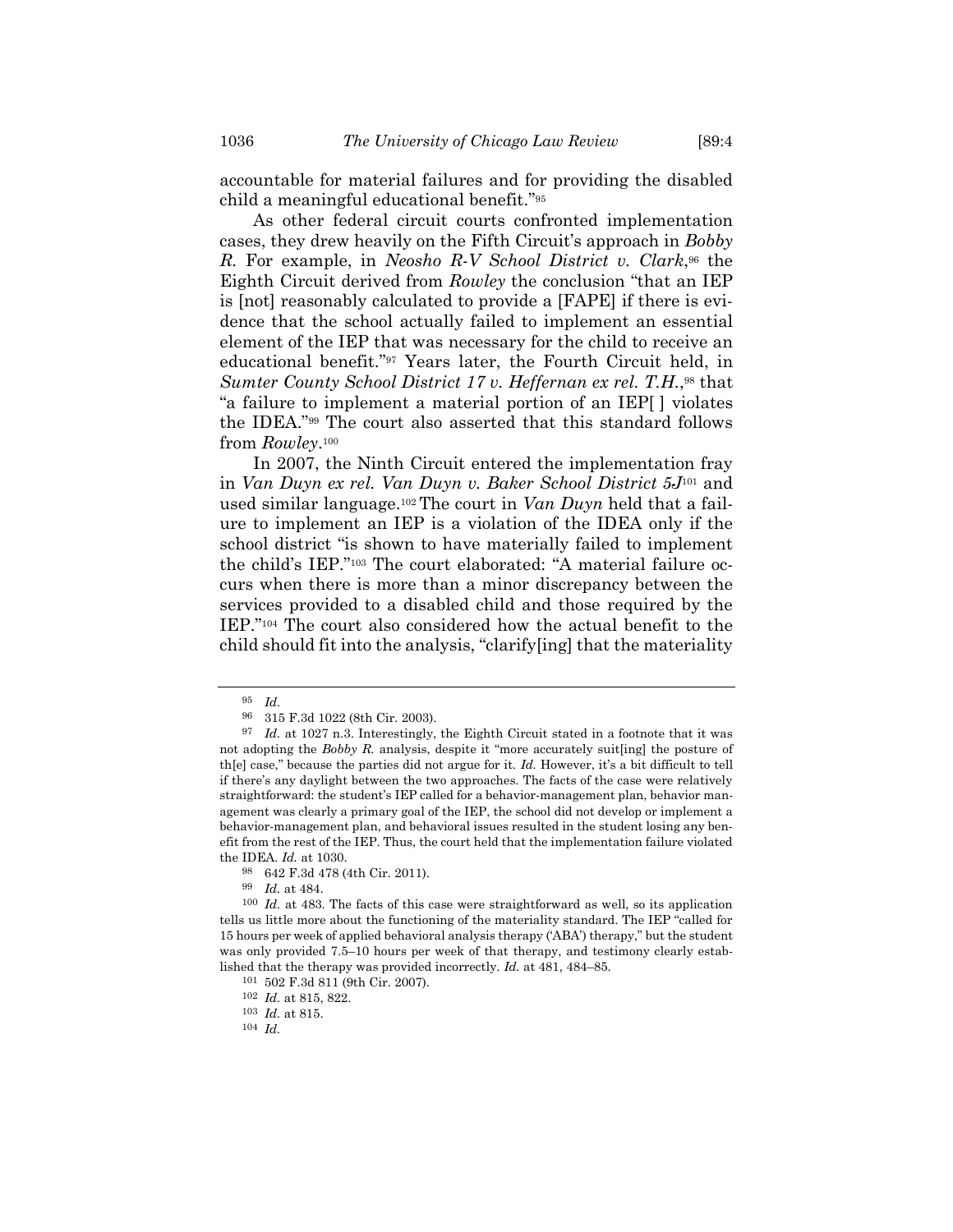standard does not require that the child suffer demonstrable educational harm in order to prevail," but "the child's educational progress, or lack of it, may be probative of whether there has been more than a minor shortfall."<sup>105</sup>

<span id="page-16-0"></span>The Ninth Circuit offered a more robust set of justifications for the materiality approach.<sup>106</sup> The *Van Duyn* court drew heavily on *Rowley*, as other circuits had before, but it provided a more detailed explanation of how *Rowley*'s reasoning militated in favor of materiality. However, the extensions of *Rowley* into the implementation context are somewhat flawed. First, the court reasoned that—because *Rowley* held that "procedural flaws in an IEP's formulation do not automatically violate the IDEA, but rather do so only when the resulting IEP" is inadequate107—"minor failures" in IEP implementation should "not automatically be treated as violations of the statute."<sup>108</sup> However, the Ninth Circuit did not explain why the Supreme Court's flexible treatment of procedural violations ought to extend to substantive violations. In theory, *Rowley* might have been more permissive of procedural failings because the output of the procedures (the IEP and the education itself) could be reviewed on their own merits by administrative officers and courts. Additionally, elsewhere in the *Van Duyn* opinion, the majority rejected an argument that implementation failures should be treated like procedural violations: "[T]here is no indication that a conflation of this sort is intended or permitted

<sup>105</sup> *Id.* at 822.

<sup>106</sup> The case also included a vehement dissenting opinion, discussed in Part II.B, which rejected the materiality standard and argued for a per se test. *See Van Duyn*, 502 F.3d at 826–29 (Ferguson, J., dissenting). Much of the academic literature on implementation was published in response to and immediately following *Van Duyn*. *See, e.g.*, Elexis Reed, Casenote, *The Individuals with Disabilities Education Act—The Ninth Circuit Determines That Only a Material Failure to Implement an Individualized Education Program Violates the Individuals with Disabilities Act*, 61 SMU L. REV. 495, 498–99 (2008) ("Indeed, the majority established the incorrect standard for assessing an IEP's implementation. The dissent correctly identified the flaws in the majority's 'materiality' standard and applied the proper standard for assessing the implementation of IEPs—failure to implement any portion of an IEP violates the IDEA." (emphasis omitted) (citing *Van Duyn*, 502 F.3d at 829 (Ferguson, J., dissenting)); David Ferster, *Broken Promises: When Does a School's Failure to Implement an Individualized Education Program Deny a Disabled Student a Free and Appropriate Public Education*, 28 BUFF. PUB. INT. L.J. 71, 100–03 (2009) (arguing that the per se rule is most consistent with the purposes of the IDEA); David G. King, Note, Van Duyn v. Baker School District*: A "Material" Improvement in Evaluating a School District's Failure to Implement Individualized Education Programs*, 4 NW. J.L. & SOC. POL'Y 457, 479–86 (2009) (arguing that materiality is a generally workable and desirable standard, despite some flaws in the majority's reasoning).

<sup>107</sup> *Van Duyn*, 502 F.3d at 821 (citing *Rowley*, 458 U.S. at 207).

<sup>108</sup> *Id.*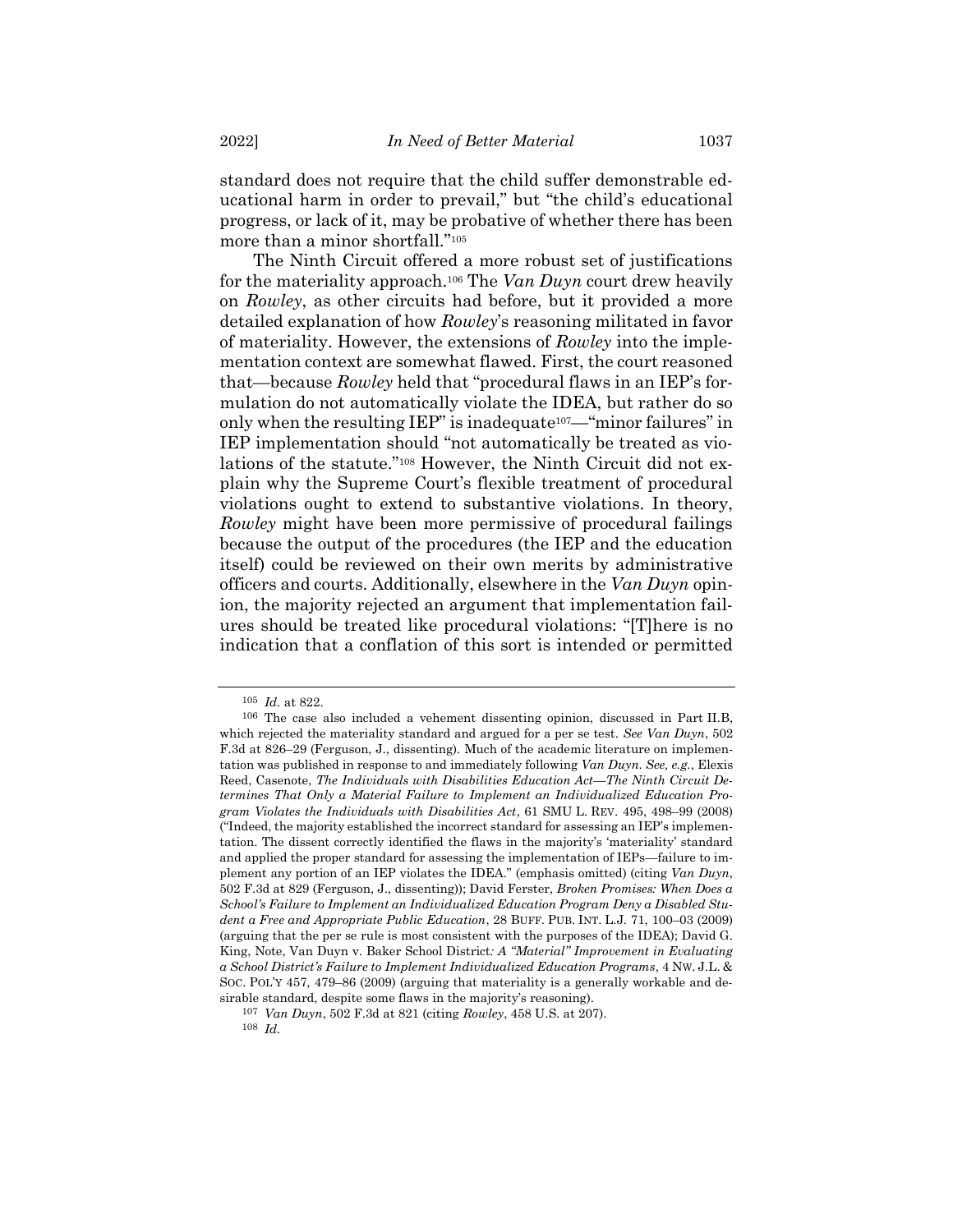by the statute."<sup>109</sup> In other words, the court acknowledged that implementation is part of the substantive right and ought not be treated as a procedural failing, but it then justified its implementation approach by pointing to the *Rowley*'s treatment of procedural flaws.

The Ninth Circuit extended *Rowley* in another troubling way. The court stated that *Rowley*'s "description of the IDEA's purpose as providing a 'basic floor of opportunity' to disabled students rather than a 'potential-maximizing education' also supports granting some flexibility to school districts charged with implementing IEPs."<sup>110</sup> But even if *Rowley* set the substantive bar for content well below potential-maximizing, there's no reason that the implementation bar should be similarly permissive. There is also no suggestion that providing every service that the school said it would provide would be potential maximizing.

Finally, beyond extending *Rowley*, the Ninth Circuit was also the first circuit court to invoke the "in conformity with" language of § 1401(9)(D), part of the statutory definition of a FAPE. The court concluded that the phrase "counsels against making minor implementation failures actionable" and that "[t]here is no statutory requirement of perfect adherence to the IEP."<sup>111</sup> Ultimately, *Van Duyn* used precedent and statutory language to argue for some flexibility when schools implement IEPs. It did not, however, justify why or how this need for some amount of flexibility necessitates a materiality standard. Nor did it sufficiently grapple with the relationship between substantive challenges—including both IEP content and IEP implementation—and procedural ones.

In 2017, the Supreme Court decided *Endrew F.*, providing another touchpoint for courts grappling with the implementation issue. The Eleventh Circuit did not confront a failure-toimplement case until after *Endrew F.* In a long and thoughtful opinion in *L.J. ex rel. N.N.J. v. School Board*, <sup>112</sup> the Eleventh Circuit also determined that "a material deviation from [the IEP] violates the statute."<sup>113</sup> The court elaborated that "[a] material implementation failure occurs only when a school has failed to implement substantial or significant provisions of a child's

<sup>109</sup> *Id.* at 819.

<sup>110</sup> *Id.* at 821 (quoting *Rowley*, 458 U.S. at 197 n.21, 201).

<sup>111</sup> *Id.*

<sup>112</sup> 927 F.3d 1203 (11th Cir. 2019).

<sup>113</sup> *Id.* at 1206.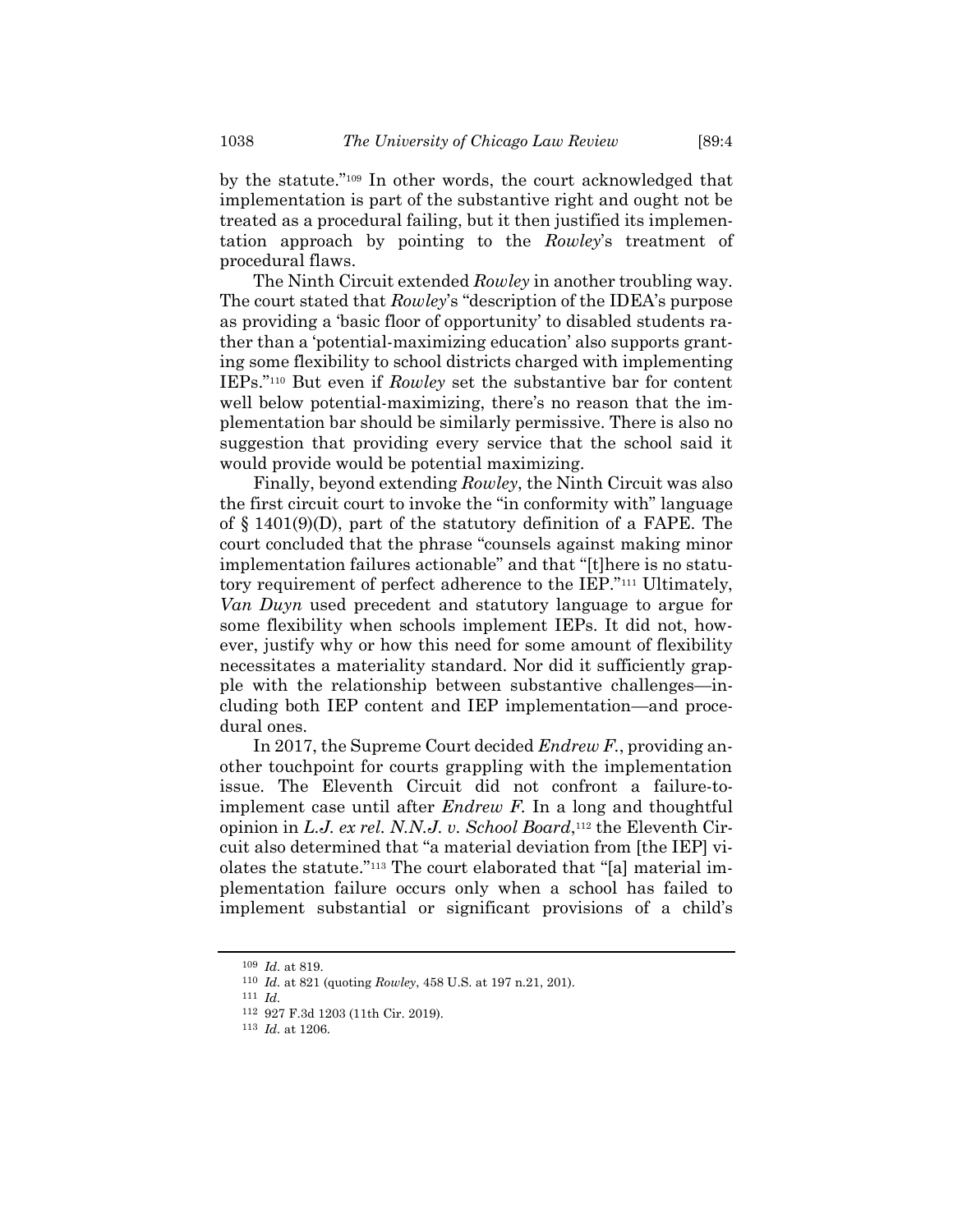IEP."<sup>114</sup> The opinion clarified that "courts must consider implementation failures both quantitatively and qualitatively to determine *how much* was withheld and *how important* the withheld services were in view of the IEP as a whole."<sup>115</sup> Further, citing *Van Duyn*, *L.J.* treated "actual educational progress (or lack thereof)" as useful evidence but not dispositive.<sup>116</sup> In particular, the court expressed concern about holding school districts responsible for a lack of progress without a showing of a link to the "specific implementation failure."<sup>117</sup>

In interpreting the "in conformity with" language of § 1401(9)(D), the Eleventh Circuit brought dictionary definitions to the debate: "'Conformity' means '[c]orrespondence in form, manner, or use; agreement; harmony; congruity.'" <sup>118</sup> On the other hand, "[c]onspicuously absent from this definition are words like 'exact' or 'identical,' suggesting that the IDEA recognizes that some degree of flexibility is necessary in implementing a child's IEP."<sup>119</sup> It's worth noting, however, that at least one commentator identified an alternative dictionary definition pointing in the opposite direction: the *Oxford English Dictionary* defines "conformity" as "exact correspondence *to* or *with* a pattern."<sup>120</sup>

Beyond definitions, the Eleventh Circuit pointed to other "contextual clue[s]" supporting flexibility.<sup>121</sup> For example, in certain circumstances, a dispute may be over "a child's old IEP that a school district is required to implement during the pendency of disputes over the content of a new one," sometimes referred to as a "stay-put" IEP.<sup>122</sup> In such instances,

<span id="page-18-0"></span>[a]n old IEP may quite literally be impossible to fully implement in a new setting. . . . [I]t would be odd—and again, often impossible—for the IDEA to demand blind compliance with an out-of-date IEP in an educational context that it was not

<sup>114</sup> *Id.* at 1211.

<sup>115</sup> *Id.* at 1214 (emphasis in original).

<sup>116</sup> *Id.*

<sup>117</sup> *L.J.*, 927 F.3d at 1214.

<sup>118</sup> *Id.* at 1212 (alteration in original) (citing *Conformity*, BLACK'S LAW DICTIONARY (6th ed. 1991)).

<sup>119</sup> *Id.*

<sup>120</sup> Madeline E. Smith, Note, *The Eleventh Circuit Permits Schools to Submit Unfinished Homework in* L.J. ex rel. N.N.J. v. School Board of Broward County *by Requiring Only "Material" Implementation of IEPs for Students with Disabilities*, 65 VILL. L. REV. 451, 472 (2020) (quoting *Conformity*, OXFORD ENGLISH DICTIONARY (2d ed. 1989) (emphasis in original)).

<sup>121</sup> *L.J.*, 927 F.3d at 1213.

<sup>122</sup> *Id.* (citing 20 U.S.C. § 1415(j)).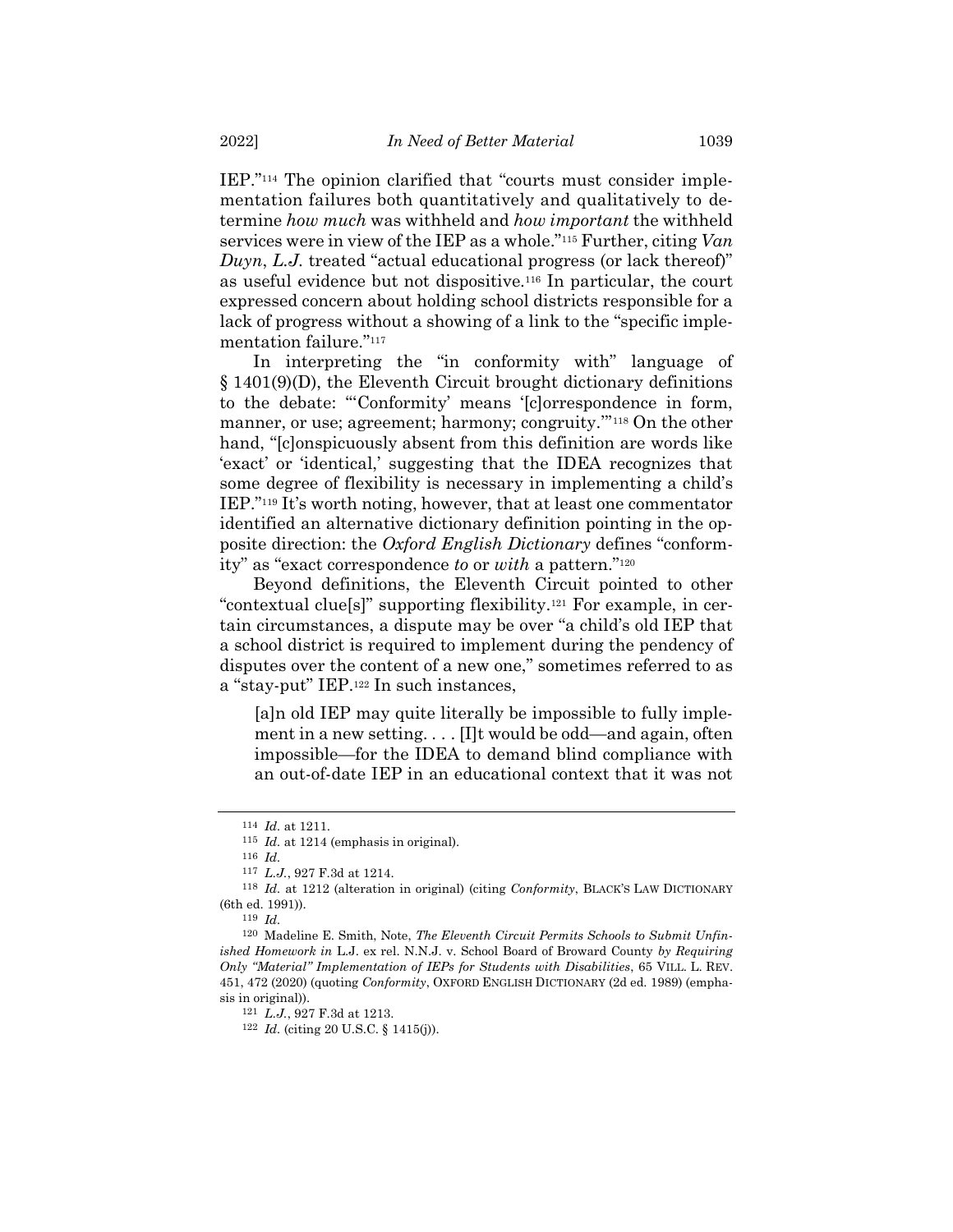designed for and in which it cannot be carried out in its entirety. 123

The opinion also noted that the IDEA recognizes that children develop quickly and that their needs "do not remain static," but the statute requires only annual review of the IEP.<sup>124</sup> From this, the court concluded that "IEPs have some amount of flex in their joints with an expectation that parents and schools will work together to keep the plans up to date as circumstances and the child's needs demand."<sup>125</sup> Although perhaps not giving enough visibility to the revision procedures of the IDEA, which permit changes outside the annual structure and even allow them to be made in writing without calling another IEP-team meeting,<sup>126</sup> it is true that circumstances will sometimes change faster than IEP revisions can be made.

The biggest issue with the Eleventh Circuit's reasoning echoes the above critique of the Ninth and Fifth Circuit's approach: the need for some flexibility does not go all the way to justifying materiality. The Eleventh Circuit acknowledged this, framing its arguments as responses to "the alternative to a materiality standard—holding that any deviation, however minor, necessarily and conclusively amounts to an IDEA violation."<sup>127</sup> However, if another viable approach that allowed the school flexibility were on the table, this reasoning would do little to justify the materiality standard.

Finally, the *L.J.* court addressed *Endrew F.*'s relevance to implementation challenges. The court asserted that the "presumptively valid IEP" "stands in as a proxy for *Endrew F.*'s substantive threshold," and reviewing courts are left only to determine whether the implementation was "in conformity with" the IEP.<sup>128</sup> Under this theory, *Endrew F.* and *Rowley* do not establish the educational quality that a child is actually due but only the educational quality that the school must offer in the content of the plan. Thus, even if a plan would barely survive an *Endrew F.* inquiry, a school is afforded flexibility to deviate from it without facing scrutiny into the absolute quality of the resulting education. This articulation is understandable: the *Endrew F.* standard speaks

<sup>123</sup> *Id.*

<sup>124</sup> *Id.* at 1212.

<sup>125</sup> *Id.*

<sup>126</sup> 20 U.S.C. § 1414(d)(3)(D); *see also* 34 C.F.R. § 300.324(a)(4)(i).

<sup>127</sup> *L.J.*, 927 F.3d at 1213.

<sup>128</sup> *Id.* at 1216.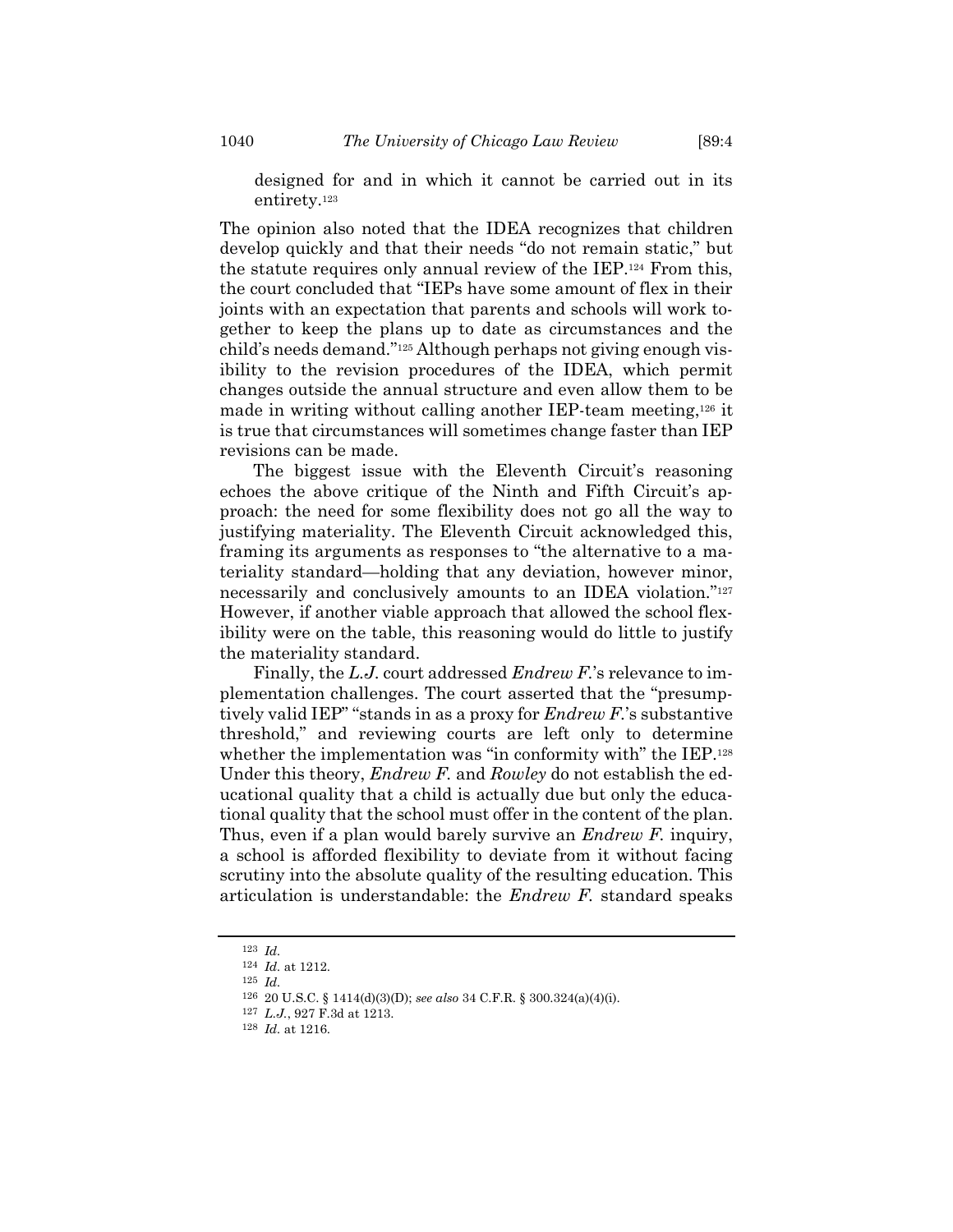only in terms of IEP content.<sup>129</sup> However, that should not be read to cut IEP implementation off from the substantive guarantees of this line of cases. The Supreme Court has repeatedly described the substantive right in terms of the education itself, not merely the text of the IEP. For example, in *Honig v. Doe*, <sup>130</sup> the Court noted that the law "confers upon disabled students an enforceable substantive right to public education in participating States."<sup>131</sup> Additionally, the *Rowley* Court described the entitlement in terms of the student actually receiving education and related services.<sup>132</sup> The *Endrew F.* Court articulated a standard for evaluating content cases because *Endrew F.* was a content case providing valuable analysis about the contours of the broader substantive right.

The materiality standard emerged in response to courts' perception that flexibility is a necessary part of IEP implementation. This perceived need for flexibility arose out of aspects of the statutory scheme and a general sense of the practicalities of educating children with disabilities. Courts also considered the relevance of *Rowley* and *Endrew F.*, looking at both the way that those cases defined the underlying substantive right and the approach that the Court took to the IDEA. Several circuits concluded that the cases supported a flexible implementation approach. Finally, courts contemplated the meaning of "in conformity with," ultimately using dictionary definitions. As this Section draws out, none of these rationales is without its flaws. The extensions of Supreme Court precedent into the implementation realm are sometimes hard to follow. But more fundamentally, the need for flexibility that animates the doctrine doesn't point directly to materiality. Instead, it counsels rejection of the only live alternative, a rigid per se approach to liability.<sup>133</sup> The next Section turns from conceptual issues with materiality to practical ones, arguing that the standard is applied to the varied facts of failure-to-implement cases unpredictably and inconsistently.

<sup>129</sup> *Endrew F.*, 137 S. Ct. at 999 ("To meet its substantive obligation under the IDEA, a school must offer an IEP reasonably calculated to enable a child to make progress appropriate in light of the child's circumstances.").

<sup>130</sup> 484 U.S. 305 (1988).

<sup>131</sup> *Id.* at 310.

<sup>132</sup> *Rowley*, 458 U.S. at 201 (holding that the IDEA created a substantive entitlement to "specialized instruction and related services which are individually designed to provide educational benefit").

<sup>133</sup> *See infra* Part II.B.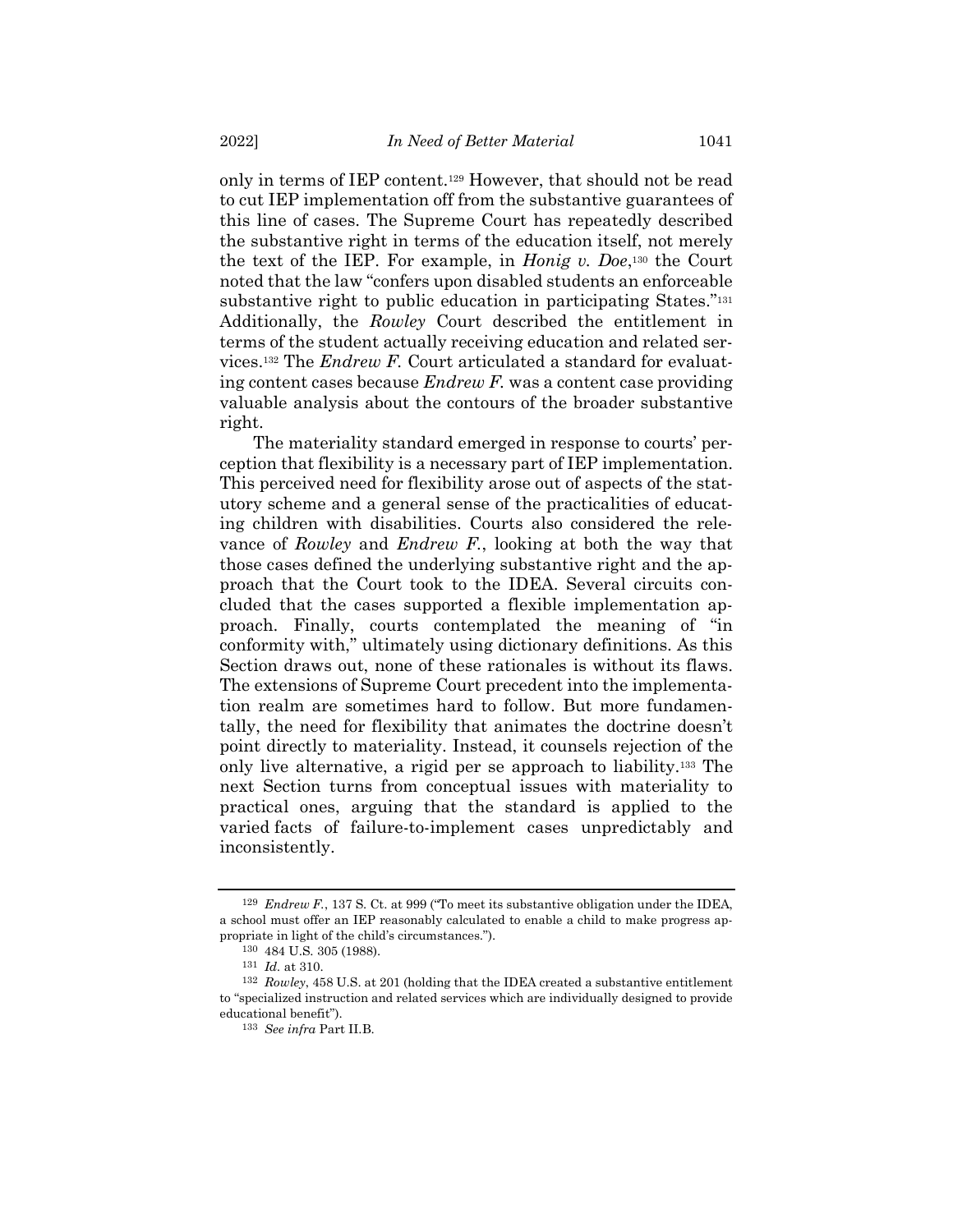# 2. Applying materiality.

Considerable difficulties emerge when applying a materiality standard in failure-to-implement cases. There are several possible ways to consider whether an implementation failure was material. First, a court could look holistically at the IEP, comparing the implemented services to the denied services and determining whether the difference is material. In theory, this seems sensible. In practice, thorny questions quickly emerge: Should the court simply add up the number of hours or the number of IEP provisions? Or should it make a more qualitative judgment?<sup>134</sup> What if some provisions are only partially fulfilled? What if some services are more integral to the success of the IEP, more important to the child's parents, or more expensive or time-consuming?

Perhaps this points to a second understanding of materiality: evaluating implementation provision by provision. Courts can assess which provisions are most important for the child's progress, deem them "significant" or "substantial," and hold schools liable for violating only those provisions (excusing violation, then, of provisions deemed immaterial). This seems to tie the inquiry closer to the child's educational progress. Again, however, uncertainty abounds. In addition to the questions above, how does a court decide which provisions included in the IEP by the school and the parents are the important ones? Can the various provisions even be meaningfully differentiated? Arguably, IEPs are indivisible—the provisions are meant to work together in complex ways.<sup>135</sup> Why would an IEP contain provisions that courts will not (or are very unlikely to) enforce? Further, if a provision is partially met, or a substitute is provided, how should that count?<sup>136</sup>

<span id="page-21-0"></span><sup>134</sup> For example, in *Turner v. District of Columbia*, 952 F. Supp. 2d 31 (D.D.C. 2013), the court noted that the focus of an implementation inquiry is "on the proportion of services mandated to those actually provided, and the goal and import (as articulated in the IEP) of the *specific service that was withheld*." *Id.* at 40 (emphasis in original). The court elaborated on this approach by exploring how many hours of difference between what was promised and what was provided constituted a denial of a FAPE. *Id.* at 41. Another court directly ran the numbers: "Since [the school] failed to provide 83% of the required services, it cannot be seriously argued that its failure to implement the IEP was *de minimis*." Holman v. District of Columbia, 153 F. Supp. 3d 386, 393 (D.D.C. 2016).

<sup>135</sup> *See* Perry A. Zirkel, *Failure to Implement the IEP: The Third Dimension of FAPE Under the IDEA*, 28 J. DISABILITY POL'Y STUD. 174, 175 (2017).

<sup>136</sup> Courts applying this understanding sometimes find the offered compensatory services to be inadequate. *See, e.g.*, *Turner*, 952 F. Supp. 2d at 41. One court concluded that "[p]roviding more hours outside of general education is [ ] not an acceptable alternative for supported hours inside the general education environment." *Id.* Similarly, that court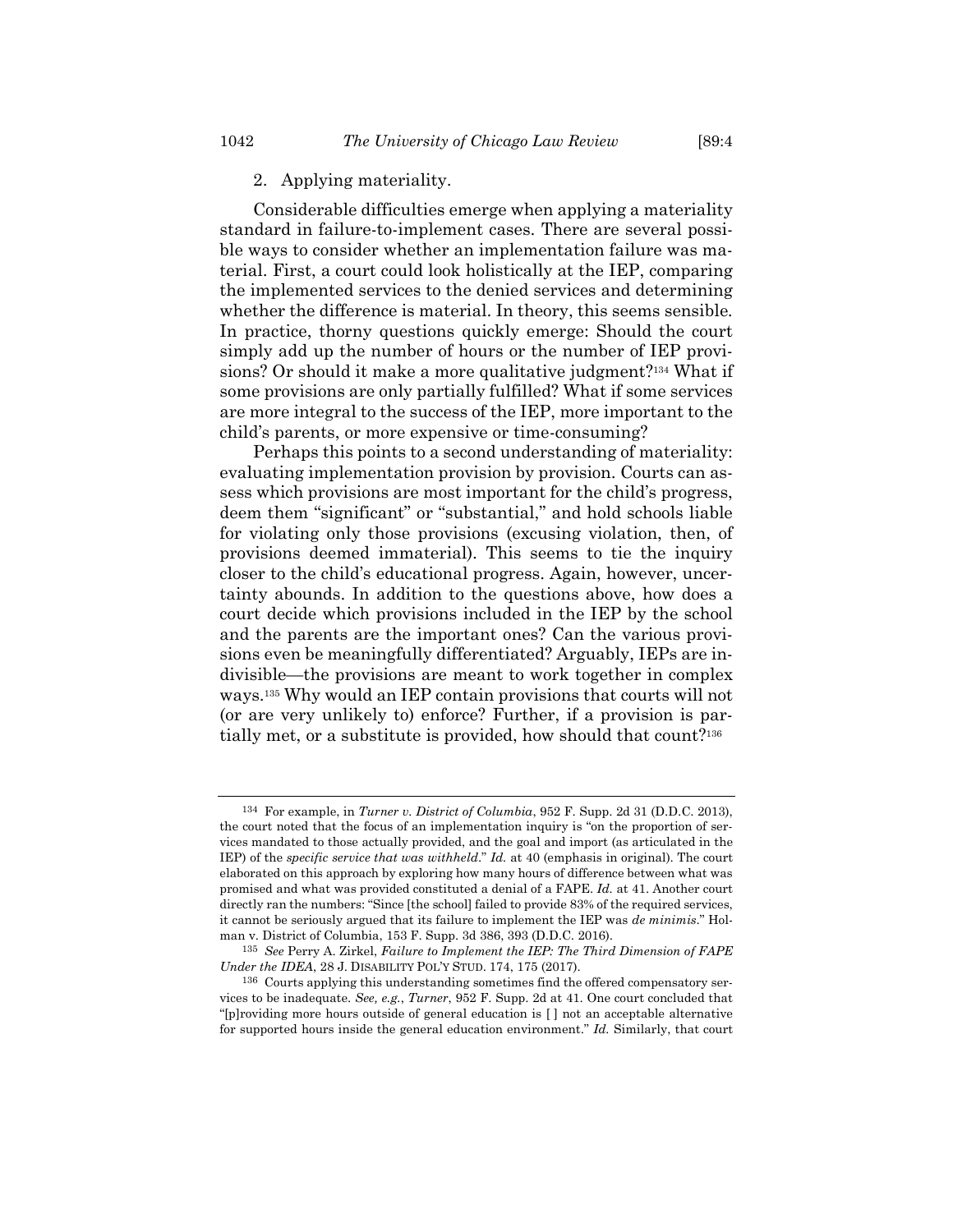Finally, courts could assess the materiality of implementation failures by looking at the educational progress that the child actually made. This inquiry is also problematic. What if the student makes progress toward some of the IEP's goals but not others? How much actual progress is enough? On the other hand, if a student does not make progress, it is possible that this happened because of circumstances unrelated to the implementation failures. For example, perhaps the overall plan was not a good fit.

Each conception of materiality, on its own, provides little guidance. The confusion is only amplified by courts invoking multiple of these understandings. The next sections explore how courts have applied the materiality inquiry in practice, demonstrating that these thorny questions arise in reality as well as in theory. The unpredictability leaves parents and schools with insufficient guidance.

*a) Bobby R.* Caius R. was a child with dyslexia and attention deficit disorder.<sup>137</sup> Multiple implementation failures were alleged. First, his third-grade IEP called for "one hour of speech therapy per week."<sup>138</sup> However, from January to May 1995, the elementary school did not have a speech therapist, resulting in a denial of approximately sixteen hours of speech therapy.<sup>139</sup> Instead, Caius received twenty-five hours of compensatory speech therapy over the summer.<sup>140</sup> Second, Caius's sixth-grade IEP included a number of modifications, including highlighted and taped texts.<sup>141</sup> These were not provided consistently.<sup>142</sup> Finally, following Caius's parents' realization that he "learned more readily when information was presented in a multisensory fashion," Caius's IEP called for him to be taught with an alphabeticphonics (AP) program.<sup>143</sup> No teacher at the school, however, was trained in AP techniques, and the school had difficulty finding an AP teacher, so Caius went without AP programming for two months.<sup>144</sup> The school offered "compensatory AP services" until it

rejected the argument that a "paraprofessional in special education" could stand in for a "special education assistant." *Id.* at 41–42.

<sup>137</sup> *Bobby R.*, 200 F.3d at 343.

<sup>138</sup> *Id.* at 344.

<sup>139</sup> *Id.*

<sup>140</sup> *Id.*

<sup>141</sup> *Id.*

<sup>142</sup> *Bobby R.*, 200 F.3d at 348.

<sup>143</sup> *Id.* at 344.

<sup>144</sup> *Id.*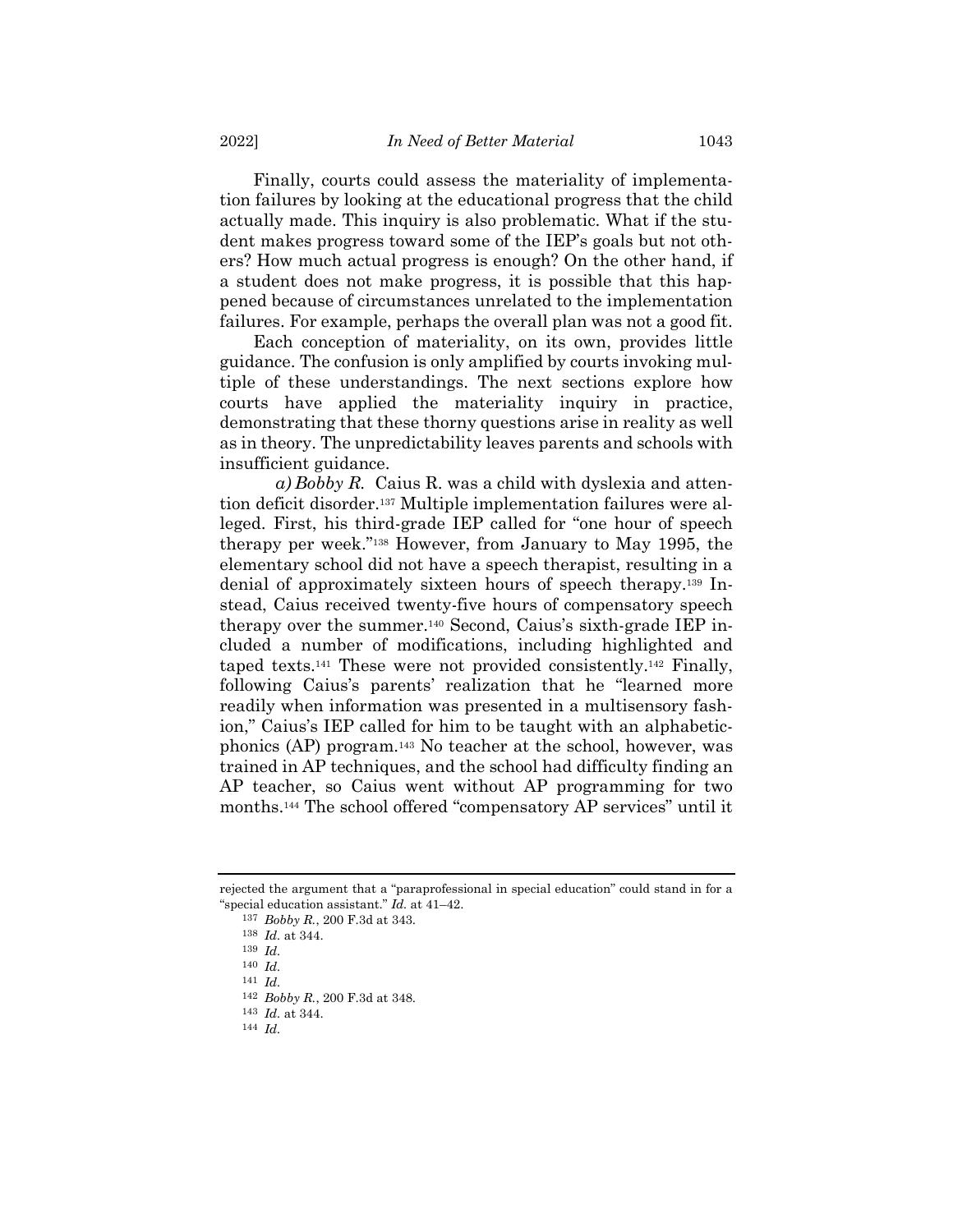could hire a teacher, and Caius's parents refused.<sup>145</sup> The implementation failures had a real impact: Caius progressed slower than he would have with AP training, and "his progress in word attack skills was de minimis."<sup>146</sup>

The Fifth Circuit held, however, that these deviations from the IEP were not material, and thus they were not violations of the IDEA.<sup>147</sup> It embraced the district court's assertion that "local school agencies should retain some flexibility in scheduling services and, when necessary, providing compensatory services,"<sup>148</sup> allowing the school district to make adjustments to *when* services should be provided as long as the *quantity* of the services is unchanged.<sup>149</sup> The court seems to have determined, then, that at least some IEP specifications regarding the timing of services are immaterial, even when the student was denied a benefit that the IEP was designed to confer and where potentially important provisions were not followed as written. While *Bobby R.* could be read to give schools carte blanche to create timelines for the provision of services during the IEP process and then abandon them without fear of liability, it seems more likely that there is a point at which the Fifth Circuit's approach would deem a rescheduling of services a material violation. The opinion provides little guidance about where that line might or ought to be drawn.

In this case, the court simply assumed that the subsequent services, provided all at once rather than gradually, were a sufficient substitute within a reasonable window of flexibility and timeline adjustment. That assumption is intuitively suspect, however. Imagine telling an athlete with a knee injury that, as opposed to receiving an hour of physical therapy every week for five months, she would instead receive thirty hours the subsequent summer. Not only could she not benefit from the therapy for a substantial portion of the year, likely impacting her ability to practice and develop other skills in the meantime, but there is also a good case that the therapy would be less effective when delivered all at once. The fact that she was overcompensated in terms of hours does little to alleviate these concerns. The opinion acknowledged neither concern, underscoring an issue with generalist judges drawing conclusions about the materiality of special

<sup>145</sup> *Id.* at 348.

<sup>146</sup> *Id.* at 350.

<sup>147</sup> *Bobby R.*, 200 F.3d at 350.

<sup>148</sup> *Id.* at 348.

<sup>149</sup> *Id.*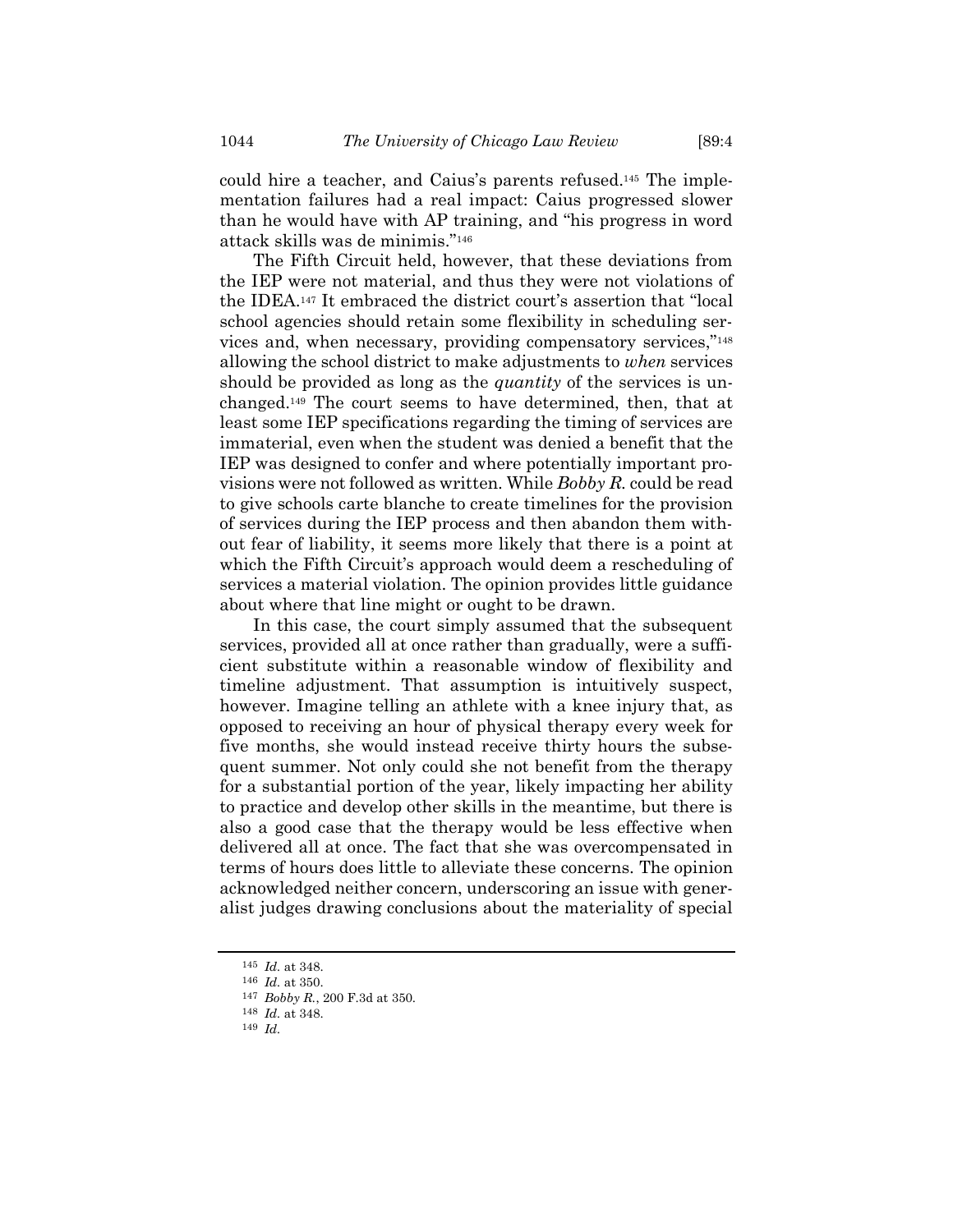education and related services. This also highlights the difficulty of assessing the significance of individual provisions to the efficacy of the educational scheme as a whole, as the materiality standard calls for. Perhaps a test calibrated to the appropriate level of flexibility in timing, rather than one based on the importance of the timing, would help address these issues.

*b) Spring Branch.* Almost two decades after *Bobby R.*, the Fifth Circuit heard another failure-to-implement claim in *Spring Branch Independent School District v. O.W. ex rel. Hannah W.* 150 O.W. was a child with "poor emotional and behavioral regulation."<sup>151</sup> Before the IEP at issue had been formulated, O.W. had engaged in violent and disruptive behavior, including "climbing the walls of the gym" and "assault[ing] his fifth-grade teacher."<sup>152</sup>

O.W.'s IEP had an extended section on discipline. In response to physical aggression, staff were instructed to use several tactics, including "help[ing] O.W. learn replacement behaviors (e.g., removing himself to a cooling-off area, implementing deep breathing, calming sequences, stop and think)" and "avoid[ing] power struggles and arguments, and instead offer choices, frequent/movement breaks, and access to preferred activities."<sup>153</sup> Yet in response to physical aggression from O.W., the school "used restraints, time-outs, and police intervention."<sup>154</sup>

The Fifth Circuit found that the use of time-outs violated the IDEA. They were prohibited by the IEP because they were not included in the list of approved tactics, and thus "the recurrent use . . . amounted to a substantial or significant departure from the IEP."<sup>155</sup> Further, "O.W.'s grades dropped and his behavior deteriorated" after these tactics were implemented.<sup>156</sup> Given both the significance of the failure and O.W.'s regression, the court found that the time-out discipline was an "actionable failure to implement."<sup>157</sup> It is unclear after *Spring Branch*, however, whether either regression or a significant departure from the IEP alone would be sufficient to carry a failure-to-implement claim.

<sup>150</sup> 961 F.3d 781 (5th Cir. 2020).

<sup>151</sup> *Id.* at 787.

<sup>152</sup> *Id.*

<sup>153</sup> *Id.* at 788 (quoting Spring Branch Indep. Sch. v. O.W., No. 16-CV-2643, 2018 WL 2335341, at \*7 (S.D. Tex. Mar. 29, 2018)).

<sup>154</sup> *Id.* at 789.

<sup>155</sup> *Spring Branch*, 961 F.3d at 797.

<sup>156</sup> *Id.*

<sup>157</sup> *Id.*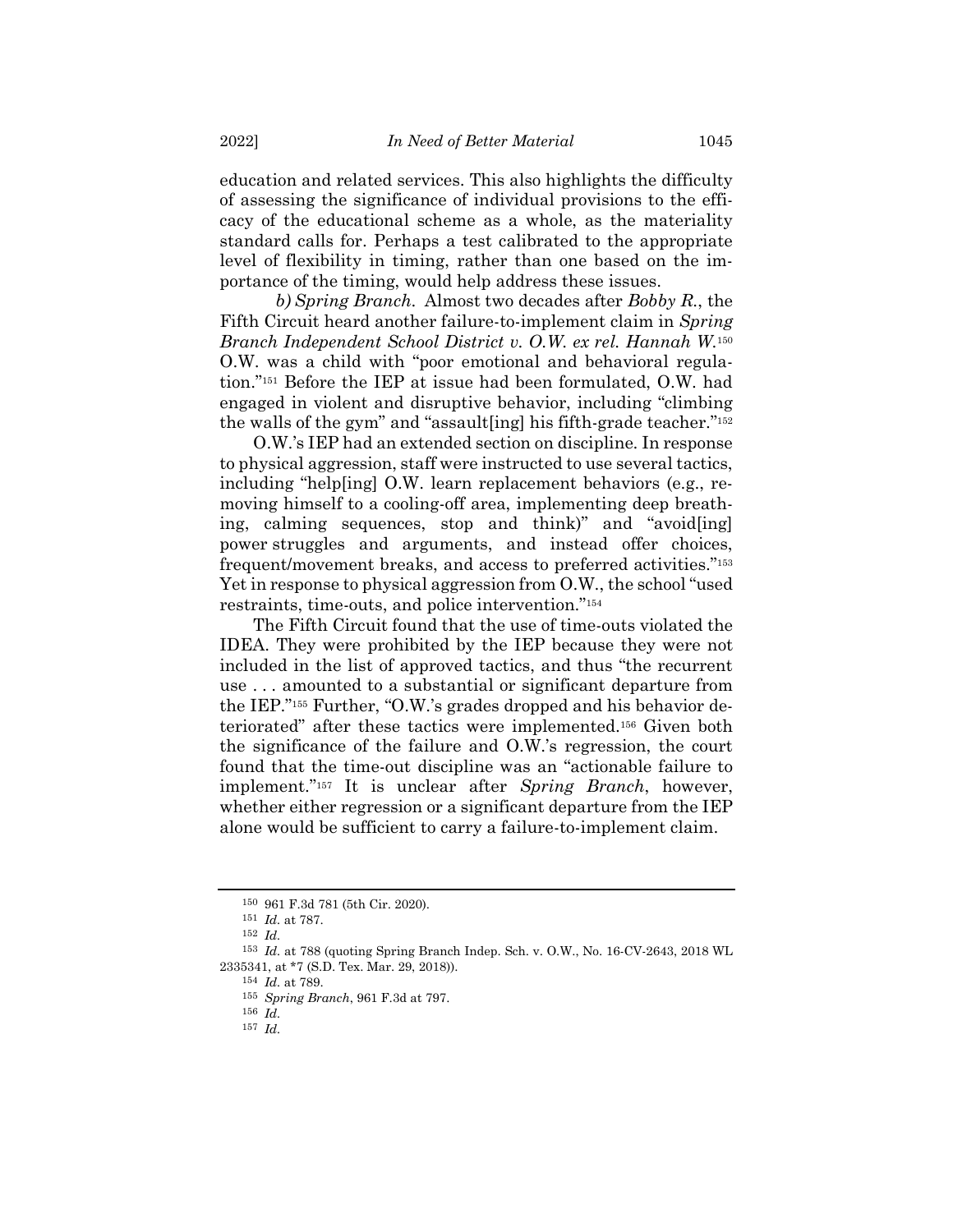The Fifth Circuit found that the physical restraints and police intervention, however, were not material failures. The court reasoned that because Texas law allowed for physical restraints in emergency situations and the IEP did not explicitly state that the strategies for physical aggression applied in such situations, the tactics were permissible when "the school determined the restraint was necessary to prevent serious physical harm to O.W. or to another" and after "attempts by district staff to utilize at least some of the strategies enumerated in the IEP."<sup>158</sup> Similar reasoning was applied to the police intervention.<sup>159</sup> It is striking, given O.W.'s history, that the IEP did not explicitly address or define emergency situations, and it is unclear if O.W.'s parents were aware that the IEP did not apply in such emergencies.

Ultimately, the court appeared to condone a significant deviation from the IEP because it was not convinced that the school had an alternative—but this has nothing to do with materiality. If the potential unavoidability of the deviation is the relevant question, the analysis would be more effective and honest if the court had focused on and heard evidence related to that inquiry as opposed to forcing it into the materiality framework.

*c) Van Duyn.* Van Duyn was a thirteen-year-old "severely autistic boy," and "a "team comprised of teachers, district representatives and Van Duyn's mother finalized a comprehensive IEP for the 2001-02 school year."<sup>160</sup> Van Duyn transitioned from elementary school to middle school in that year. The IEP was quite detailed, but many of the services that it included were provided improperly, inconsistently, or not at all.

First, the IEP called for a full-time "behavior management plan," which included "a daily behavior card, a visual schedule, social stories and a quiet room."<sup>161</sup> However, Van Duyn's "behavior was not accurately recorded on the card, he did not set up his daily schedule before starting each school day, social stories were not properly used and he was not ordered to go to the quiet room after all incidents of misbehavior."<sup>162</sup> Next, "the IEP required the regional autism specialist to visit the middle school twice per week," but the regional consultant visited "a dozen times over the

<sup>158</sup> *Id.* at 798.

<sup>159</sup> *Id.*

<sup>160</sup> *Van Duyn*, 502 F.3d at 815.

<sup>161</sup> *Id.* at 815–16. For more about social stories, see *What Is a Social Story*, CAROL GRAY SOC. STORIES, https://perma.cc/B33M-8X2K.

<sup>162</sup> *Van Duyn*, 502 F.3d at 816.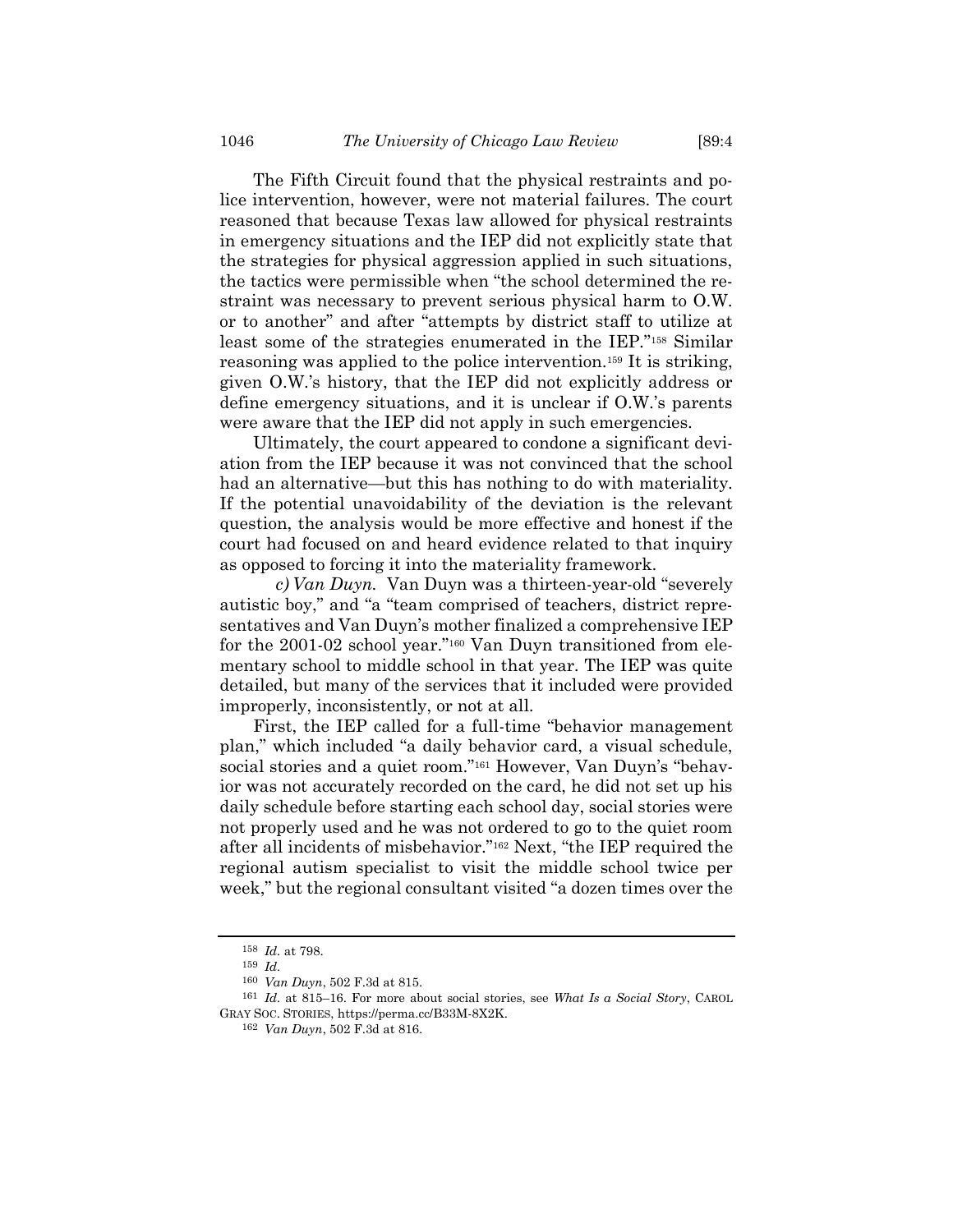first three months," and "other autism consultants also came by with some regularity."<sup>163</sup> Additionally, the IEP stated that Van Duyn's aide was to "receive state autism training," but she "did not receive state-level training in educating autistic children."<sup>164</sup> Instead, she "attend[ed] local autism classes and [met] with individuals who had worked with him in the past."<sup>165</sup> Further, the IEP stated that "progress was to be measured by quarterly report cards, and approximately 70 short-term objectives corresponding to a series of annual goals were to be pursued."<sup>166</sup> However, Van Duyn's quarterly report cards only partially corresponded to the IEP's goals, and he "worked toward many but not all of the shortterm objectives set out in the IEP. For example, he did not participate in any telephone activities or write a daily note home" for much of the IEP period.<sup>167</sup>

The Ninth Circuit concluded that the failures were immaterial because many of the techniques were actually used by the school, "even if not quite as Van Duyn envisioned."<sup>168</sup> The court further reasoned that certain elements of the IEP, which bore substantial similarities to his elementary school IEP, were inappropriate for the middle school context if implemented as they had been at his previous school.<sup>169</sup> Finally, the court noted that Van Duyn had made some educational progress in areas related to the implementation failures.<sup>170</sup>

A few aspects of the application are worth highlighting. First, there appears to have been a critical misunderstanding between the school and the parents as to the meaning of the IEP's terms, and the materiality standard allowed that misunderstanding to be resolved in the school's favor. In doing so, the court rejected the notion that the IEP be interpreted as a contract and against the drafter.<sup>171</sup> If one party understands a behavior-management plan to include four different things and one party understands it to include only two different things, then it is unclear why an interpreter should prefer the latter merely because it is narrower. This approach devalues the parents as parties whose meaningful

<sup>163</sup> *Id.*

<sup>164</sup> *Id.*

<sup>165</sup> *Id.*

<sup>166</sup> *Id.*

<sup>167</sup> *Van Duyn*, 502 F.3d at 816.

<sup>168</sup> *Id.* at 824.

<sup>169</sup> *Id.* 170 *Id.*

<sup>171</sup> *Id.* at 820.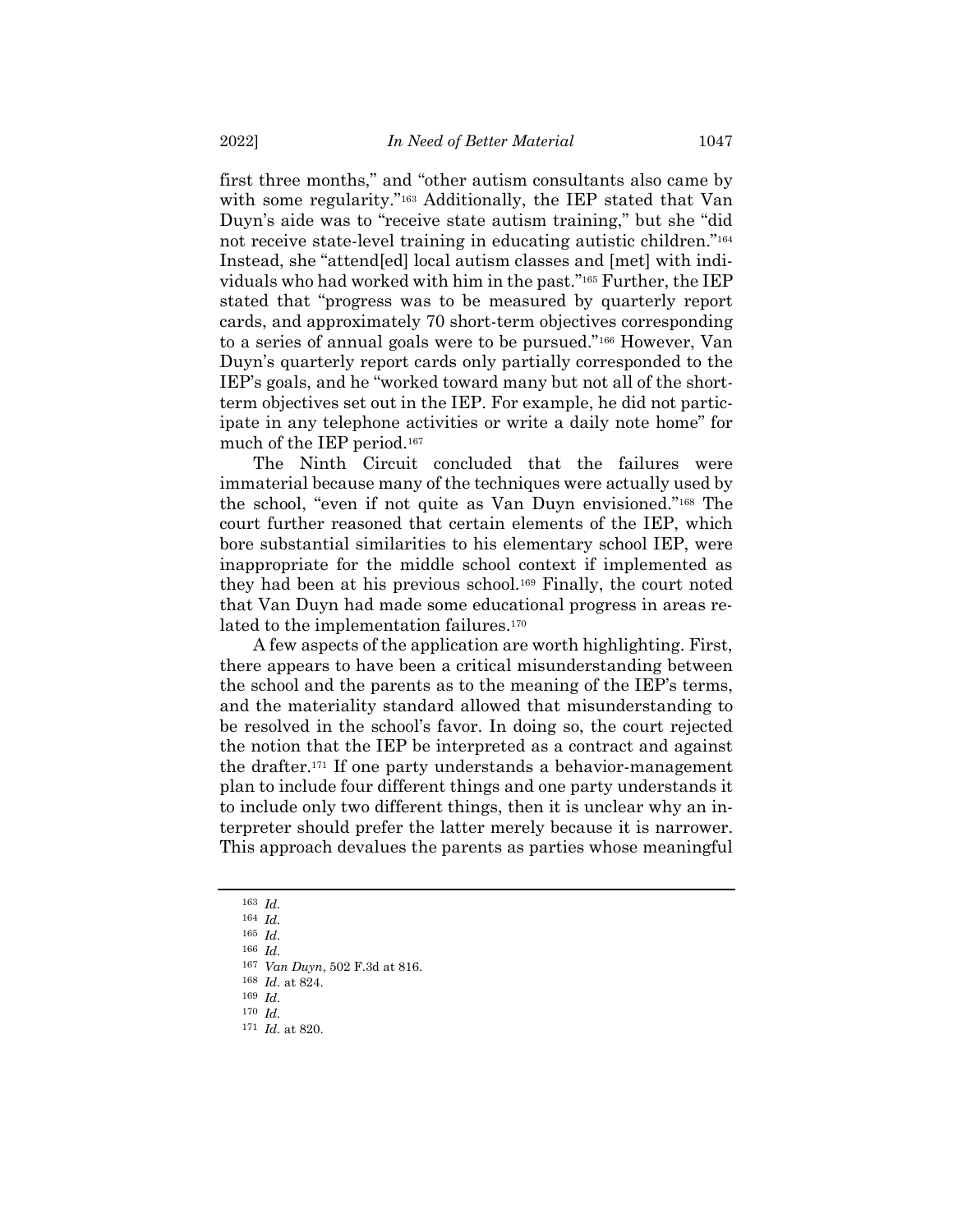and informed participation in the process and consent to the IEP are crucial. It also incentivizes broad or unclear language. When adapting the provisions to the middle school context, the school could have specified how the provisions would be implemented or written down the bounds of the flexibility.

Second, assessing materiality through after-the-fact judgments about the student's educational progress is a fraught task. Courts are left trying to make sense of markers of progress that may not be relevant because of the very implementation failures alleged. For example, the court used Van Duyn's report cards as evidence that he had improved "in the vast majority of categories" despite having previously noted that one of the implementation failures was a lack of correspondence between the report cards and the IEP's goals.<sup>172</sup> As additional evidence that Van Duyn's behavior had improved, the court pointed to the fact that he was sent to the quiet room for bad behavior far less frequently than in previous years. However, one of the implementation failures was teachers not sending Van Duyn to the quiet room for misbehavior every time, unlike the practice from prior years. These disjunctures highlight the difficulty of incorporating benefit to the student into the materiality approach.

Finally, the facts show that the school district systemically overpromised in the IEP, and the materiality standard excused it. Overpromising prevents parents from bringing challenges on the front end: The overpromised IEP would offer enough to presumably sail past a *Rowley*–*Endrew F.* inquiry. If the IEP had reflected a realistic assessment of what the school would provide, then the parents could have expressed their concerns or raised administrative or legal challenges to the content, and the IEP would have been assessed for substantive adequacy. Any issues could then have been resolved before the student had experienced a loss and before the need arose to judge the adequacy of compensatory services.

Further, overpromising forecloses parents' ability to advocate for or negotiate toward the services that they consider most important. Consider a hypothetical: During an IEP formation, a school admitted that it didn't have a properly equipped quiet room. School officials could have suggested an alternative and explained why they did not believe it was necessary in middle school, or they could have provided a timeline to add a quiet room

<sup>172</sup> *Van Duyn*, 502 F.3d at 816.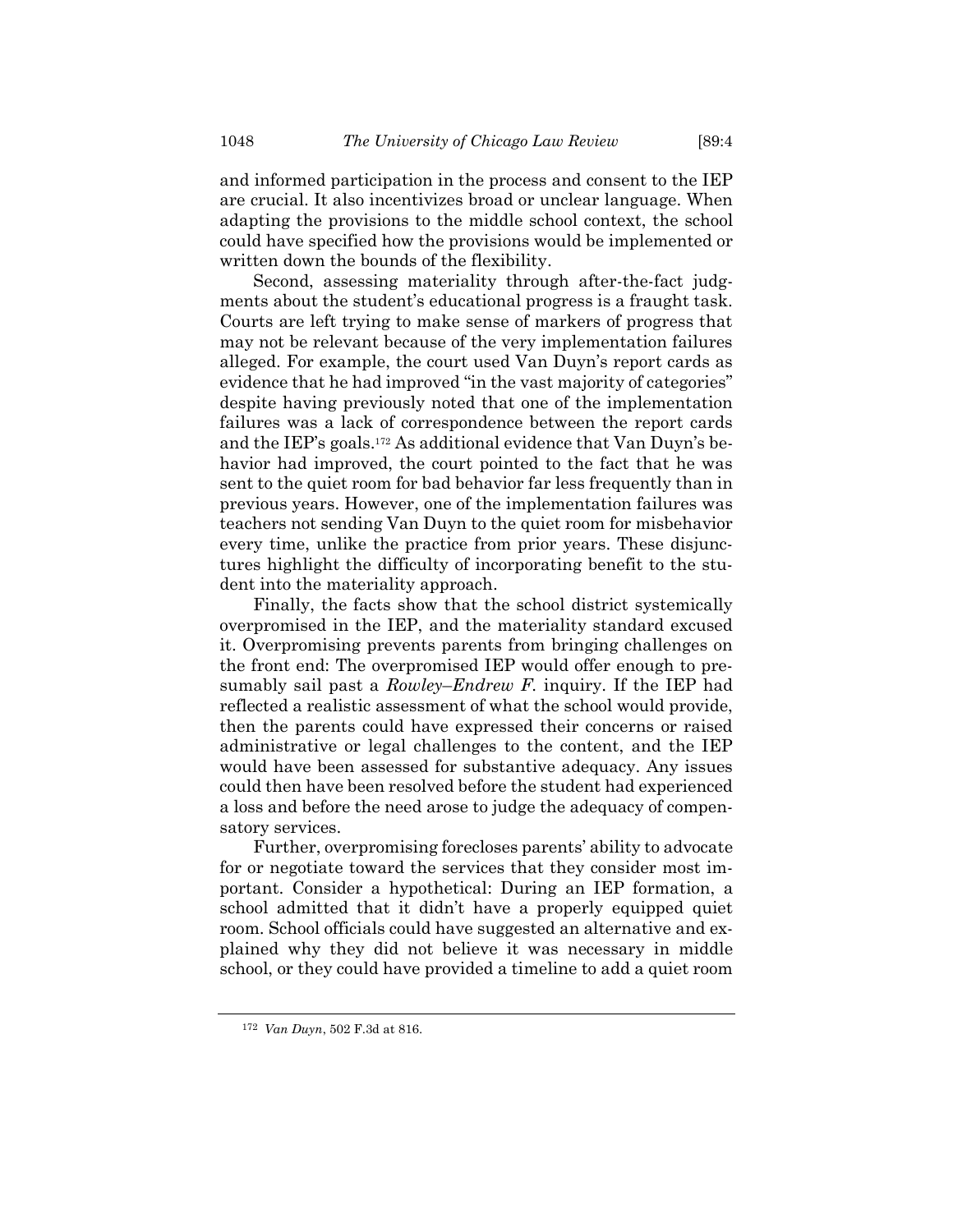and included it in the IEP. Returning to *Van Duyn*, his mother could have decided how important she thought the quiet room was, perhaps saying that she would rather have it than some of the other IEP services or noting that the quiet room was not necessary as long as Van Duyn received some other provision. Such advocating cannot happen when the school adds provisions that it cannot or is not planning to meet.

3. Additional issues with materiality.

In his dissent in *Van Duyn*, Judge Warren Ferguson summarized many of the problems with the materiality standard that have been demonstrated above. In addition to the issues raised above, three more objections are found in his dissent: materiality undermines the IDEA's procedural requirements, forces judges outside their areas of expertise, and is vague and unworkable. Further, materiality has several points of inconsistency with *Endrew F.* This Section highlights and elaborates on those points and explore some additional concerns.

First, the materiality inquiry allows school districts to circumvent the procedural requirements of the IDEA. Judge Ferguson made the objection clear: "[A]llowing the school district to disregard already agreed-upon portions of the IEP would essentially give the district license to unilaterally redefine the content of the student's plan by default."<sup>173</sup> In other words, materiality allows schools to forgo the revision provisions of the IDEA. *Endrew F.* only strengthens this argument with its emphasis on the importance of the IEP process in airing disputes, facilitating parental input and inclusion, and ensuring careful deliberation by school officials.<sup>174</sup> Allowing the school to disregard some amount of what it offers creates an incentive to include additional provisions to assuage parents in negotiations without confidence about whether they can be met. This inhibits the efficacy of content challenges and interferes with parents' ability to weigh in on difficult tradeoffs.

The second argument is about institutional competence. Judge Ferguson made a general point about judicial expertise,

<sup>173</sup> *Id.* at 828 (Ferguson, J., dissenting); *see also* Smith, *supra* not[e 120,](#page-18-0) at 473–74 ("By allowing for a flexible implementation of IEPs, the materiality standard gives schools the unilateral power to make changes to the IEP when failing to implement the entire IEP.

<sup>.</sup> . . This license undermines the collaborative nature of the IEP team and ignores the parental participation provisions of the IDEA.").

<sup>174</sup> *Endrew F.*, 137 S. Ct. at 1001.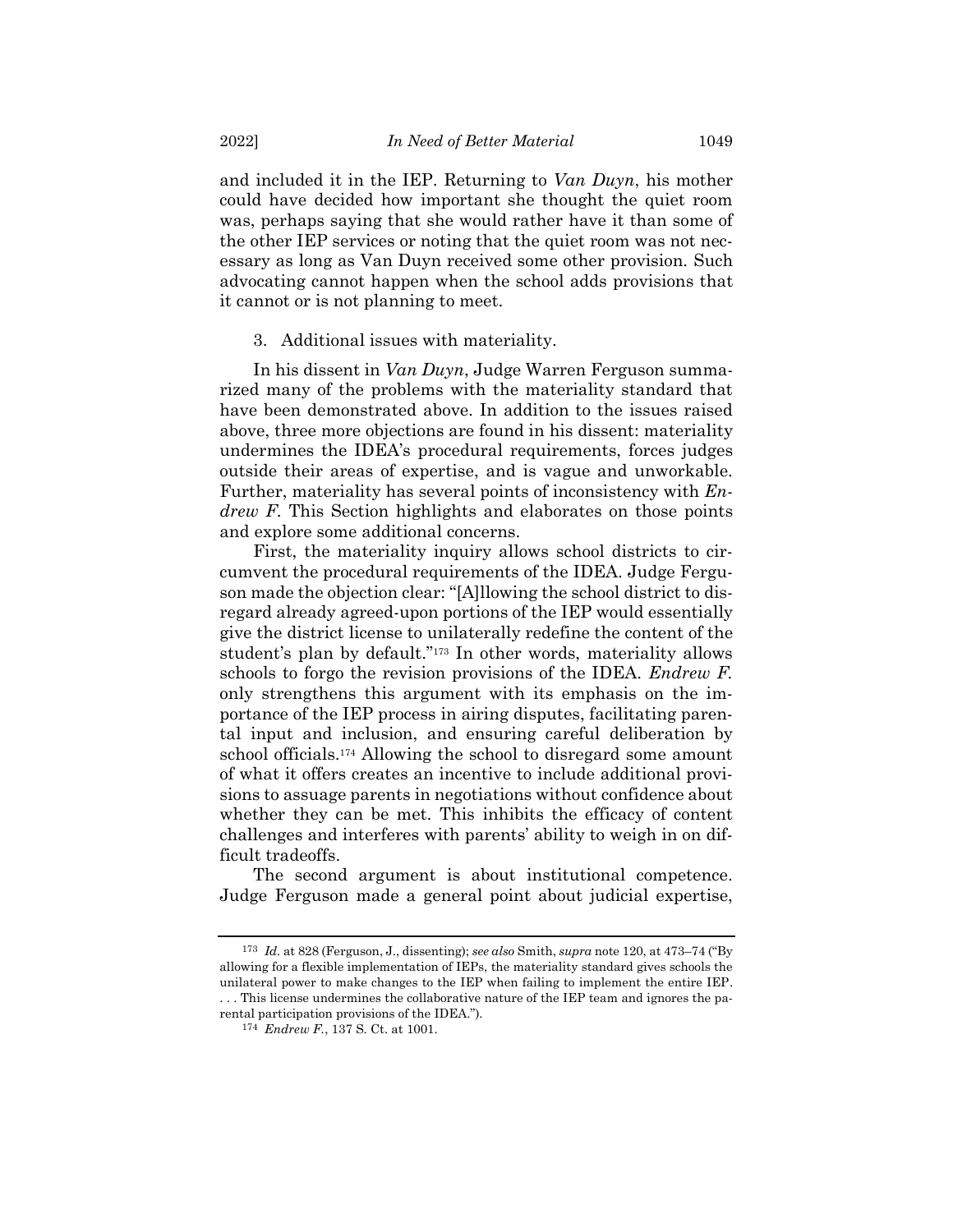one that should sound familiar after the foregoing discussion about how materiality has been applied. Given their expertise and access to information, "[j]udges are not in a position to determine which parts of an agreed-upon IEP are or are not material."<sup>175</sup> The various application issues identified in the materiality cases above provide further evidence on this point. As Judge Ferguson noted, judicial review of substantive educational decisions is appropriate in the face of disagreement between the student or the student's parents and the school officials about the sufficiency of the IEP.<sup>176</sup> In such cases, a third-party adjudicator (an administrative-hearing officer or a judge) is needed.<sup>177</sup> However, once "all parties have agreed that the content of the IEP provides FAPE,"<sup>178</sup> that necessity is eliminated, and judicial review involves increasingly difficult substantive judgments. For instance, the judge is no longer comparing a prospective plan to a legal standard but is instead considering the plan, the implementation, the actual effects, the adequacy of compensation, and more. Further, in content challenges, courts are entitled to defer to school officials because those officials were exercising their expert judgment in formulating the plan. <sup>179</sup> However, in implementation cases, school officials are alleged to have abandoned their prior judgments, and courts are left at sea.<sup>180</sup> Finally, as Professor Perry Zirkel has argued, an IEP is a "unitary concept, [ ] not subject to further differentiation."<sup>181</sup> Judges assessing materiality would not only have to decide which elements are important on their own but also understand how all the various pieces are meant to fit together. For example, some provisions might function only if others are met. For all these reasons, it would be far better for judges to avoid substantive evaluations of educational quality.

Third, Judge Ferguson argued that the majority's materiality standard "suffers from vagueness."<sup>182</sup> This objection should ring true after following other appellate courts' (and subsequent

<sup>175</sup> *Van Duyn*, 502 F.3d at 827 (Ferguson, J., dissenting); *see also* Zirkel, *supra* note [135,](#page-21-0) at 177.

<sup>176</sup> *Van Duyn*, 502 F.3d at 827 (Ferguson, J., dissenting).

<sup>177</sup> *Id.*

<sup>178</sup> *Id.*

<sup>179</sup> *See Endrew F.*, 137 S. Ct. at 1001 ("[D]eference is based on the application of expertise and the exercise of judgment by school authorities.").

<sup>180</sup> *See* Zirkel, *supra* note [135,](#page-21-0) at 174–75.

<sup>181</sup> *Id.* at 177.

<sup>182</sup> *Van Duyn*, 502 F.3d at 828 (Ferguson, J., dissenting).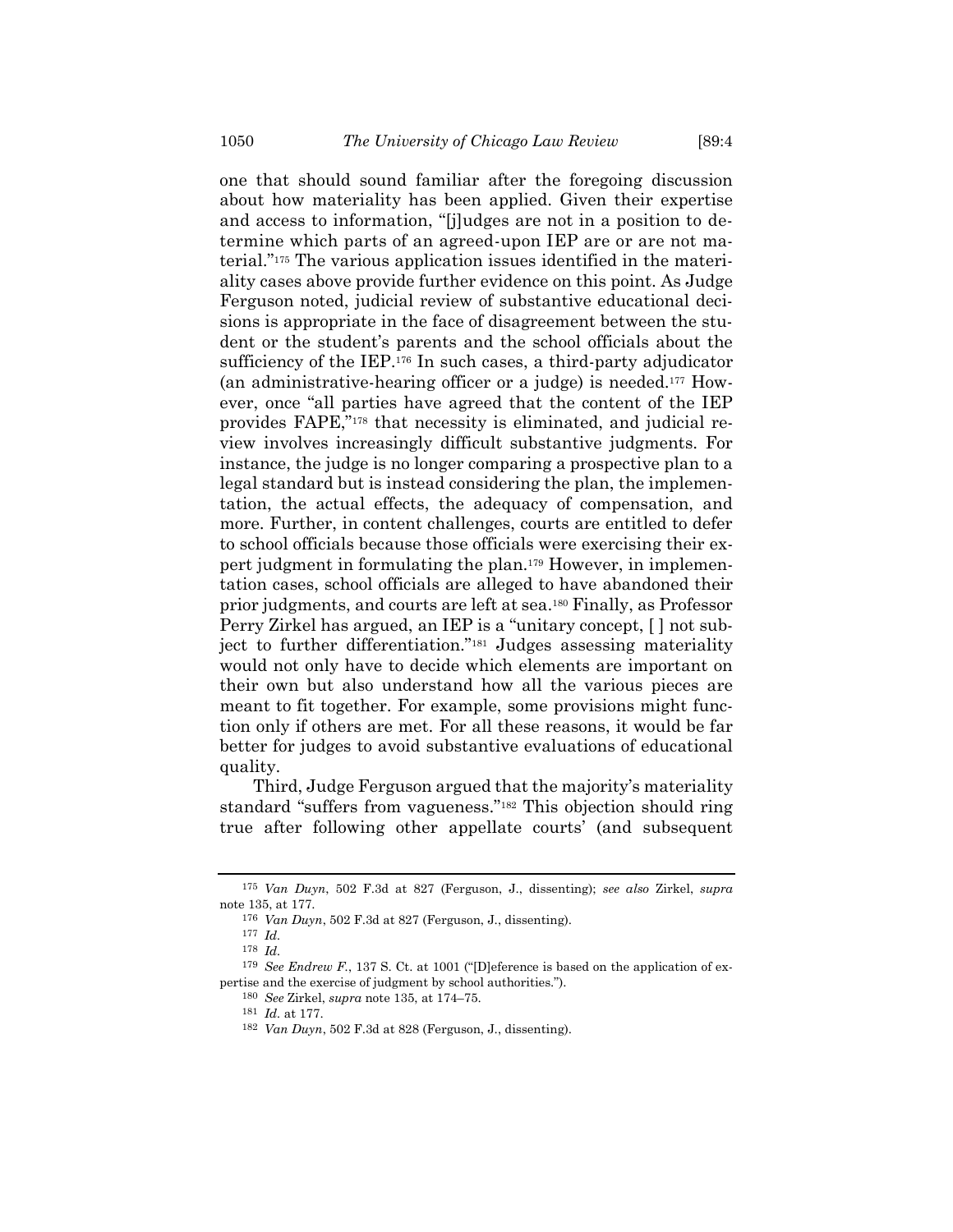district courts') attempts to make sense of the materiality inquiry in challenging cases. It's difficult to conclude that the current state of the law offers much clarity or direction to schools, parents, administrative decision makers, or courts. Judge Ferguson asked:

If an IEP requires ten hours per week of math tutoring, would the provision of only nine hours be "more than a minor discrepancy"? Eight hours? Seven hours? Because most IEPs contain such quantitative requirements for special education services, the majority's standard will provide little guidance in resolving these implementation issues.<sup>183</sup>

Both conceptually and in practice, materiality gives regulated parties insufficient guidance about what will be required.

In addition to Judge Ferguson's critiques, the reigning materiality standards are also arguably inconsistent with *Endrew F.*<sup>184</sup> Materiality allows students to be denied the quality of education that they are entitled to under *Endrew F.* If the IEP as written would have been a very close call, but still sufficient, in a content case (in other words, if it provides the substantive minimum), then essentially *any* deviation in implementation would be a violation of the FAPE requirement. However, courts that ask whether a "significant provision" has been denied (or that compare the proportion of services offered to those withheld) would find that there had been no actionable implementation failure. Therefore, a student could receive less than what they are entitled to under *Endrew F.* and yet have no legal recourse in a content or implementation challenge. Additionally, many circuits derived their materiality standard from the FAPE tests that they developed after *Rowley*, but *Endrew F.* established a standard "markedly more demanding" than many circuits' FAPE tests.<sup>185</sup>

185 *Endrew F.*, 137 S. Ct. at 1000; *see also* Smith, *supra* not[e 120,](#page-18-0) at 468–70 (arguing that *Endrew F.* was meant to raise the bar for the education of children with disabilities under the IDEA in a way that is inconsistent with the materiality approach). *But see* William Moran, Note, *The IDEA Demands More: A Review of FAPE Litigation After* Endrew F., 22 N.Y.U. J. LEGIS. & PUB. POL'Y 495, 513–15 (2020) (concluding, based on an empirical

<sup>183</sup> *Id.*

<sup>184</sup> *See* Smith, *supra* not[e 120](#page-18-0) at 466–70 (critiquing the Eleventh Circuit's adoption of materiality as inconsistent with *Endrew F.*); *see also id.* at 469–70:

If the Supreme Court demanded more than "some" educational benefit in the written content of IEPs, it is fair to say that it would require more than "material" implementation of said IEPs. In light of the *Endrew F.* decision, the materiality standard as used in the Eleventh Circuit's holding is inappropriate and does not promote *Endrew F.*'s underlying principles.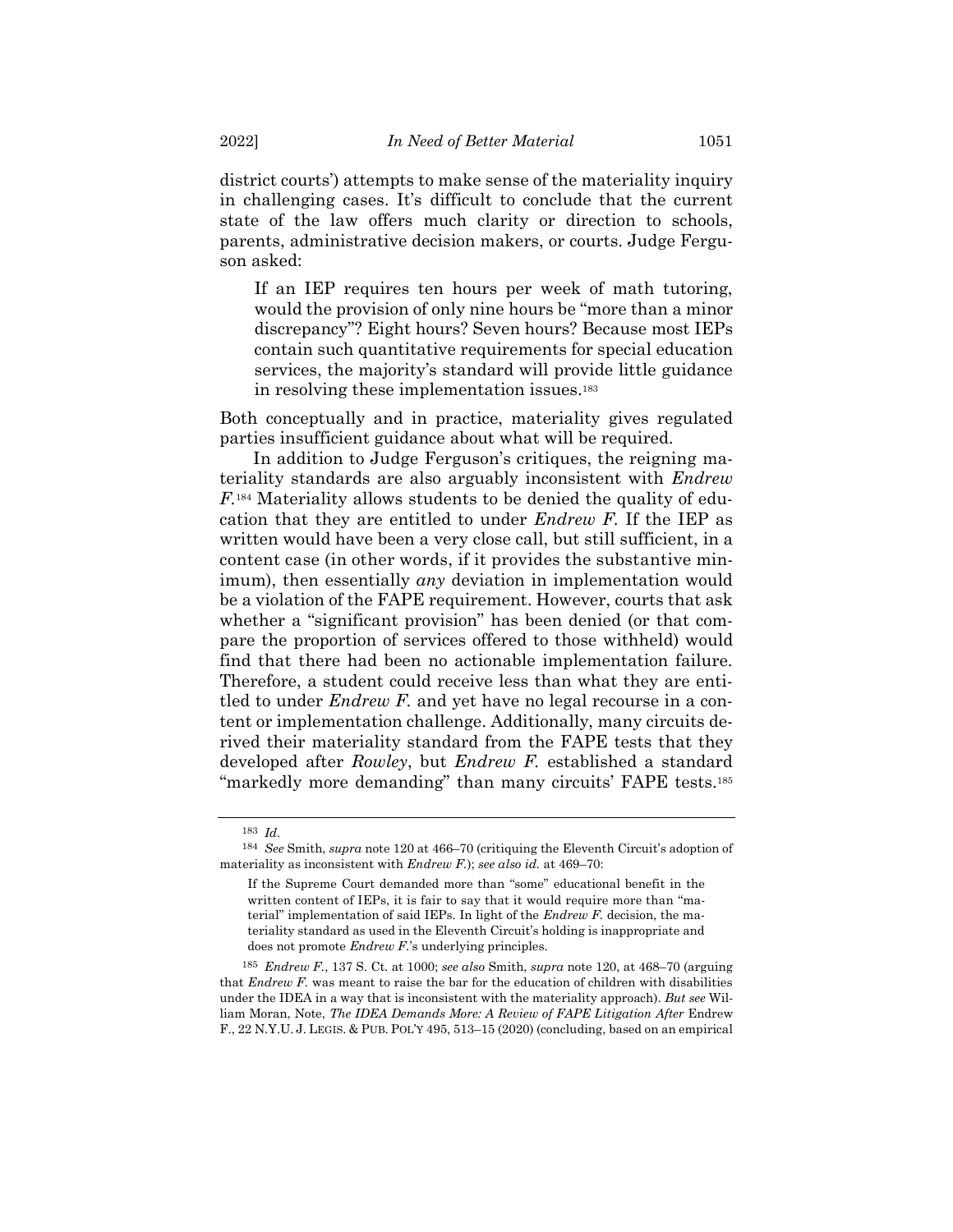For example, the Fourth, Eighth, and Eleventh Circuits had all followed a "some benefit" standard, similar to the one rejected in *Endrew F.*<sup>186</sup>

Additionally, *Endrew F.* emphasized the importance of individualization and year-to-year progress. Thus, the meaning of a FAPE is contingent on the unique circumstances and abilities of the child in question.<sup>187</sup> If a school gave a child a one-size-fits-all IEP without considering the child's unique circumstances or an IEP that remains static even in the face of minimal progress, then the school likely would have failed to provide a FAPE. A reviewing court would have deemed the IEP insufficiently individualized or insufficiently responsive to enable progress. Yet certain services that promote progress and are individualized might not be deemed "material" under current case law.

Further, *Endrew F.* emphasizes that deference to school authorities is earned from their "application of expertise and [ ] exercise of judgment."<sup>188</sup> The materiality approach, however, gives school authorities broad discretion outside of the process that the IDEA provides for bringing that discretion to bear on a child's educational program. This indicates that the importance of flexibility, derived from *Rowley* and emphasized in justifying materiality, might be diminished in the implementation context. Finally, at least in the overpromising context, there's a good argument that a plan has not been "reasonably calculated"—language in both *Rowley* and *Endrew F.*—to enable the necessary

study, that most federal courts did not consider *Endrew F.* to be a significant departure from *Rowley*); Perry A. Zirkel, *The Aftermath of* Endrew F. *One Year Later: An Updated Outcomes Analysis*, 352 EDUC. L. REP. 448, 450 (2018).

<sup>186</sup> *See, e.g.*, Fort Zumwalt Sch. Dist v. Clynes, 119 F.3d 607, 614 (8th Cir. 1997) ("As long as a student is benefiting from his education, it is up to the educators to determine the appropriate educational methodology." (citing *Rowley*, 458 U.S. at 208)); Drew P. v. Clarke Cnty. Sch. Dist., 877 F.2d 927, 930 (11th Cir. 1989) ("The state must provide the child only with 'a basic floor of opportunity.'" (quoting *Rowley*, 458 U.S. at 201)); O.S. v. Fairfax Cnty. Sch. Bd., 804 F.3d 354, 360 (4th Cir. 2015) (explaining that "some educational benefit" means "a benefit that is more than minimal or trivial").

<sup>187</sup> *See* Julie Waterstone, Endrew F.*: Symbolism v. Reality*, 46 J.L. & EDUC. 527, 531 (2017).

<sup>188</sup> *Endrew F.*, 137 S. Ct. at 1001; *see also* Terry Jean Seligmann, *Flags on the Play: The Supreme Court Takes the Field to Enforce the Rights of Students with Disabilities*, 46 J.L. & EDUC. 479, 480–81 (2017) ("[*Endrew F.*] makes explicit what lower courts have been implicitly applying in assessing whether FAPE is being denied—deference to school authorities is not abdication, and evidence, not just assertions, is needed to justify deference by courts charged with review.").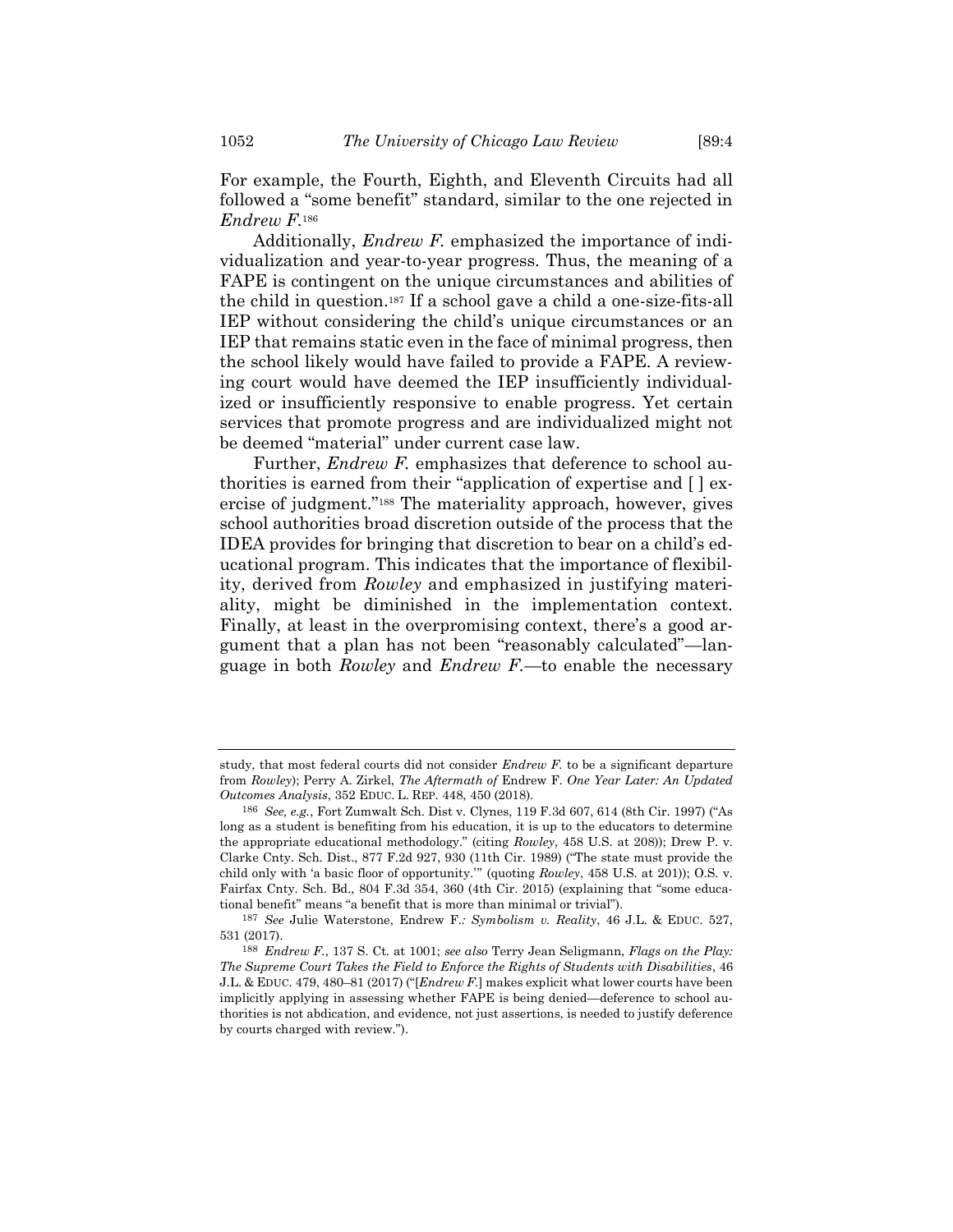progress if the school has included provisions that it expects to have difficulty meeting.<sup>189</sup>

That being said, a proponent of the materiality approach might argue that vagueness and inconsistency with *Endrew F.* aren't inherent to a focus on materiality and that the approach could be salvaged by the right formulation. Perhaps there is a platonic materiality inquiry, but it seems telling that federal appellate courts have yet to identify one, explain it clearly, or apply it effectively in an edge case. More importantly, a new and improved materiality test would address neither procedural circumvention—namely, overpromising and making de facto IEP changes outside the IDEA's amendment process—nor judges' lack of expertise to make substantive judgments about which provisions are immaterial despite being included in the IEP (the document constructed by those with substantive expertise).

### B. A Problematic Alternative—the Per Se Rule

In his *Van Duyn* dissent, Judge Ferguson argued for a per se rule in materiality cases: "Given the extensive process and expertise involved in crafting an IEP, the failure to implement *any* portion of the program to which the school has assented is *necessarily* material" and thus a violation of the IDEA.<sup>190</sup> He excoriated the majority for adopting a materiality standard, describing it as "inconsistent with the text of the [IDEA], inappropriate for the judiciary, and unworkably vague."<sup>191</sup>

In the aftermath of the case, several authors have built on the groundwork laid by Judge Ferguson and elaborated on his arguments for a per se rule.<sup>192</sup> Courts have remained unmoved. Despite a relative consensus in the academic literature, no federal court has embraced a per se rule.

There are several reasons why a per se rule is not a viable alternative. The first reason is laid out effectively in the cases above. Both the IDEA itself and the Supreme Court cases interpreting it clearly call for some amount of school flexibility,<sup>193</sup> which the per se rule does not allow.

The per se rule is also unrealistic as a general matter. Human error means that compliance with the written plan will not be

<sup>189</sup> *Rowley*, 458 U.S. at 204; *Endrew F.*, 137 S. Ct. at 999.

<sup>190</sup> *Van Duyn*, 502 F.3d 826–27 (Ferguson, J., dissenting) (emphasis in original).

<sup>191</sup> *Id.* at 826.

<sup>192</sup> *See* Reed, *supra* note [106,](#page-16-0) at 498–99; *see also* Ferster, *supra* note [106,](#page-16-0) at 100–04.

<sup>193</sup> *See supra* Part II.A.1.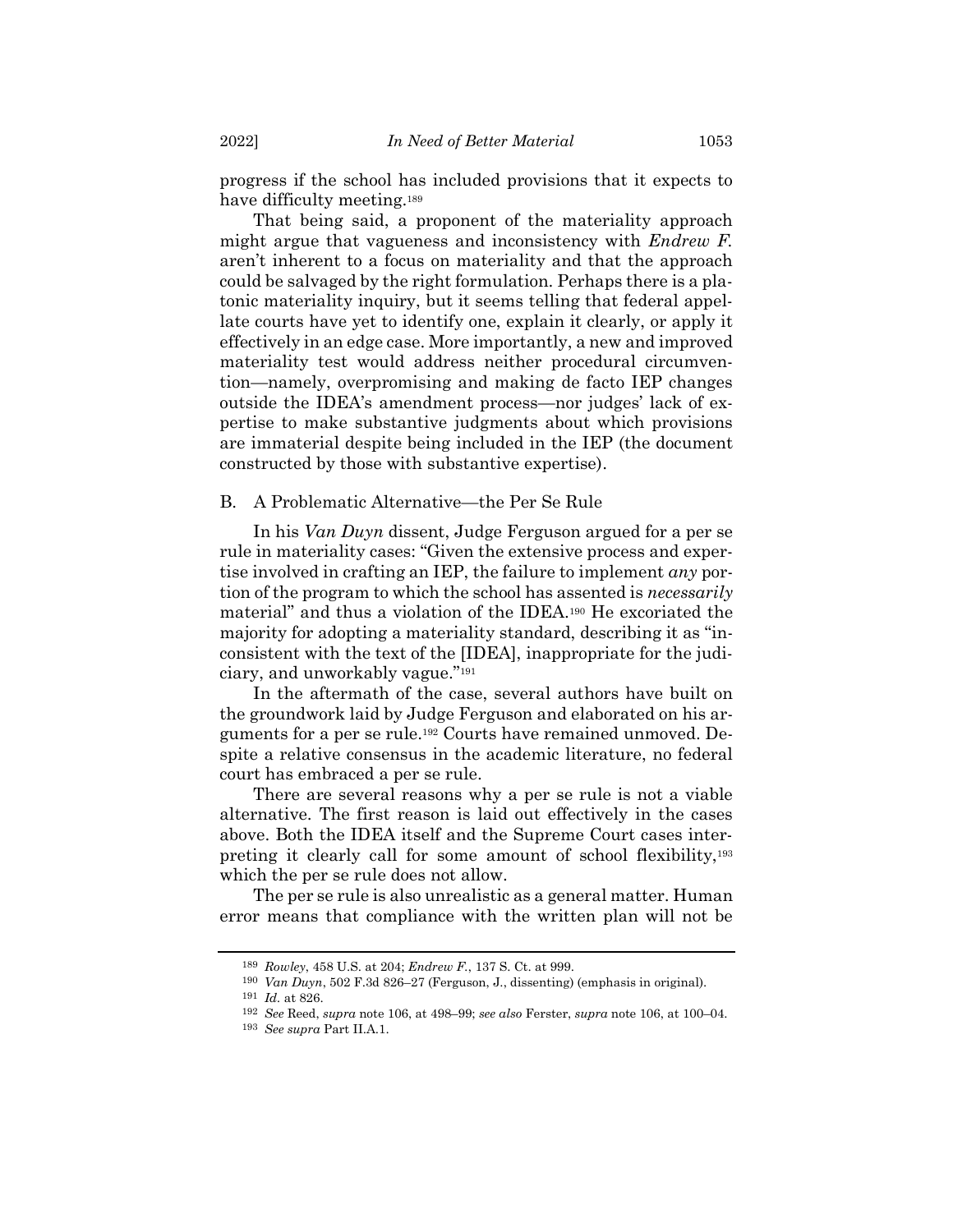perfect every time. This is especially true given how long and complicated IEPs can be and how many different actors are involved in implementing them properly. When the timing and frequency of the services are added to the mix, the per se rule is even more troubling: if speech therapy is missed only one week due to a scheduling error on the school's part, it seems quite harsh to deem it an IEP violation even if the same therapy is provided every subsequent week. Such a scenario is far less problematic than the one in *Bobby R.*, where several months' worth of weekly service were provided over a single summer.<sup>194</sup> But a per se rule would not distinguish between the two. Perhaps the differences could be sorted out in damages awards, but that would require courts to wade back into the troublesome waters of determining whether and to what extent replacement services met the same need (thus obviating a key justification for per se over materiality).

Further, the per se rule might be unrealistic in specific contexts. A stay-put IEP—an old IEP that remains in place while a new IEP is being challenged—is a good example.<sup>195</sup> If a child has changed schools or placements in the meantime, certain provisions of the old IEP might not be applicable, but the amendment process is unavailable because the new IEP is already under contention. As the Eleventh Circuit put it, "Adopting a hair-trigger standard for implementation cases would turn the stay-put provision into a sword rather than a shield."<sup>196</sup> The per se rule "fail[s] to distinguish between schools that implement stay-put IEPs to the fullest extent possible in a new setting and schools that simply give up."<sup>197</sup>

Emergency situations are another example. No amount of planning or orderly revisions can fully account for unavoidable or unforeseen circumstances. This is always true—it's why contracts contain force majeure clauses. A deadly pandemic might sweep the country and make the former IEP impossible as schools transition online. In a more quotidian example of an unavoidable (but nonemergency) circumstance, a speech therapist might quit unexpectedly, and an interim measure would be needed for some time before the IEP can be revised or a new speech therapist can be found. Either way, courts are sympathetic to school districts dealing with unexpected or unavoidable circumstances, and that

<sup>194</sup> *Bobby R.*, 200 F.3d at 344.

<sup>195</sup> *See L.J.*, 927 F.3d at 1213.

<sup>196</sup> *Id.*

<sup>197</sup> *Id.*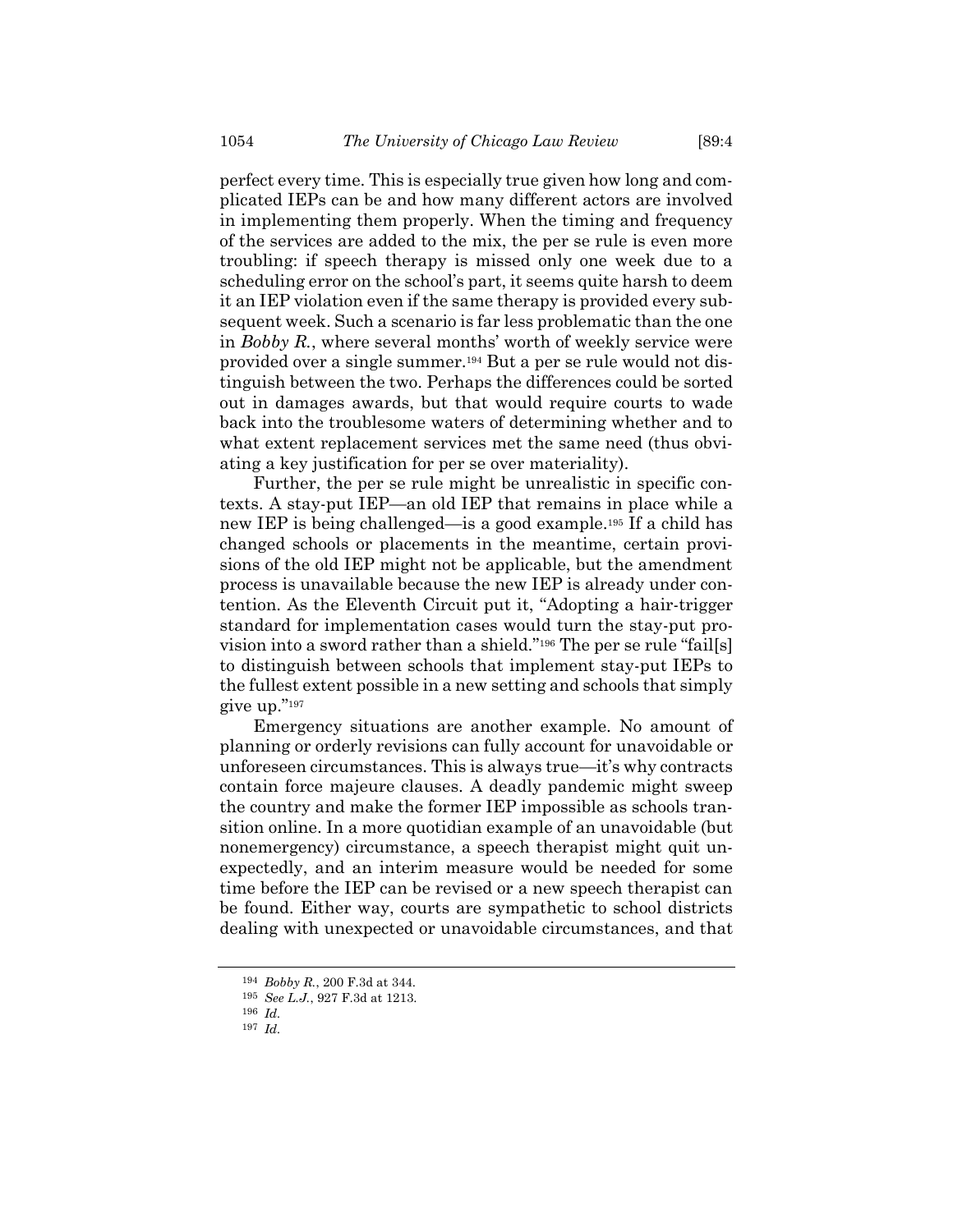sympathy should be built into the proper standard. That said, a per se rule could allow for flexibility by affording schools various defenses to violations. Because no majority has deployed the rule, it's difficult to say whether courts would have expanded defenses alongside the expanded definition of a violation. This Comment's proposed solution puts forward one such possibility.

There's also an important policy objection to the per se rule: it might result in lower-quality IEPs for children with disabilities. Schools would be incentivized to stick as close as possible to the minimum required by *Endrew F.* because any violation could lead to liability and a lawsuit. Schools would promise less, innovate less, and be less responsive to parents' requests for additional services in the IEP.<sup>198</sup> In fact, the per se rule might have the perverse effect of pushing parents' advocacy and their colloquies with educators out of the carefully circumscribed IEP process entirely. The school would promise the bare minimum in the IEP, and if it later chose to supplement that with additional services, then it would do so outside the IDEA's careful statutory framework. Additionally, the per se rule risks eliminating the more positive, aspirational aspects of overpromising: in some circumstances, inclusion of a certain accommodation or service in an IEP might serve as an impetus for the school to adopt new services, develop new infrastructure, or hire new employees.

Finally, courts are simply unlikely to adopt a per se rule. Courts are reluctant to interfere so heavily in the provision of education, to remove discretion entirely from the school decision makers, and to eliminate their own judicial oversight. No court has embraced a per se rule despite all of the issues with materiality, the *Van Duyn* dissent, and subsequent scholarship. This is at least some evidence that courts are unlikely to adopt the per se rule in the future.

Courts are left in a bind. Materiality is imprecise, unworkable, and inconsistent with the IDEA's emphasis on procedure. It also incentivizes overpromising, brings the court outside its institutional competence, and is in tension with the Court's analysis in *Endrew F.* As highlighted in the case discussions, courts have often justified their use of materiality, notwithstanding these issues, by pointing to the need for some flexibility and the lack of a viable alternative that affords it. This Comment argues for such

<sup>198</sup> *See* Rachel B. Hitch, *Flags on the Play?: We're on the Same Team!*, 48 J.L. & EDUC. 87, 90 (2019) (asserting that *Endrew F.*'s heightened standard has had little effect on the ground because school districts don't write IEPs "aimed at providing minimal benefit").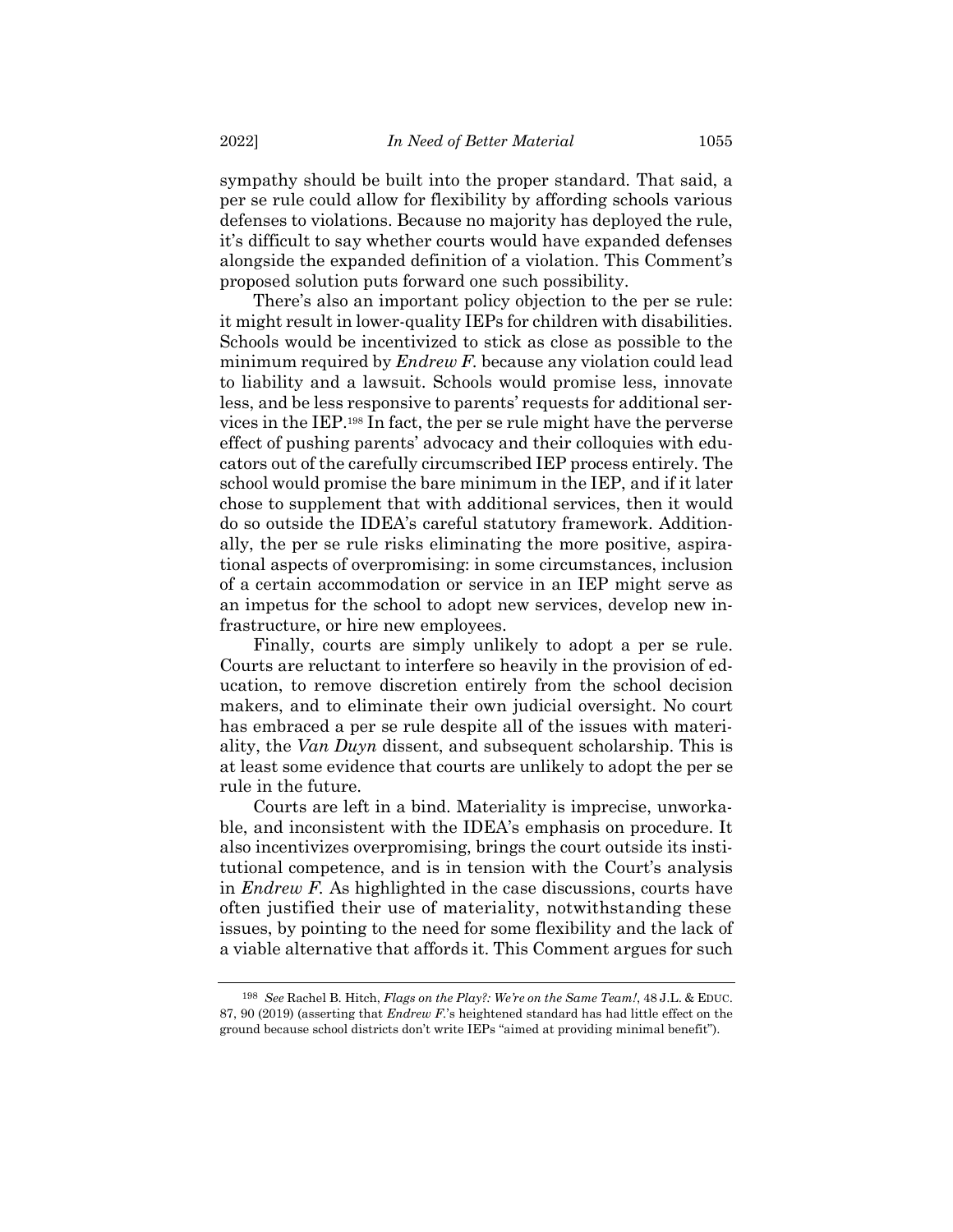a viable alternative—a new test that would push decisions about a student's education back into the IEP process, divert substantive inquiries about the quality of the IEP back to content challenges, and allow flexibility where warranted.

# III. A NEW APPROACH

The binary way in which courts and scholars have approached implementation cases—limiting the choice to either a materiality standard or a per se standard—has led to an undertheorizing of the legal justifications and policy arguments in this area. This Comment has attempted to lay out some of those complications and put the various applications of the materiality standard in conversation both with each other and with the broader range of factual circumstances that can arise under the IDEA. This Comment aims to provoke a more robust discussion and more thorough understanding of implementation cases and the critical role that they play in the overall statutory scheme. Specifically, this Part identifies an alternative that attempts to resolve many of the issues with the materiality and per se standards. In addition to demonstrating the value of this proposed standard, this analysis also highlights more generally the value of alternatives to the prevailing approaches in this area of law.

# A. The Burden-Shifting Test

This Comment's proposed test would operate as follows. First, the parents and child would have the burden of demonstrating the failure to implement the IEP akin to a per se violation. In response, the school district could defend its failure to implement the IEP by demonstrating that (1) the deviation from the IEP occurred as the result of unforeseen or unavoidable circumstances *and* (2) the school's response was proportional to the challenge posed by the circumstances. The proportionality inquiry would consider both the school's efforts to revise the IEP through the statutory processes and the provision of replacement services in the meantime. This Section explores in further detail the operation of both steps of the test.

1. The failure to implement—a per se violation.

At the first step, the parents and child would carry the burden of demonstrating that the school failed to implement the IEP. This step would operate like a per se test: The court would *not*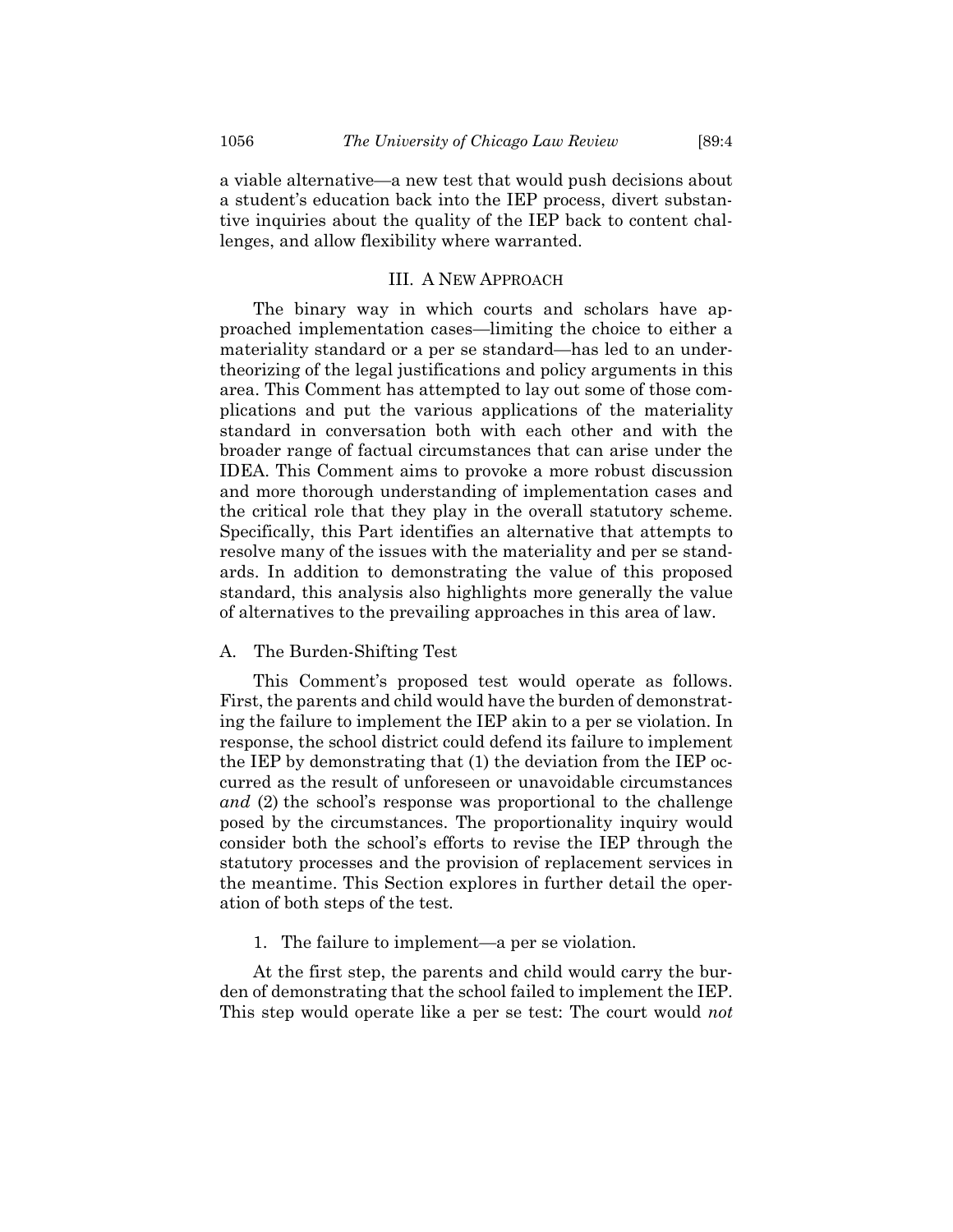screen out failures to implement that it deems immaterial, insignificant, or insubstantial. The parents would have to show evidence of the implementation failures, and the school could rebut those facts and argue that it followed the IEP.

The most likely source of conflict at this stage, then, would be interpreting the written terms of the IEP in order to determine whether what actually occurred was consistent with what was promised. Although burdensome, both the materiality and per se inquiries require the court to perform this role at some point. The materiality standard permits judges to be less precise about what exactly the IEP calls for because they only need to decide if what the child received was in the realm of what was offered. Yet it seems preferable for judges to be more precise about what they understand an IEP to require—it helps parents know what to expect and encourages schools to draft IEPs more clearly. Moreover, interpreting language in a written document is squarely within judges' expertise.

#### 2. The affirmative defense.

At this point, the burden would shift to the school district to assert its affirmative defense in order to avoid liability. The defense has two prongs. First, the school district must demonstrate that the implementation failure was the result of an unforeseen or unavoidable circumstance.<sup>199</sup> We've already seen the examples of a stay-put IEP or an emergency situation. Other simple examples might include a teacher quitting, a critical technology malfunctioning, or some other turn of events that the IEP team did not contemplate and could not have been reasonably expected to plan for.

This should be distinguished from gaps in resources or capability that the school either did foresee or should have foreseen

<sup>199</sup> This prong is similar in some ways to a thoughtful theory proposed by Jeffrey Knight in a student comment. Knight suggested that courts "look[ ] simply at why the failure occurred" when resolving any implementation cases that arise in the "gray area" between de minimis failures and material or substantial failures. Knight, *supra* note [23](#page-5-2) at 404 (emphasis omitted). Under his theory, the "intent of the actor—typically the teacher or a school administrator—becomes paramount in determining whether an IEP violation has occurred." *Id.* Some of the benefits of this theory are similar to benefits with this Comment's proposed approach—encouraging IEP revision and avoiding "abstract inquiries into the significance of IEP provisions." *Id.* However, this Comment's proposed approach is distinct in several ways: the burden-shifting element, the focus on objective factors in the first prong as opposed to intent, and the requirement of the second response prong are a few of the differences.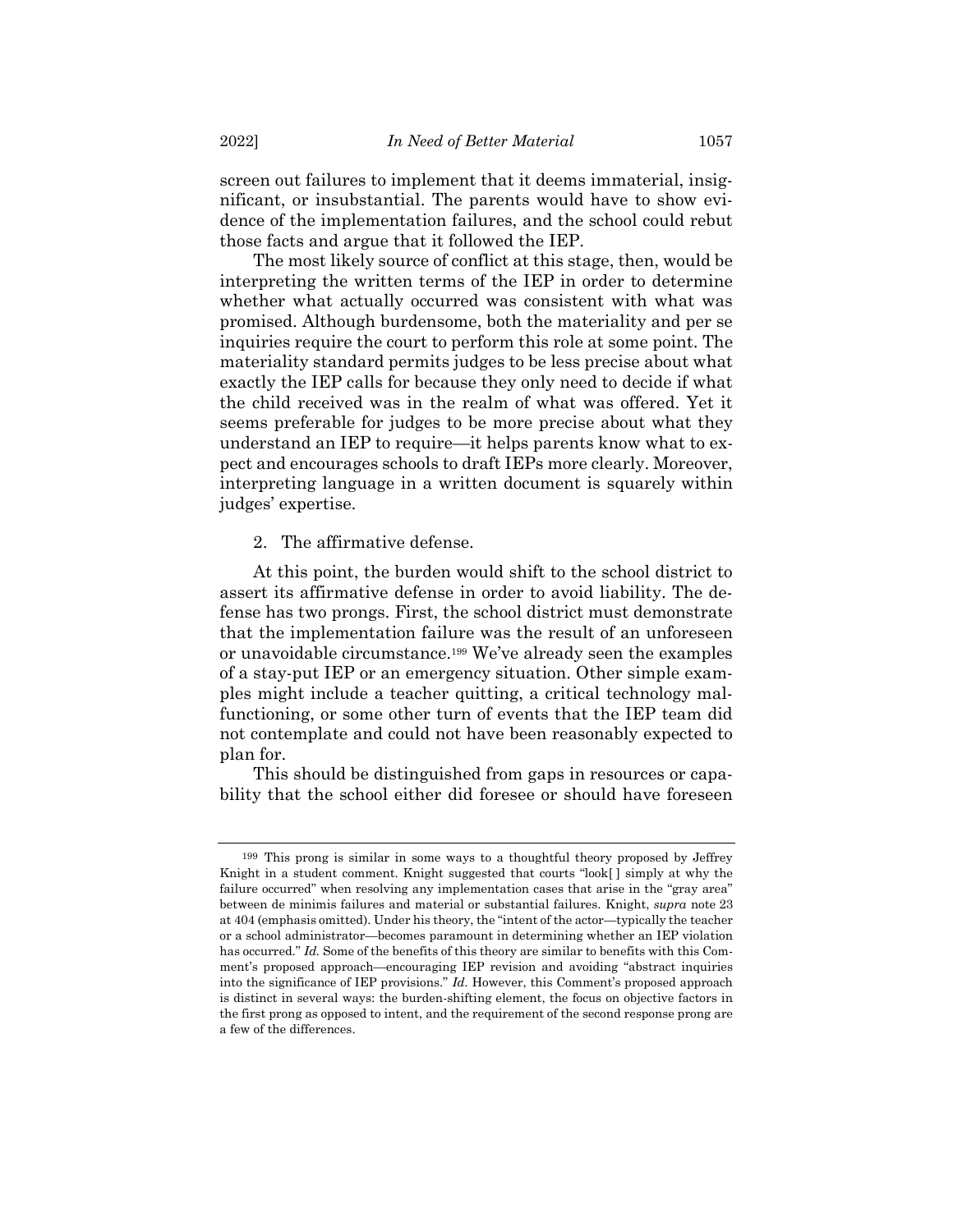while forming the IEP. For example, promising a certain kind of therapy while not having anyone trained in that therapy nor realistic plans to recruit or train someone would not be sufficient to justify after-the-fact deviations. In such instances, the school would be held to the letter of the IEP and would have to compensate the child for what was lost or reimburse the parents for replacement services already purchased. Parents and school districts can still have aspirational provisions in IEPs and use the document as a signal of forward commitment, but the IEP should reflect realistic expectations as far as timeline and certainty. For example, if the school does not have a properly equipped quiet room, but the parents advocate for it strenuously in IEP meetings and the school is convinced that the quiet room is a good idea, the IEP can contain the school's commitment to add a quiet room. If unexpected difficulties arise in creating it, the school would have this affirmative defense available. In other words, IEPs should be explicit about which provisions are aspirational and which ones establish immediate expectations.

The facts of *Spring Branch* provide another example of the value of this first prong of the affirmative defense. In *Spring Branch*, as described above, the student's IEP did not include clarification about how school officials should respond in "emergency" situations, such as danger to the safety of the student, classmates, or teachers.<sup>200</sup> This Comment already expressed some concern about why, given the student's history, the IEP did not provide for such emergency circumstances. Requiring the school to explain its decision would encourage courts to focus that inquiry. Should the IEP have contemplated such circumstances? Overall, it would be better for students, school officials, and parents if challenging situations that are reasonably foreseeable are dealt with during the deliberative IEP process, with the input and understanding of all parties, rather than addressed in the moment and with results that shock students and families. More facts would be needed about the circumstances in *Spring Branch* to determine whether the school district would have been liable under this requirement. The point here is that foreseeability of the circumstances—rather than how far the response deviated from what the IEP did specify—is the proper inquiry.

The second prong of the affirmative defense addresses the school's response to the unforeseen circumstances, which must be

<sup>200</sup> *See supra* Part II.A.2.b.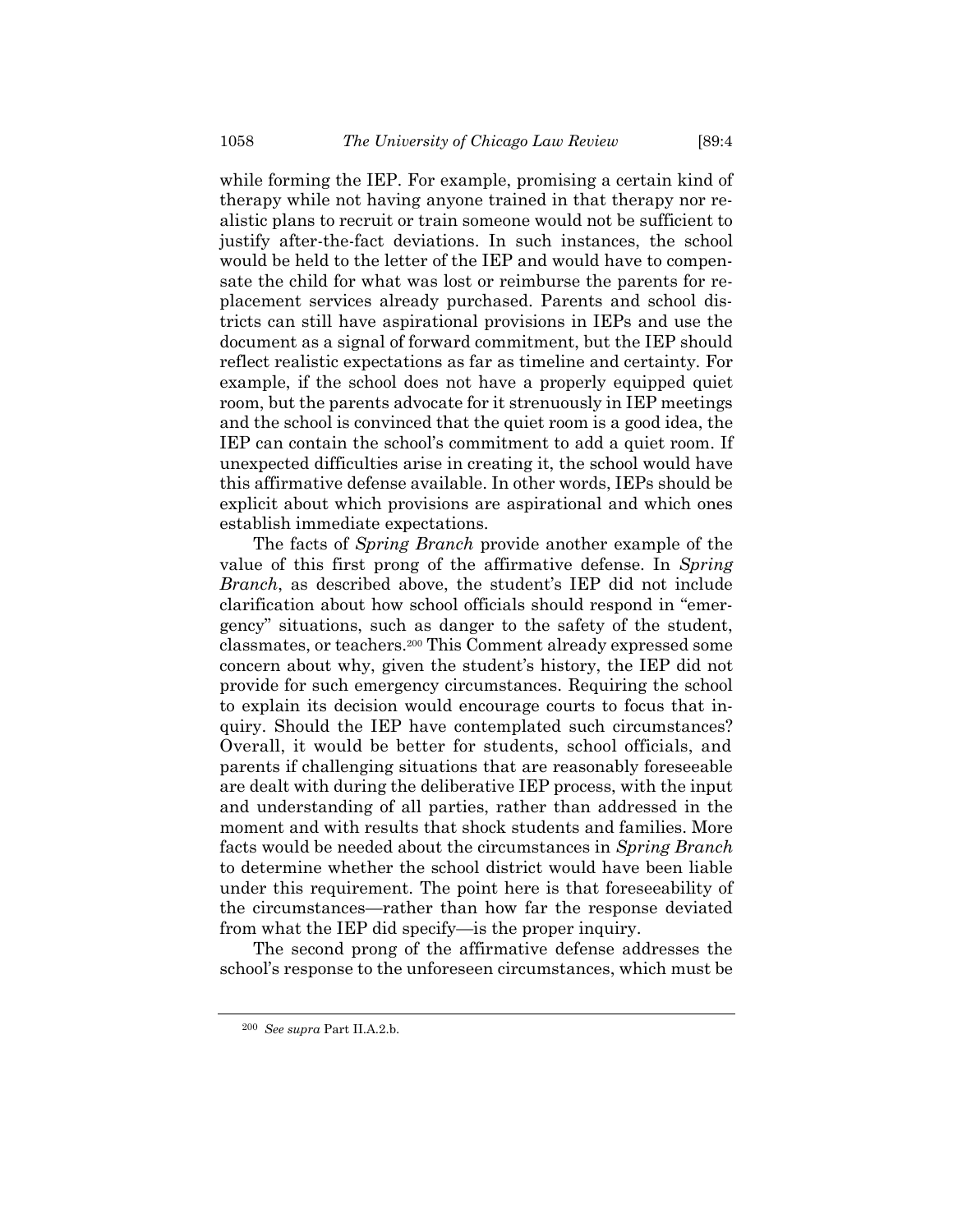proportional to the challenge posed by the circumstances. This prong is a flexible inquiry, designed to ensure that schools do not throw their hands up in the face of unforeseen circumstances but rather make a concerted effort to address the situation, support the child's education in conformity with the previous IEP, involve the parents in collaborative and responsive decision-making, and amend the IEP to reflect any changes as soon as practicable. Courts should place a heavy thumb on the scale in favor of requiring amendment through the IDEA's statutory processes.

The Eleventh Circuit's approach in *L.J.* provides support for the second prong of the affirmative defense. The school district was implementing a stay-put IEP that was inapplicable in many respects to the student's new school, and the court found it legally relevant that "the school did not simply sit on its hands" in response to indications that L.J. was not progressing under the IEP but instead offered "a wide range of supports." <sup>201</sup> The court essentially found that the school did the best that it could have done, which has little to do with materiality. The court wanted to distinguish between good and bad responses to unavoidable circumstances that interfere with perfect compliance—rewarding and incentivizing the former while penalizing and disincentivizing the latter. This second prong allows courts to do so.

It's important to note that this prong is *not* a materiality inquiry. Under the materiality standard, the comparison is between what was offered and what was given, with the judge often making decisions about educational quality and importance. In contrast, this proportional-response prong compares the difficulties created by the unforeseen or unavoidable situation to the efforts that the school made in response. At this stage of the analysis, judges should consider factors like the extent to which the parents were involved in responsive decision-making, how promptly the school moved to amend the IEP to account for the disruption, and what compensatory services were offered in response relative to what the school had available. Another important distinction between the use of proportionality in the burden-shifting test and the materiality inquiry is that this analysis is performed only after the court has already identified meaningfully changed circumstances that made IEP implementation fail. Any concerns about unworkability or lack of notice are lessened because schools would not draft and parents would not negotiate IEPs with the

<sup>201</sup> *L.J.*, 927 F.3d at 1218–19.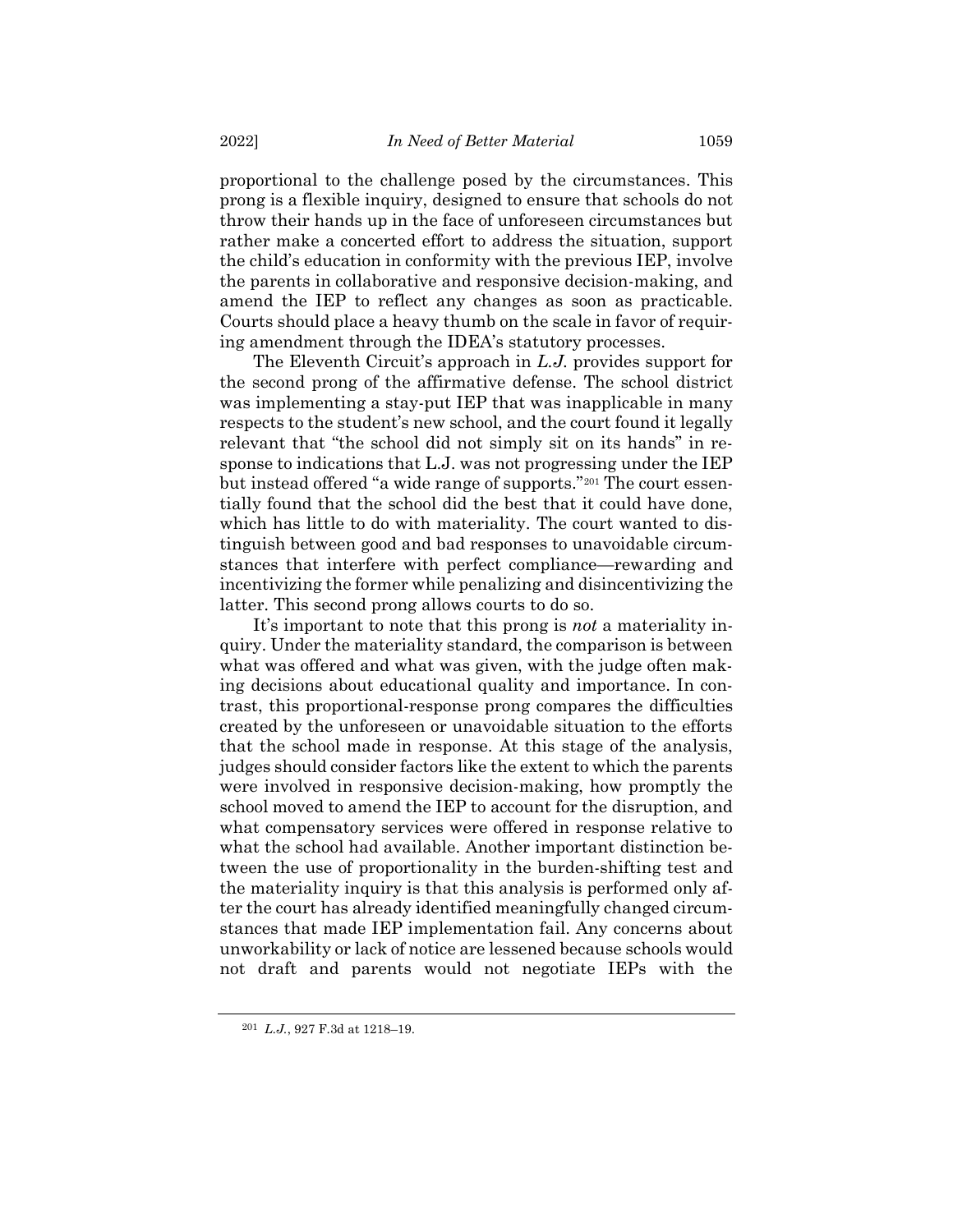proportional-response prong of the defense in mind. In other words, the flexibility of the proportionality prong is earned by the unforeseen- or unavoidable-circumstances prong.

The initial stages of the COVID-19 pandemic provide a good example for the test. A substantial number of IEPs were massively disrupted, with serious consequences for children with disabilities and their families. At least in theory, a materiality analysis would have, after the fact, afforded those families relief for the gap between the IEP and what they received. But a materiality analysis, which is already difficult to perform, is especially complicated in a disaster context. First, courts likely and understandably would consider whether the school district could have avoided the failure or whether it acted proportionally in response to the circumstances. The proposed approach would focus that inquiry and help calibrate the proper amount of flexibility. The proposed rule would have allowed some IEP deviations in the immediate wake of the COVID-19 outbreak, which was unforeseen and unavoidable, so long as the school's response was proportional in light of the circumstances. At some point, however, some amount of continued COVID-19 disruption became foreseeable, and IEPs had to be amended and written in response to those circumstances. Second, parents would have to attribute lack of progress or regression to the implementation, which is challenging even without the massive disruption of a pandemic, isolation, and lockdowns. Third, judges would be entirely focused on assessing whether virtual services were an appropriate substitute for inperson ones. This is a gargantuan task, especially in the context of an unprecedented disruption in which experts are still studying the impacts on children with disabilities.

Under the proposed approach, however, judges would focus instead on how the school responded in the immediate aftermath of the crisis given the resources available. Questions that courts would consider include: How involved were the parents in decision-making about remote services and education? How effectively did the school utilize its available resources in the immediate scramble when the pandemic hit? Once it became clear that the pandemic was a long-term disruption, did the school amend IEPs to address the new reality? Did IEPs reflect the possibility of future outbreaks to the extent that they were foreseeable?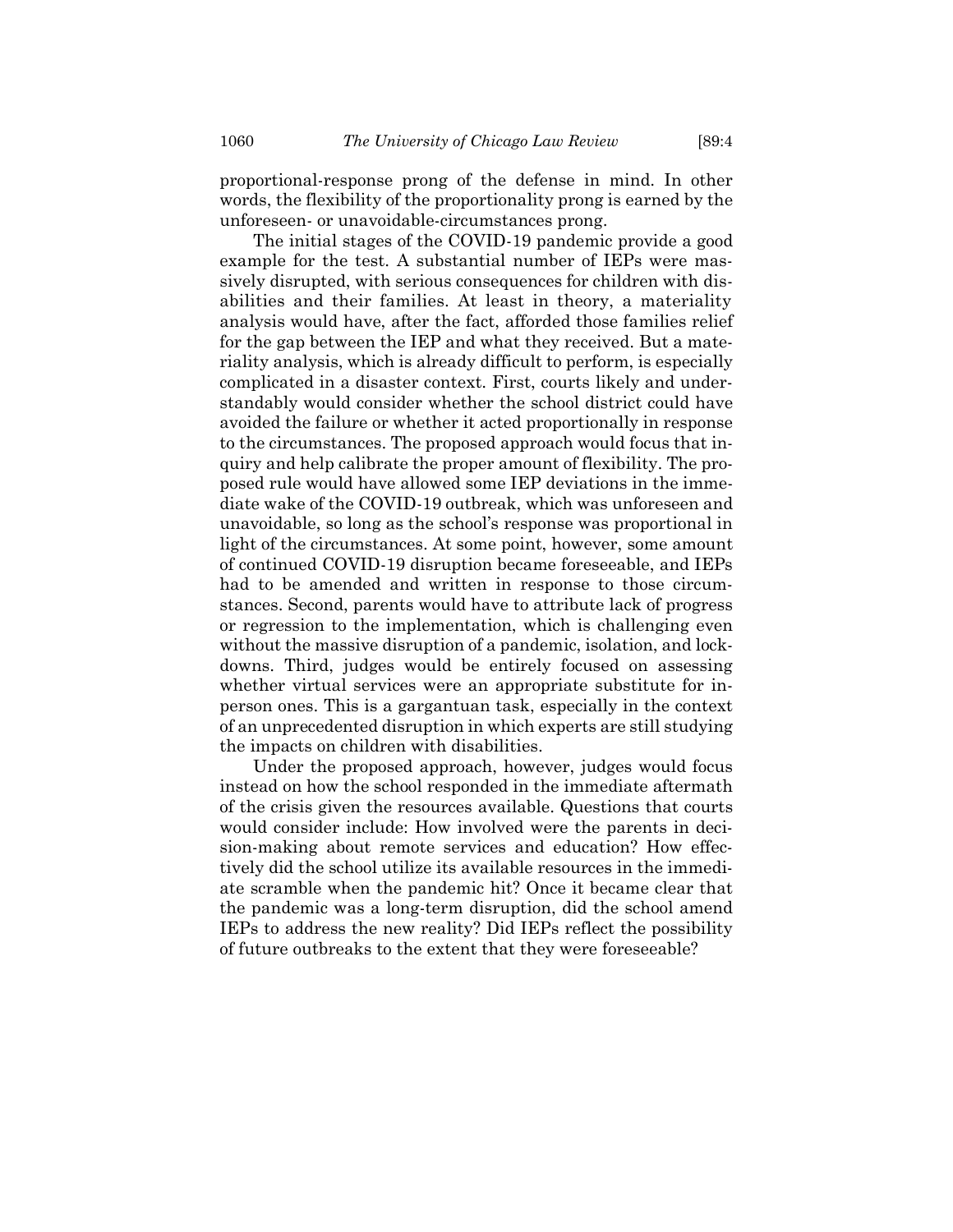2022] *In Need of Better Material* 1061

# B. Benefits

This approach integrates the benefits of both the materiality inquiry and the per se rule. It honors several aspects of the statutory scheme by respecting the judgment of the school decision makers and parents who thoughtfully and collaboratively constructed an IEP and by not second-guessing the importance of any of the provisions. For the same reasons, it gives due weight to the tradeoffs that parents made in advocating for their child in the process. It respects the IDEA's IEP-revision provisions by channeling changes to the IEP back into that process as soon as practicable rather than by allowing them on an ad hoc basis as long as they're deemed immaterial. It is in line with the "in conformity with" language of  $\S 1401(9)(D)$ , which calls for correspondence with the plan but contemplates something less than precise compliance. And it is more consistent with the *Rowley*–*Endrew F.* line of precedent by pulling back the deference to school decision makers where it isn't governed by the IDEA's procedure, reemphasizing the process that allows for individualization, and avoiding the theoretical gap between content and substance inquiries created by bare-minimum IEPs. This Section elaborates on the benefits of the proposed approach.

# 1. Honoring the IEP process.

First, and most importantly, this test funnels decisions about what it means for a child to receive a FAPE back into the IEP formation, revision, and evaluation processes. If circumstances or the opinions of school officials change, then the IEP itself must be changed. The IEP process is the core of the statutory scheme. Under the proposed rule, school districts would lose an implementation challenge for knowingly flouting an IEP instead of revising it. This could happen either because the school knew in formulating the IEP that it wouldn't be able to live up to the content (and thus the affirmative defense would fail under prong one) or because the school did not proceed to amend the IEP in response to changed circumstances (and thus would fail under prong two). If the content of the revised IEP is below the statutory minimum required by *Endrew F.*, then the school district would lose a content challenge—but that would not factor into the implementation analysis. In this way, substantive decisions about educational quality will be kept in the content context rather than shoehorned into an implementation inquiry.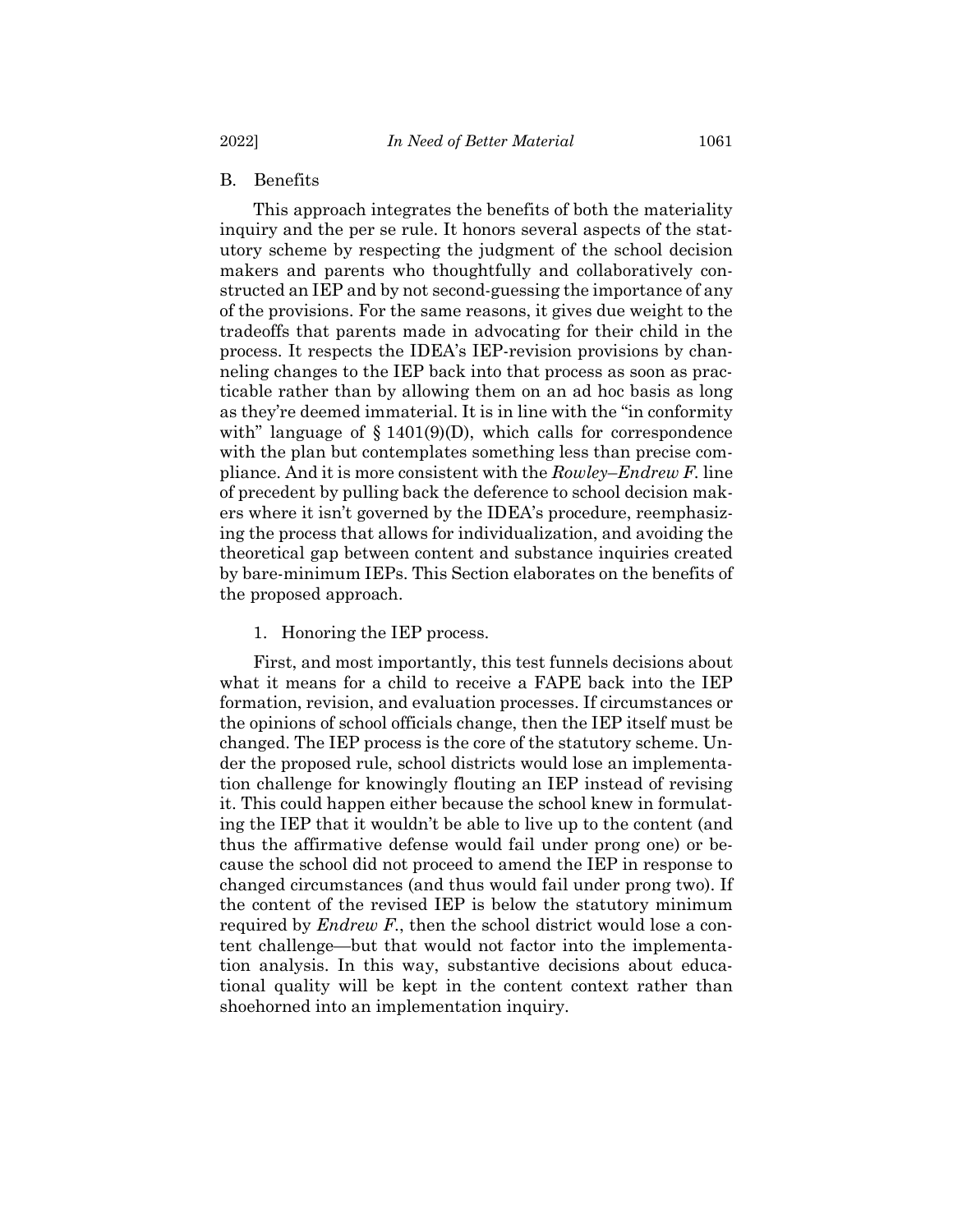<span id="page-41-0"></span>One possible objection to this focus on process is the power differential in IEP-formation proceedings. While parents can provide input, if the school decision makers continue to disagree, then parents' only recourse is to threaten or pursue administrative proceedings and litigation, both of which are expensive and time-consuming. Further, parents suffer from information asymmetries relative to the school.<sup>202</sup> Specifically, they probably lack the school's specialized information about their child's ability level, knowledge of the school's resources and options for providing support, or awareness of the legal regime itself.<sup>203</sup> This is especially true given Supreme Court decisions denying parents reimbursement for educational experts and other nonlegal costs of challenging an IEP.<sup>204</sup> The threat of further action is sometimes insufficient leverage to exert pressure in the IEP process.<sup>205</sup> These disparities make the ability of parents to influence their child's education dependent on the family's resources, frequently pushing lower-income parents out of the process despite the IDEA's formal protections.<sup>206</sup> As such, recentering the procedural protections may be misguided.

Ultimately, however, these unequal dynamics are a broader critique of the IDEA's approach. The proportionality prong does require that parents have an understanding of the school's capabilities in the face of a challenge and a sense of whether the school could have expected the challenge causing the implementation failure to arise. Arguably, parents could be in a better position to assess whether something is important to their child's education—as they have to show under the existing materiality test. However, in order to win an implementation challenge, the parents still have to prove to courts (which are inclined to be deferential to school districts) that the missing service was material. The proposed rule addresses these unequal dynamics better than the materiality test does: It shifts the burden to the school district to assert the affirmative defense, making it easier for parents to bring these claims and have leverage in negotiations. It does not require parents to have specialized knowledge about the

<sup>202</sup> *See* Claire Raj & Emily Suski, Endrew F.*'s Unintended Consequences*, 46 J.L. & EDUC. 499, 506–10 (2017).

<sup>203</sup> *See id.*

<sup>204</sup> *See* Arlington Cent. Sch. Dist. Bd. of Educ. v. Murphy, 548 U.S. 291, 304 (2006).

<sup>205</sup> Raj & Suski, *supra* not[e 202,](#page-41-0) at 508–09, 518–19.

<sup>206</sup> *Id.* at 516–22.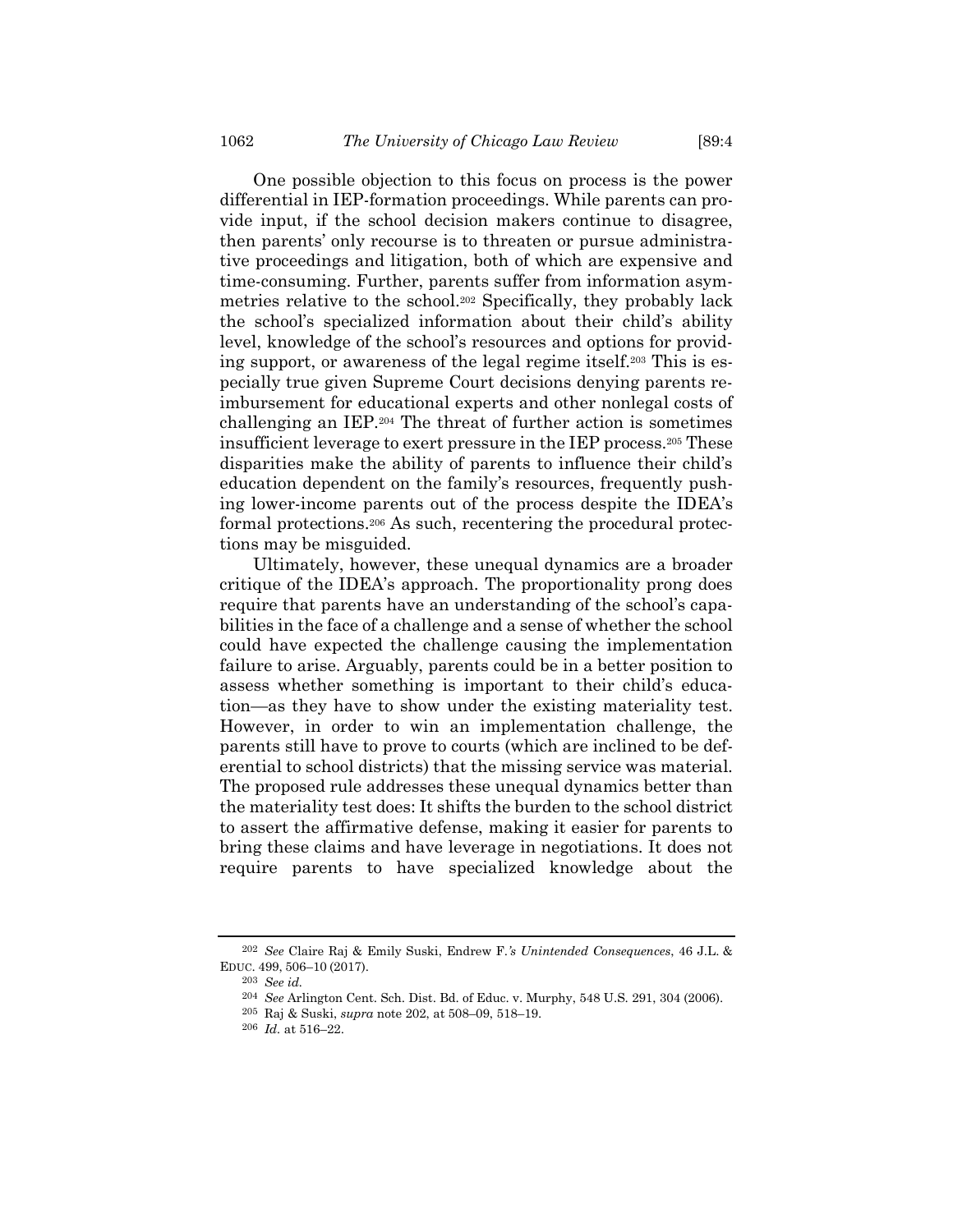materiality of any particular provision nor expert testimony to that effect.

2. Calibrating incentives.

Second, this Comment's proposed test better calibrates the dynamic relationship between IEP formation and the implementation standard. Proponents of the per se rule have not fully considered the incentives that it would create for school districts to lower the quality of IEPs and provide any additional services over and above the IEP outside the IDEA's prescribed process without its informational benefits. In other words, stricter implementation standards (including the proposed approach, relative to the materiality standard) are likely to lower the ambition and detail of IEPs. On the other hand, courts expounding a materiality standard have failed to grapple with the incentive to overpromise and thus prevent parents from making their concerns heard or escalating disagreements about content prior to implementation. More permissive implementation standards push the hard choices about a student's education out of the IEP process and away from the administrative and judicial checks mandated by *Rowley* and *Endrew F.* The proposed test is a middle ground, cognizant of these dynamic effects. The proposed test forces difficult decisions about resource tradeoffs into the IEP process. A school might also be incentivized, under the proposed approach, to be more explicit about when and how it might adopt certain "reach" services, seeking permission for flexibility rather than asking courts for forgiveness.

3. Improving notice and predictability.

Third, and relatedly, the proposed test gives the regulated parties and the rights holders far better notice than the materiality approach. Parents could rely on an IEP being implemented as written—except in the context of exceptional circumstances, in which case they could expect short-term, remedial efforts and prompt revision. School districts would be put on alert that they generally have to deliver what is promised and will compose IEPs that are achievable. At the same time, school districts would know that they will and do have flexibility in the face of true disruptions: this should make them less fearful about offering certain services and better able to act to support students in the face of a crisis. Even if courts were to interpret the unavoidable-andunforeseen-circumstances prong leniently, giving schools leeway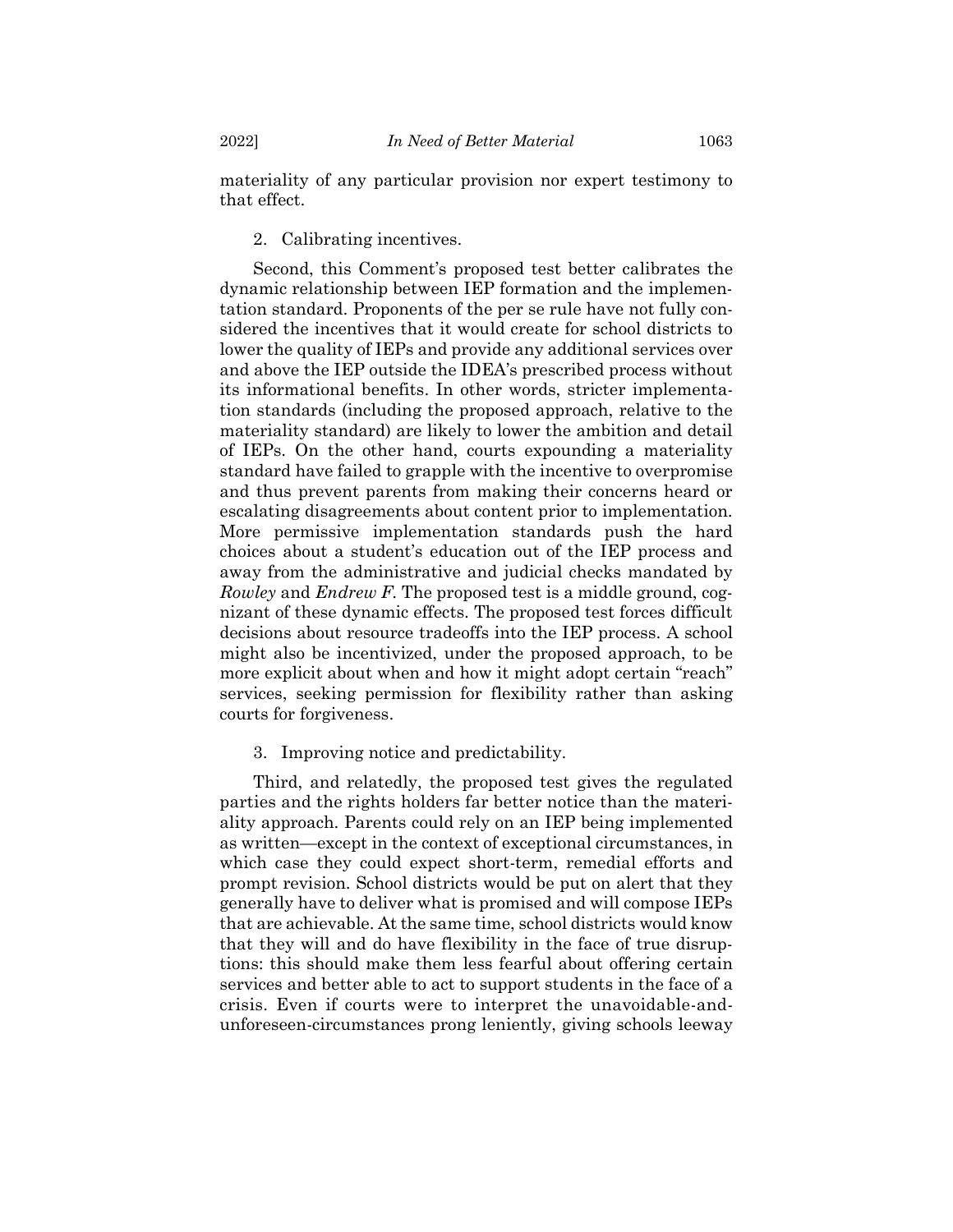as long as there is a colorable argument that the IEP team was surprised by the change in circumstances, at least parents would have a sense of when the IEP would and wouldn't be binding on the school from that precedent.

The bottom line for both the second and third arguments is this: Under the materiality test, the school is incentivized to overpromise and underperform the IEP, and there isn't a clear doctrinal way to address it. Under the per se rule, however, the liability risk is so high that schools would promise as little as they could, and anything more that they do for students would happen outside the IEP process. In an ideal world, the school would use the IEP process to find and adopt solutions optimized for each child's situation and the school's available resources. Schools would be realistic about what could be accomplished with the knowledge that there would be some amount of flexibility if circumstances changed in a way the school didn't or couldn't predict. The proposed approach is an attempt to bring us closer to that world than either the materiality or the per se test would.

#### 4. Harnessing the court's institutional competence.

Fourth, judges have greater institutional competence in making the decisions called for by the proposed rule. The first step involves a potentially complex, but conceptually straightforward, assessment of the facts of implementation and a student's education. It might also involve interpreting IEP terms, but, as mentioned above, courts are well-equipped to perform that task. The second step involves an unavoidability or foreseeability inquiry and a proportionality inquiry, neither of which requires making substantive judgments about how an IEP is supposed to work as a whole, comparability of similar but different services, or how much progress a child might have been expected to make given their particular circumstances. Instead, judges assess whether (1) the school exercised its judgment about its own capabilities during the IEP's creation, and (2) the school responded promptly and proportionally once circumstances forced deviation from the IEP.

# 5. Addressing information and expertise asymmetry.

Fifth, by shifting the burden to the school district to demonstrate an affirmative defense in the implementation context, the proposed test helps address the issues of information and expertise asymmetry that make it hard for parents to bring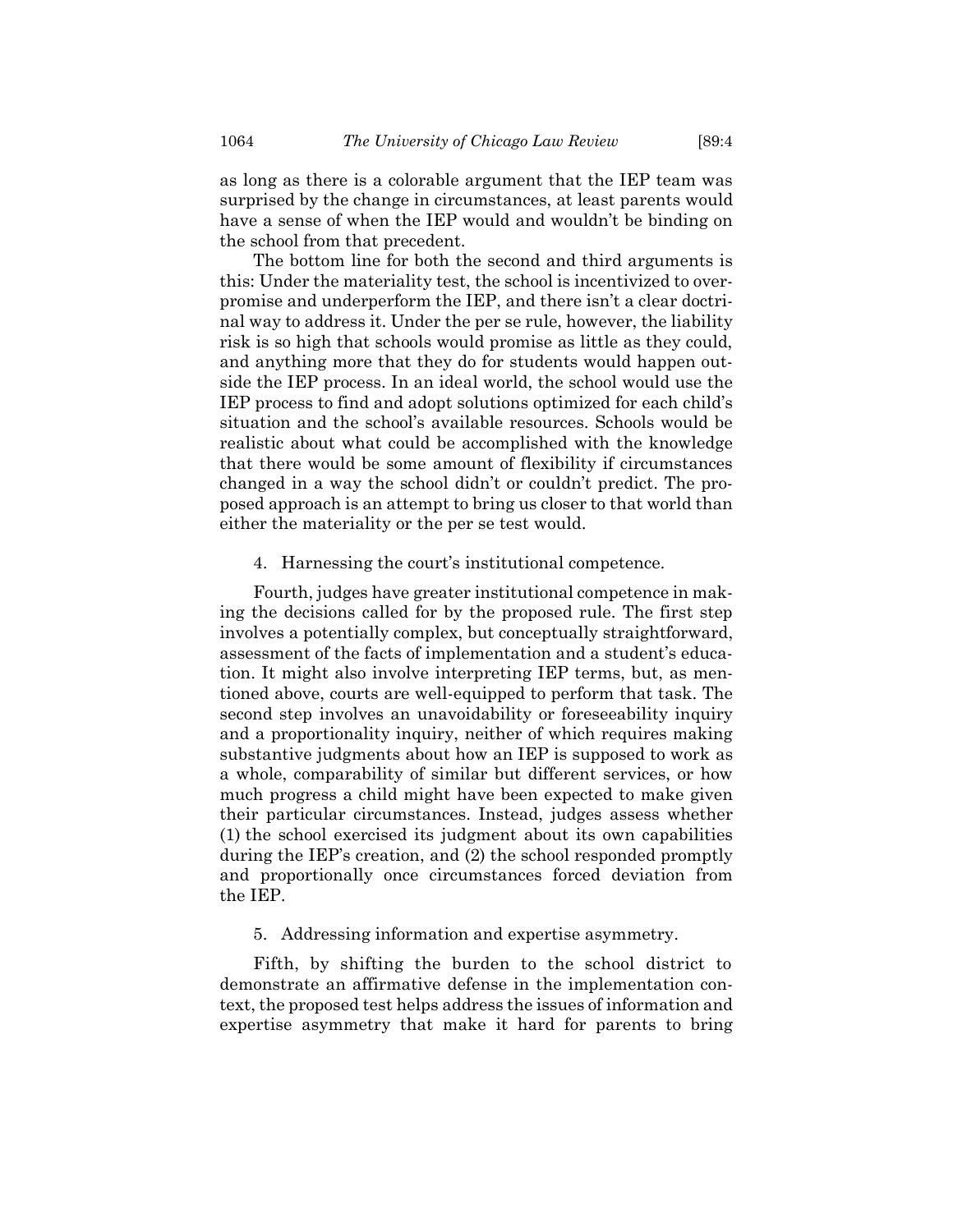claims. Burden shifting is not a cure-all for resource disparities or other inequities in litigation. However, the school district is well equipped to justify its decisions whereas parents suffer from an informational asymmetry; the IEP process is meant to bring parents into the fold and cure that imbalance, but, in implementation cases, the school has strayed from the IEP that the parents helped to craft.<sup>207</sup> Given that imbalance, parents are less equipped to bear the burden in an implementation case than a content case. Further, because these disparities between parents and schools disproportionately impact low-income families,<sup>208</sup> the proposed rule makes implementation challenges more equitably available. Parents would not need to pay out of pocket for experts to demonstrate that the education their child actually received was insufficient under *Rowley* and *Endrew F.* or was meaningfully and significantly different from what was agreed upon. To shift the burden, parents need only demonstrate that what their child received was not what was agreed upon. Parents will likely still need expertise to respond to the school's assertion of its affirmative defense, but information about a school's resources and the state of its planning requires less expertise to analyze than reports about education. For example, if a school promises a quiet room, has no quiet room, and makes no effort to equip a quiet room for several of the months in which the quiet room was promised, it's hard to imagine what role expertise would play. The burden shifting could also alter the dynamics of prelitigation negotiation.

A brief word on the legality of this burden shifting. The Supreme Court held in *Schaffer* that the burdens of proof and persuasion in a challenge to the content of an IEP are on the party seeking relief.<sup>209</sup> There are several reasons why this does not pose a problem for the proposed test. First, *Schaffer* did not extend the principle to implementation challenges.<sup>210</sup> Second, the Court noted that placing the burden of persuasion on plaintiffs with regard to "the essential aspects of their claims" is a "default rule" that "admits of exceptions."<sup>211</sup> One noted exception is when certain "elements can fairly be characterized as affirmative defenses

<sup>207</sup> *Id.* at 506.

<sup>208</sup> *Id.* at 516–22.

<sup>209</sup> *Schaffer*, 546 U.S. at 62.

<sup>210</sup> *Id.* at 59–60.

<sup>211</sup> *Id.* at 56–58.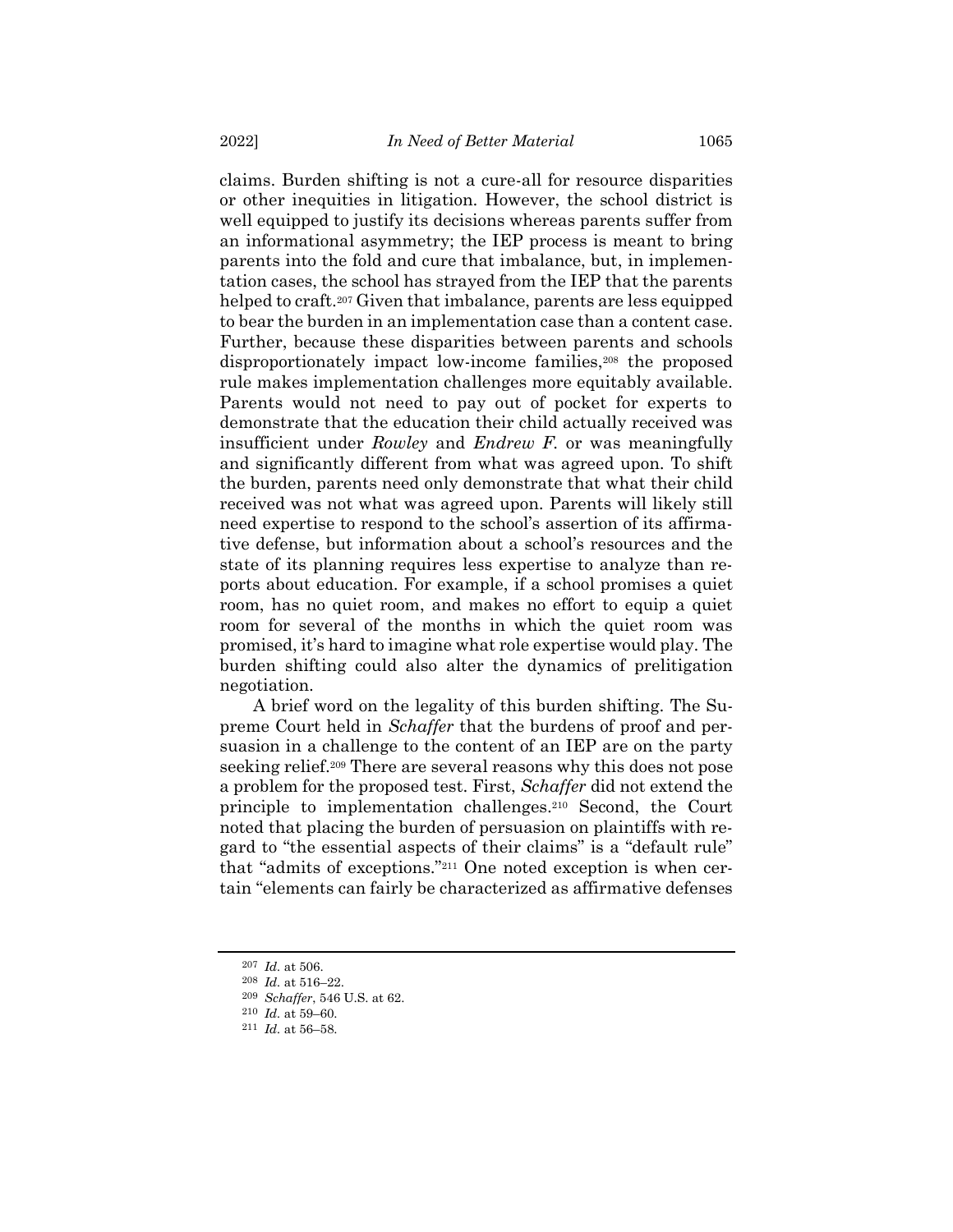or exemptions."<sup>212</sup> Third, the Court's IDEA-specific reasoning about burdens does not apply to the implementation context. For example, the Court refused to "assume that every IEP is invalid until the school district demonstrates that it is not" by requiring the school district to carry the burdens.<sup>213</sup> The proposed burden shifting wouldn't have that effect. Fourth, the Court invokes Congress's faith in the collaborative procedures, citing *Rowley*'s description of a "legislative conviction that adequate compliance with the procedures prescribed would in most cases assure much if not all of what Congress wished in the way of substantive content in an IEP."<sup>214</sup> Putting a burden on the school in the implementation context carries with it no problematic presumptions about IEP invalidity—in fact, it honors the validity of the IEP initially created and furthers parents' ability to trust that it will be implemented. Fifth, and most importantly, the proposed test does not run afoul of *Schaffer* because the initial burdens are still placed on the party seeking relief for the underlying claim. The proposed test allows the school to assert and win a defense that would insulate it from liability under certain circumstances—but only where the plaintiff has already carried their burden regarding the failure to implement.

### **CONCLUSION**

This Comment analyzed an underdiscussed aspect of the IDEA's delivery of education and services to children with disabilities: What happens after an IEP has been agreed upon and the school has to carry it out, but the school arguably fails to meet its responsibility? Part II established how courts have understood the predominant materiality inquiry in failure-to-implement cases and concluded that the approach is both unworkable and unwarranted. This Comment also established the many issues with both the materiality standard and the per se rule—the materiality standard's only judicially identified alternative. The materiality standard circumvents the procedural protections of the IDEA; provides little predictability to parents and schools and little guidance to courts; forces judges away from areas of institutional competence; and incentivizes school districts to overpromise and underdeliver, creating a doctrinal gap between

<sup>212</sup> *Id.* at 57.

<sup>213</sup> *Id.* at 59–60.

<sup>214</sup> *Schaffer*, 546 U.S. at 60 (citing *Rowley*, 458 U.S. at 206).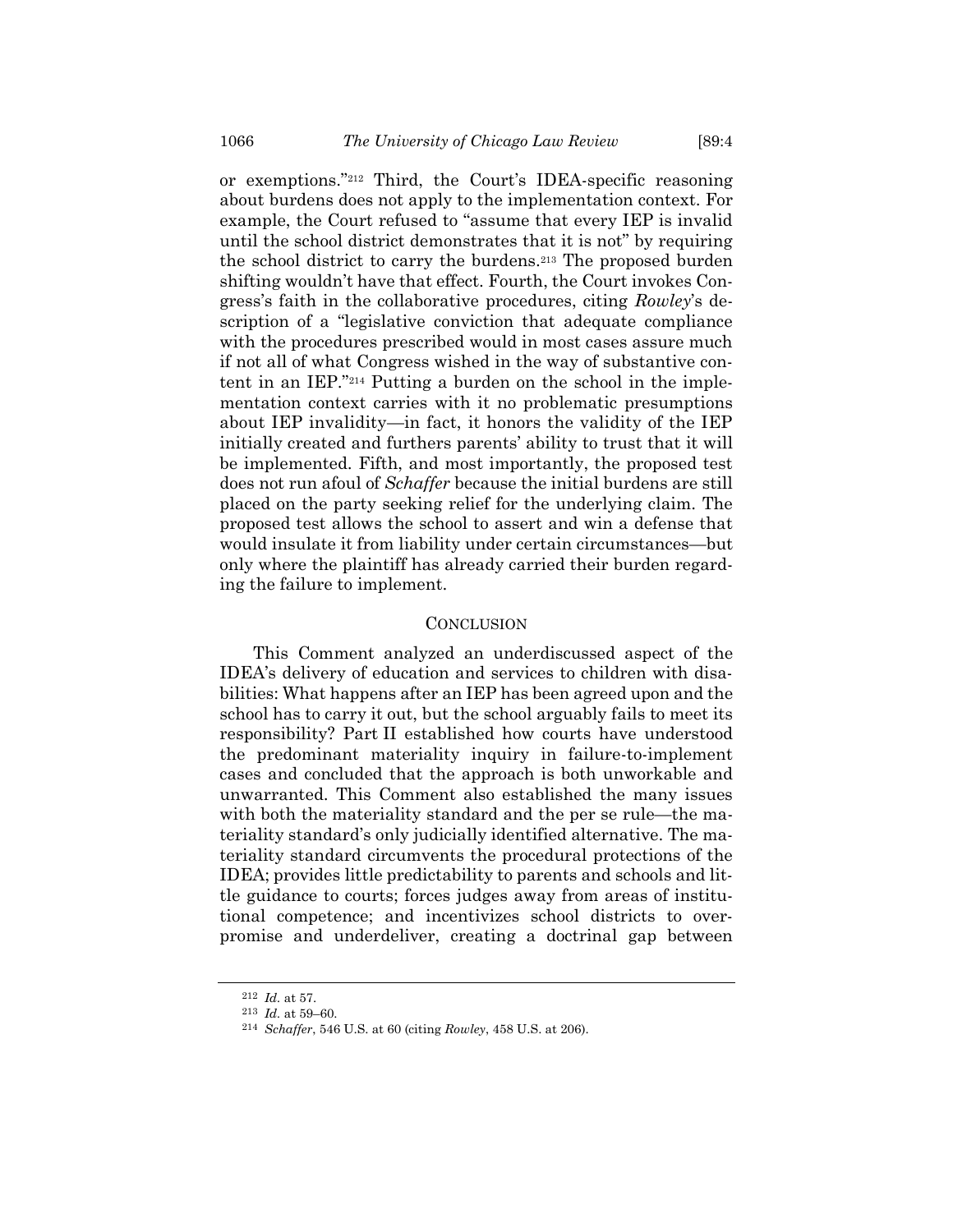content and implementation challenges that allows students' substantive right to a FAPE to fall through the cracks. The per se rule, on the other hand, is insufficiently flexible given both practical concerns and statutory constraints, would disincentivize ambition and innovation in IEPs, and is unlikely to be adopted. Finally, this Comment proposed an alternative test that addresses the greatest concerns with both the materiality and per se approaches. Part III sketched out the broad contours of the test, gave concrete guidance on how it might operate, argued for its consistency with the statute and precedent, and articulated additional benefits that it might generate.

The IDEA was enacted to cure a grave societal ill. The statute incorporated parents into decision-making about the quality and content of their child's education and attempted to ensure that educational plans were deliberately constructed and individualized. The IDEA also introduced procedures for managing disagreement between parents and the rest of the IEP team.

On top of those important procedural rights, the statute created a substantive right to an education of a certain quality. As the Court described in *Rowley* and *Endrew F.*, the aim of the statute was to actually provide the opportunity for educational advancement to children with disabilities. A "free appropriate public education" means something, but defining it is a challenge. Given all that, it's understandable—even desirable—that a substantial amount of scholarly literature and case law has focused on understanding the IDEA's procedural requirements and exploring the meaning of FAPE in the IEP context. However, the current materiality approach undermines the value of the procedural protections and the underlying substantive rights. The problems identified with the per se approach, from a legal and policy perspective, are also well-taken. The search for an implementation standard must go on.

While one contribution of this Comment is the proposed test itself, perhaps more important is its attempt to prompt further discussion about intermediate approaches that might replace the binary choice between materiality and per se that has dominated scholarship and judicial decision-making. Additional research might raise further issues with the proposed approach or identify an entirely new alternative that better addresses the concerns raised in this Comment. Courts will be able to better calibrate the flexibility that schools require with the deliberation and quality created by the IEP process, resulting in better educational